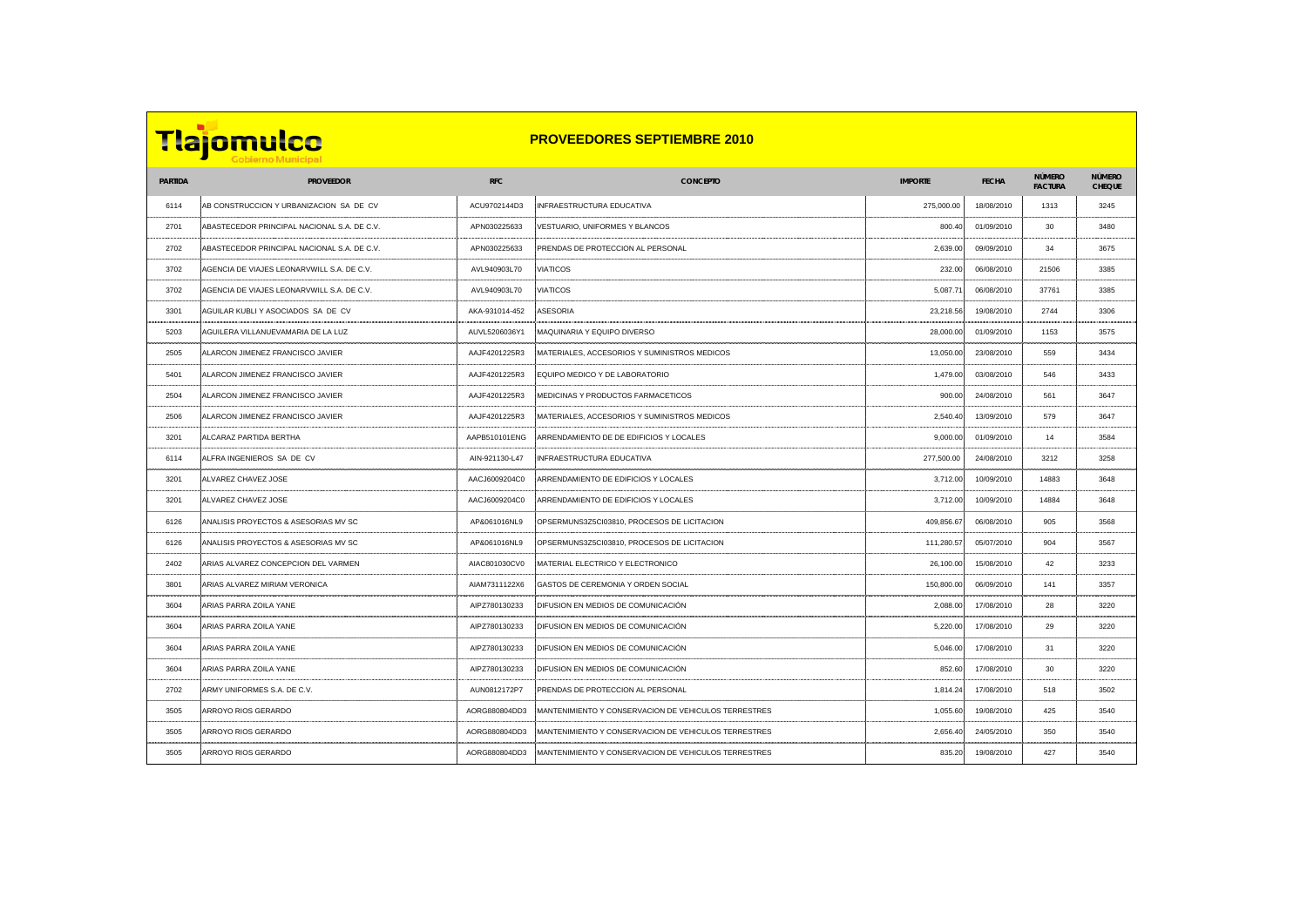| 3505 | ARROYO RIOS GERARDO                                           | AORG880804DD3 | MANTENIMIENTO Y CONSERVACION DE VEHICULOS TERRESTRES           | 510.40    | 19/08/2010 | 424    | 3540 |
|------|---------------------------------------------------------------|---------------|----------------------------------------------------------------|-----------|------------|--------|------|
| 3505 | ARROYO RIOS GERARDO                                           | AORG880804DD3 | MANTENIMIENTOY CONSERVACION DE VEHICULOS                       | 2,766.60  | 03/06/2010 | 362    | 3580 |
| 2401 | ASCANIO ROMERO GONZALO                                        | AARG8909125Y9 | <b>IMATERIALES Y UTILES DE EQUIPO DE COMPUTO Y ELECTRONICO</b> | 8,926.20  | 17/08/2010 | 28     | 3319 |
| 2403 | AUTOMOTRIZ ZERTUCHE S.A. DE C.V.                              | AZE841112TH6  | <b>ESTRUCTURAS Y MANUFACTURAS</b>                              | 299.63    | 02/08/2010 | 135855 | 3299 |
| 2601 | AUTOSERVICIO GASOLINERO HACIENDA SANTA FE S.A. DE C.V.        | AGH0601315P2  | COMBUSTIBLES, LUBRICANTES Y ADITIVOS PARA VEHICULOS            | 68,479.40 | 17/08/2010 | 10914  | 3317 |
| 2601 | AUTOSERVICIO GASOLINERO HACIENDA SANTA FE S.A. DE C.V.        | AGH0601315P2  | COMBUSTIBLES, LUBRICANTES Y ADITIVOS PARA VEHICULOS            | 79,991.50 | 17/08/2010 | 10912  | 3317 |
| 2601 | AUTOSERVICIO GASOLINERO HACIENDA SANTA FE S.A. DE C.V.        | AGH0601315P2  | COMBUSTIBLES, LUBRICANTES Y ADITIVOS PARA VEHICULOS            | 1,669.80  | 17/08/2010 | 10916  | 3317 |
| 2601 | AUTOSERVICIO GASOLINERO HACIENDA SANTA FE S.A. DE C.V.        | AGH0601315P2  | COMBUSTIBLES, LUBRICANTES Y ADITIVOS PARA VEHICULOS            | 8,523.40  | 17/08/2010 | 10918  | 3317 |
| 2601 | AUTOSERVICIO GASOLINERO HACIENDA SANTA FE S.A. DE C.V.        | AGH0601315P2  | COMBUSTIBLES, LUBRICANTES Y ADITIVOS PARA VEHICULOS            | 10,445.70 | 24/08/2010 | 11013  | 3327 |
| 2601 | AUTOSERVICIO GASOLINERO HACIENDA SANTA FE S.A. DE C.V.        | AGH0601315P2  | COMBUSTIBLES, LUBRICANTES Y ADITIVOS PARA VEHICULOS            | 1,232.00  | 24/08/2010 | 11012  | 3327 |
| 2602 | AUTOSERVICIO GASOLINERO HACIENDA SANTA FE SA DE CV            | AGH0601315P2  | COMBUSTIBLES, LUBRICANTES Y ADITIVOS PARA MAQUINARIA           | 79,306.80 | 24/08/2010 | 11011  | 3334 |
| 2602 | <b>AUTOSERVICIO GASOLINERO HACIENDA SANTA FE SA DE CV</b>     | AGH0601315P2  | COMBUSTIBLES, LUBRICANTES Y ADITIVOS PARA MAQUINARIA           | 54,562.40 | 25/08/2010 | 11016  | 3334 |
| 2602 | AUTOSERVICIO GASOLINERO HACIENDA SANTA FE SA DE CV            | AGH0601315P2  | COMBUSTIBLES, LUBRICANTES Y ADITIVOS PARA MAQUINARIA           | 15,573.00 | 05/08/2010 | 10736  | 3332 |
| 2601 | AUTOSERVICIO GASOLINERO HACIENDA SANTA FE SA DE CV            | AGH0601315P2  | COMBUSTIBLES, LUBRICANTES Y ADITIVOS PARA VEHICULOS            | 80,516.32 | 24/08/2010 | 11014  | 3336 |
| 2601 | AUTOSERVICIO GASOLINERO HACIENDA SANTA FE SA DE CV            | AGH0601315P2  | COMBUSTIBLES, LUBRICANTES Y ADITIVOS PARA VEHICULOS            | 45,190.10 | 24/08/2010 | 11015  | 3336 |
| 2601 | AUTOSERVICIO GASOLINERO HACIENDA SANTA FE SA DE C'            | AGH0601315P2  | COMBUSTIBLES, LUBRICANTES Y ADITIVOS PARA VEHICULOS            | 21,547.90 | 31/08/2010 | 11166  |      |
| 2601 | AUTOSERVICIO GASOLINERO HACIENDA SANTA FE SA DE CV            | AGH0601315P2  | COMBUSTIBLES, LUBRICANTES Y ADITIVOS PARA VEHICULOS            | 46,525.30 | 31/08/2010 | 11167  | 3570 |
| 2602 | [OSERVICIO GASOLINERO HACIENDA SANTA FE SA DE C\              | AGH0601315P2  | :COMBUSTIBLES, LUBRICANTES YADITIVOS PARA MAQUINARI.           | 28,506.40 | 31/08/2010 | 11168  | 3570 |
| 2601 | AUTOSERVICIO GASOLINERO HACIENDA SANTA FE SA DE CV            | AGH0601315P2  | COMBUSTIBLES, LUBRICANTES Y ADITIVOS PARA VEHICULOS            | 4,095.10  | 31/08/2010 | 11169  | 3570 |
| 2601 | AUTOSERVICIO GASOLINERO HACIENDA SANTA FE SA DE CV            | AGH0601315P2  | COMBUSTIBLES, LUBRICANTES Y ADITIVOS PARA VEHICULOS            | 2,857.20  | 30/08/2010 | 11120  |      |
| 2601 | AUTOSERVICIO GASOLINERO HACIENDA SANTA FE SA DE CV            | AGH0601315P2  |                                                                | 8,326.50  | 05/09/2010 | 11258  | 3368 |
| 2601 | AUTOSERVICIO GASOLINERO HACIENDA SANTA FE SA DE CV            | AGH0601315P2  |                                                                | 50,998.60 | 05/09/2010 | 11227  | 3368 |
| 2601 | AUTOSERVICIO GASOLINERO HACIENDA SANTA FE SA DE CV            | AGH0601315P2  |                                                                | 67,875.90 | 05/09/2010 | 11228  | 3368 |
| 2601 | AUTOSERVICIO GASOLINERO HACIENDA SANTA FE SA DE CV            | AGH0601315P2  | COMBUSTIBLES, LUBRICANTES Y ADITIVOS PARA VEHICULOS            | 10,635.80 | 04/09/2010 | 11229  | 3680 |
| 2601 | ITOSERVICIO GASOLINERO HACIENDA SANTA FE SA DE CV             | AGH0601315P2  | COMBUSTIBLES, LUBRICANTES Y ADITIVOS PARA VEHICULOS            | 844.10    | 06/09/2010 | 11260  | 3681 |
| 2601 | AUTOSERVICIO GASOLINERO HACIENDA SANTA FE SA DE CV            | AGH0601315P2  | COMBUSTIBLES, LUBRICANTES Y ADITIVOS PARA VEHICULOS            | 64,761.40 | 06/09/2010 | 11234  | 3681 |
| 2601 | <b>AUTOSERVICIO GASOLINERO HACIENDA SANTA FE SA DE CVILLE</b> | AGH0601315P2  | COMBUSTIBLES, LUBRICANTES Y ADITIVOS PARA VEHICULOS            | 36,595.30 | 06/09/2010 | 11259  | 3681 |
| 2601 | AUTOSERVICIO GASOLINERO HACIENDA SANTA FE SA DE CV            | AGH0601315P2  | COMBUSTIBLES, LUBRICANTES Y ADITIVOS PARA VEHICULOS            | 30,210.80 | 06/09/2010 | 11261  | 3681 |
| 3604 | BARAJAS RAMIREZ VERONICA FRANCISCA                            | BARV760304HJ8 | DIFUSION EN MEDIOS DE COMUNICACIÓN                             | 29,000.00 | 31/08/2010 | 297    | 3501 |
| 3604 | BARAJAS RAMIREZ VERONICA FRANCISCA                            | BARV760304HJ8 | DIFUSION EN MEDIOS DE COMUNICACIÓN                             | 29,000.00 | 08/09/2010 | 302    | 3636 |
| 3804 | BASULTO BARRERA HERMENEGILDO                                  | BABH760413NI3 | <b>GASTOS POR ATENCION A VISITANTES</b>                        | 1,972.00  | 10/09/2010 | 108    | 3684 |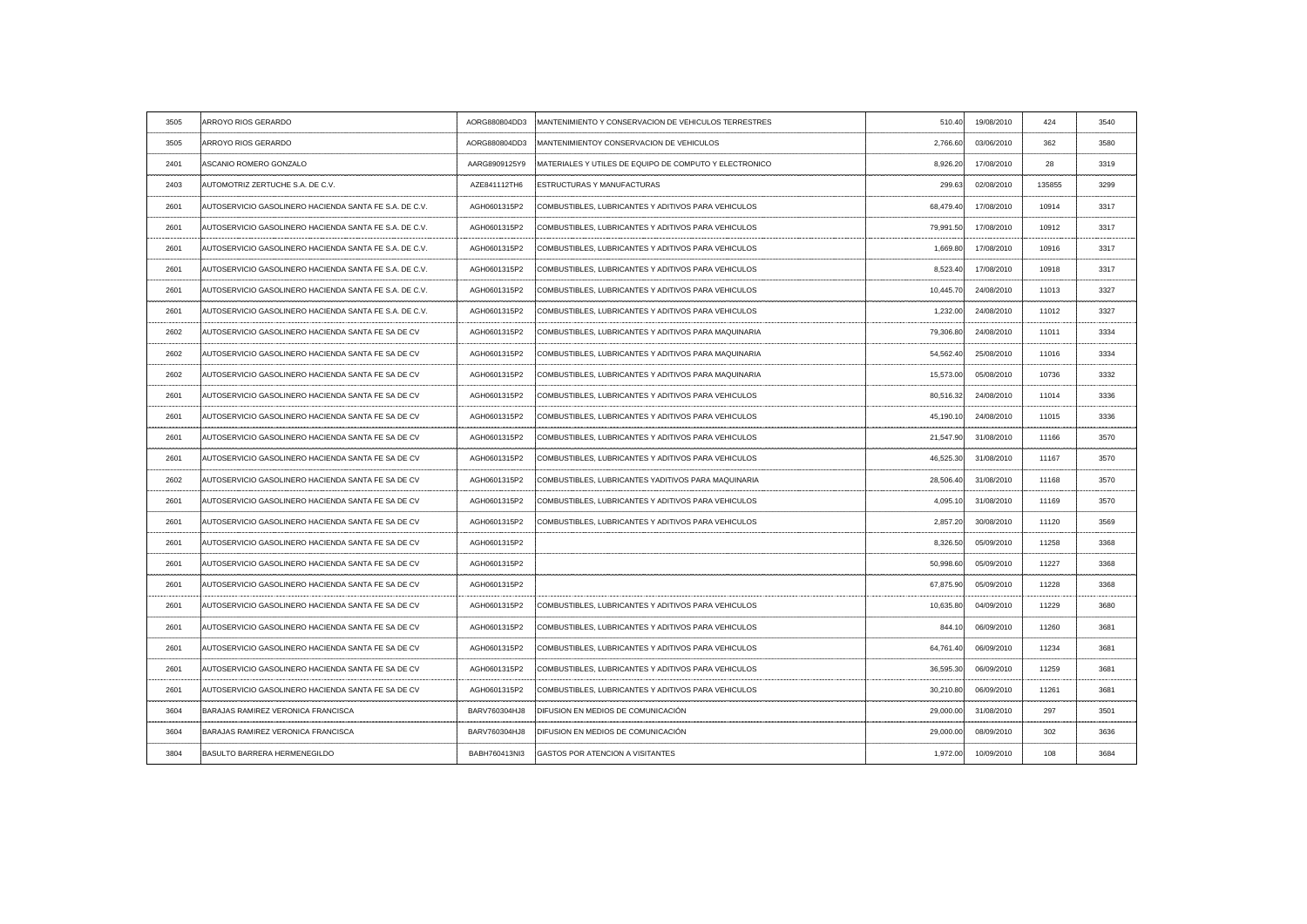| 6114               | BAUPROJEKT, SA DE CV                       | BAU070103PG4  | INFRAESTRUCTURA EDUCATIVA                           | 962,500.00   | 23/07/2010                               | 76     | 3624 |
|--------------------|--------------------------------------------|---------------|-----------------------------------------------------|--------------|------------------------------------------|--------|------|
| 6102               | BAUTISTA DE LOS ANGELES OMAR ALEJANDRO     | BAAO840706TC6 | MANTTO. BOMBA                                       | 15,892.00    | 09/08/2010                               | 245    | 3452 |
| 2401               | BECERRA GUTIERREZ ADRIANA DE JESUS         | BEGA840930LB2 | MATERIALES DE CONSTRUCCION Y DE REPARACION          | 10,684.45    | 10/08/2010                               | 1178   | 3223 |
| 6101               | BECERRA GUTIERREZ ADRIANA DE JESUS         | BEGA840930LB2 | <b>EQUIPO COMPLETO MOTOR Y BOMBA</b>                | 102,973.20   | 10/03/2010                               | 1179   | 3236 |
| 2401               | BECERRA GUTIERREZ ADRIANA DE JESUS         | BEGA840930LB2 | IMATERIALES DE CONSTRUCCION Y DE REPARACION         | 11,735.19    | 25/08/2010                               | 1184   | 3479 |
| 2403               | BECERRA GUTIERREZ ADRIANA DE JESUS         | BEGA840930LB2 | <b>ESTRUCTURAS Y MANUFACTURAS</b>                   | 12,247.51    | 25/08/2010                               | 1184   | 3479 |
| 5101               | BER MAR UNIVERSAL S.A. DE C.V.             | BUNO710253Q2  | <b>EQUIPO DE OFICINA</b>                            | 1,438.40     | 11/08/2010                               | 1342   | 3239 |
| 2101               | BER MAR UNIVERSAL S.A. DE C.V.             | BUNO710253Q2  | MATERIALES Y UTILES DE OFICINA                      | 4,537.40     | 13/08/2010                               | 1354   | 3253 |
| 2101               | BER MAR UNIVERSAL S.A. DE C.V.             | BUNO710253Q2  | MATERIALES Y UTILES DE OFICINA                      | 4,779.20     | 06/09/2010                               | 1439   | 3592 |
| 2102               | BERNI SILVA JULIO                          | BESJ640717NJ1 | MATERIALES Y UTILES DE LIMPIEZA                     | 6,160.53     | 19/08/2010                               | 6125   | 3283 |
| 2102               | BERNI SILVA JULIO                          | BESJ640717NJ1 | MATERIALESZ Y UTILES DE LIMPIEZA                    | 8,410.00     | 30/08/2010                               | 6177   | 3484 |
| 6111               | <b>BREYSA CONSTRUCTORA S.A. DE C.V.</b>    | BCO900423GC5  | OPOCMUNSZAD06310, TRABAJOS DE DESASOLVE             | 3,441,143.00 | 09/08/2010                               | 4594   | 3308 |
| 3506               | CAABSA EAGLE S.A DE C.V.                   | CEA940803F89  | SERVICIO DE LAVANDERIA, HIGIENE                     | 3,216,323.60 | 02/09/2010                               | 6892   | 3673 |
| 3201               | CABI OUTLET GUADALAJARA S.A. DE C.V.       | COG030110B72  | ARRENDAMIENTO DE EDIFICIOS Y LOCALES                | 10,087.07    | 01/09/2010                               | 12913  | 3649 |
| 3803               | CABRERA BAUTISTA FIDEL                     | CABF63040622A | GASTOS POR ACTIVIDADES CIVICAS, CULTURALES          | 46,144.80    | 06/09/2010                               | 99     | 3342 |
|                    | CABRERA BAUTISTA FIDEI                     | CABF63040622A | GASTOS POR ACTIVIDADES CIVICAS, CULTURALES          | 6,960.00     | 06/09/2010                               | 100    |      |
| 3604               | CADENA RADIODIFUSORA MEXICANA S.A. DE C.V. | CRM310630JG3  | DIFUSION EN MEDIOS DE COMUNICACIÓN                  | 173,830.64   | 20/08/2010                               | 11769  | 3318 |
| 3702               | CAFÉ ROGA S.A. DE CV.                      | CRO09044166N3 | VIATICOS                                            | 2,179.00     | 13/05/2010                               | 3493   | 3290 |
| 2702               | CALZADO DEL TRABAJO S.A. DE C.V.           | CTR940509JF6  | <b>PRENDAS DE PROTECCION AL PERSONAL</b>            | 8,324.16     | 16/08/2010                               | 13697  | 3218 |
| ----------<br>2702 | CALZADO DEL TRABAJO S.A. DE C.V.           | CTR940509JF6  | PRENDAS DE PROTECCION AL PERSONAL                   | 2,958.00     | ----------------- <b>-</b><br>19/08/2010 | 13785  | 3315 |
| 2702               | CALZADO DEL TRABAJO S.A. DE C.V.           | CTR940509JF6  | <b>IPRENDAS DE PROTECCION AL PERSONAL</b>           | 3,876.72     | 19/08/2010                               | 13790  | 3326 |
| 2702               | CALZADO DEL TRABAJO S.A. DE C.V.           | CTR940509JF6  | <b>PRENDAS DE PROTECCION AL PERSONAL</b>            | 922.20       | 19/08/2010                               | 13786  | 3326 |
| 2702               | CALZADO DEL TRABAJO S.A. DE C.V.           | CTR940509JF6  | PRENDAS DE PROTECCION AL PERSONAL                   | 4,751.36     | 25/08/2010                               | 13897  | 3395 |
| 2702               | CALZADO DEL TRABAJO S.A. DE C.V.           | CTR940509JF6  | <b>PRENDAS DE PROTECCION AL PERSONAL</b>            | 108,987.80   | 16/08/2010                               | 13685  | 3644 |
| 2701               | CALZADO DEL TRABAJO S.A. DE C.V.           | CTR940509JF6  | VESTUARIOS, UNIFORMES Y BLANCOS                     | 2,107.72     | 06/09/2010                               | 14174  |      |
| 2702               | CALZADO DEL TRABAJO S.A. DE C.V.           | CTR940509JF6  | <b>PRENDAS DE PROTECCION AL PERSONAL</b>            | 10,065.30    | 06/09/2010                               | 14177  | 3669 |
| 3805               | CAMINO REAL MEXICO, S.A. DE C.V.           | CRM850711CE6  | <b>GASTOS DE REPRESENTACION</b>                     | 4,641.00     | 23/07/2010                               | 323539 | 3375 |
| 3503               | CAMIONERA DE JALISCO S.A. DE C.V.          | CJA061016ALA  | MANTENIMIENTO Y CONSERVACION DE MAQUINARIA          | 5,302.00     | 04/08/2010                               | 48042  | 3532 |
| 2506               | CARLOZA S.A. DE C.V.                       | CAR030411375  | MATERIALES, ACCESORIOS Y SUMINISTROS DE LABORATORIO | 8,201.20     | 10/09/2010                               | 1603   | 3672 |
| 3503               | CARROCERIAS FOUBERT SA DE CV               | CFO960528CF2  | MANTENIMIENTO Y CONSERVACION DE MAQUINARIA          | 3,427.80     | 09/08/2010                               | 1517   | 3343 |
| 3503               | CARROCERIAS FOUBERT SA DE CV               | CFO960528CF2  | MANTENIMIENTO Y CONSERVACION DE MAQUINARIA          | 2,679.60     | 09/08/2010                               | 1518   | 3343 |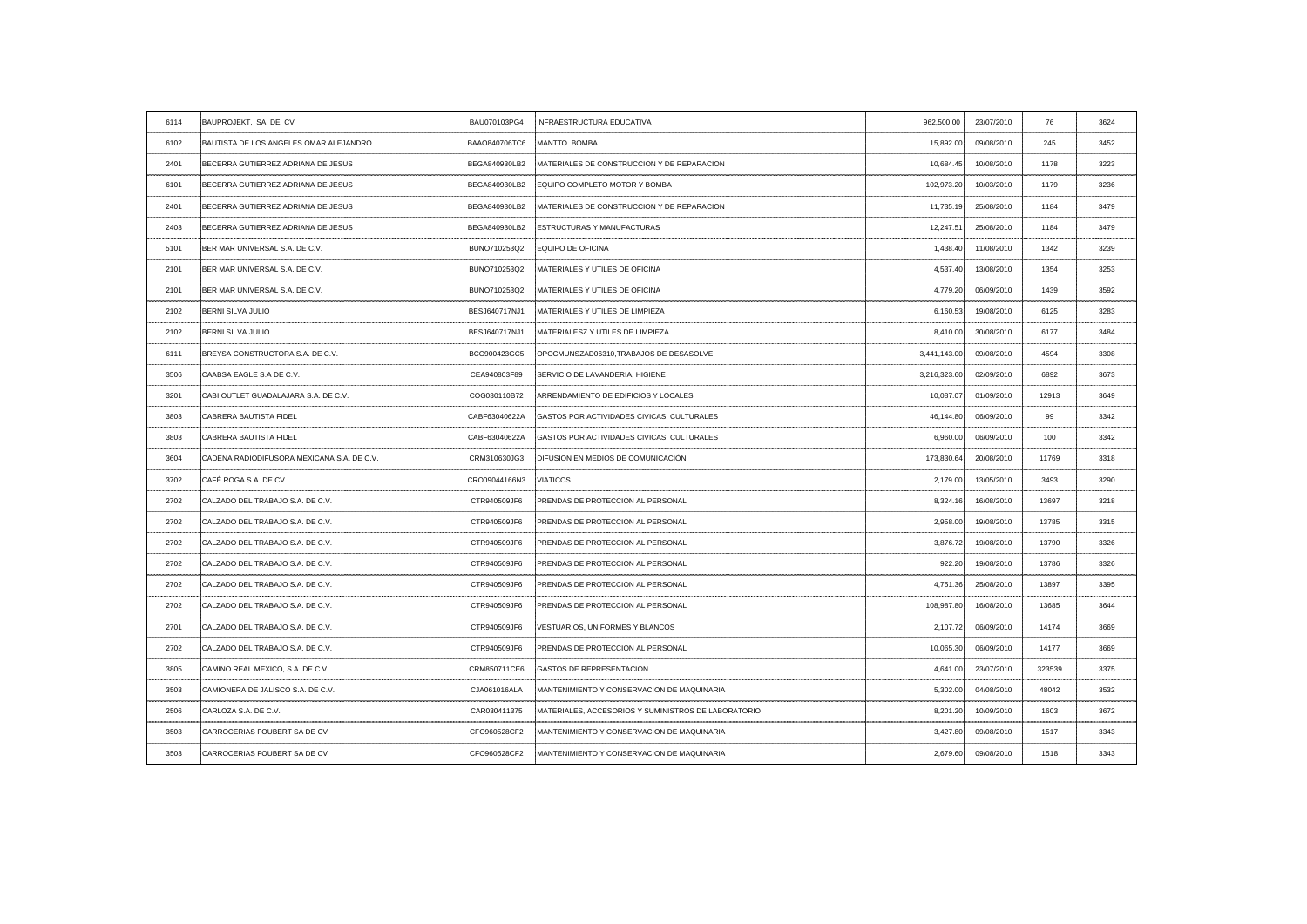| 3503 | CARROCERIAS FOUBERT SA DE CV                           | CFO960528CF2  | MANTENIMIENTO Y CONSERVACION DE MAQUINARIA             | 3,427.80                                      | 09/08/2010 | 1516   | 3343 |
|------|--------------------------------------------------------|---------------|--------------------------------------------------------|-----------------------------------------------|------------|--------|------|
| 3503 | CARROCERIAS FOUBERT SA DE CV                           | CFO960528CF2  | MANTENIMIENTO Y CONSERVACION DE MAQUINARIA             | 2,488.20                                      | 09/08/2010 | 1524   | 3343 |
| 2506 | CARVAJAL SALCEDO JOSE LUIS                             | CASL5307236CA | MATERIALES, ACCESORIOS Y SUMINISTROS DE LABORATORIO    | 2,216.18                                      | 28/07/2010 | 13496  | 3304 |
| 2506 | CARVAJAL SALCEDO JOSE LUIS                             | CASL5307236CA | IMATERIALES, ACCESORIOS Y SUMINISTROS DE LABORATORIO   | 916.40                                        | 03/08/2010 | 13555  | 3304 |
| 2506 | CARVAJAL SALCEDO JOSE LUIS                             | CASL5307236CA | MATERIALES, ACCESORIOS Y SUMINISTROS DE LABORATORIO    | 21,183.92                                     | 20/08/2010 | 13658  | 3525 |
| 2505 | CARVAJAL SALCEDO JOSE LUIS                             | CASL5307236CA | MATERIALES, ACCESORIOS Y SUMINISTROS MEDICOS           | 10,384.32                                     | 27/08/2010 | 13656  | 3485 |
| 2506 | CARVAJAL SALCEDO JOSE LUIS                             | CASL5307236CA | IMATERIALES, ACCESORIOS Y SUMINISTROS DE LABORATORIO   | 1,832.80                                      | 12/10/2010 | 135883 | 3663 |
| 3109 | CASTELLANOS GUTIERREZ MARIA GABRIELA                   | CAGG7502051D5 | SERVICIO DE AGUA                                       | 58,000.00                                     | 23/08/2010 | 494    | 3459 |
| 2102 | CENTRAL PACIFIC PAPER S.A. DE C.V.                     | CPP960424050  | MATERIALES Y UTILES DE LIMPIEZA                        | 2,905.16                                      | 19/08/2010 | 197979 | 3321 |
| 2506 | CHEMLAB S.A. DE C.V.                                   | CEM980512CK2  | MATERIALES, ACCESORIOS Y SUMINISTROS DE LABORATORIO    | 1.149.56                                      | 24/08/2010 | 41603  | 3488 |
| 2109 | CIA. PERIODISTICA DEL SOL DE GUADALAJARA, S.A. DE S.C. | PSG790724654  | LIBROS, REVISTAS, PERIODICOS Y SUSCRIPSIONES           | 480.00                                        | 09/09/2010 | 142470 | 3630 |
| 2109 | CIA. PERIODISTICA DEL SOL DE GUADALAJARA, S.A. DE S.C. | PSG790724654  | LIBROS, REVISTAS, PERIODICOS Y SUSCRIPSIONES           | 480.00                                        | 10/09/2010 | 142471 | 3630 |
| 3302 | COLEGIO DE CONTADORES PUBLICOS DE GUADALAJRA           | CCP760116916  | <b>CAPACITACION</b>                                    | 13,920.00                                     | 03/08/2010 | 2499   | 3322 |
| 3302 | COLEGIO DE CONTADORES PUBLICOS DE GUADALAJRA           | CCP760116916  | <b>CAPACITACION</b>                                    | 3,619.20                                      | 07/07/2010 | 1724   | 3322 |
| 2601 | COMBUSTIBLES TLAJOMULCO SA DE CV                       | CTL050627SF1  | COMBUSTIBLES, LUBRICANTES Y ADITIVOS PARA VEHICULOS    | 1,268.20                                      | 15/08/2010 | 13076  | 3335 |
| 2601 | COMBUSTIBLES TLAJOMULCO SA DE CV                       | CTL050627SF1  | COMBUSTIBLES, LUBRICANTES Y ADITIVOS PARA VEHICULOS    | 60,345.01                                     | 15/08/2010 | 13073  |      |
| 2601 | COMBUSTIBLES TLAJOMULCO SA DE CV                       | CTL050627SF1  | COMBUSTIBLES, LUBRICANTES Y ADITIVOS PARA VEHICULOS    | 5,697.58                                      | 15/08/2010 | 13071  | 3335 |
| 2601 | COMBUSTIBLES TLAJOMULCO SA DE CV                       | CTL050627SF1  | COMBUSTIBLES, LUBRICANTES Y ADITIVOS PARA VEHICULOS    | 6,092.96                                      | 15/08/2010 | 13074  | 3335 |
| 2601 | COMBUSTIBLES TLAJOMULCO SA DE CV                       | CTL050627SF1  | COMBUSTIBLES, LUBRICANTES Y ADITIVOS PARA VEHICULOS    | 2,766.06<br>--------------------------------- | 15/08/2010 | 13075  | 3335 |
| 2601 | COMBUSTIBLES TLAJOMULCO SA DE CV                       | CTL050627SF1  | COMBUSTIBLES, LUBRICANTES Y ADITIVOS PARA VEHICULOS    | 50,708.80                                     | 15/08/2010 | 13072  | 3335 |
| 2601 | COMBUSTIBLES TLAJOMULCO SA DE CV                       | CTL050627SF1  | COMBUSTIBLES, LUBRICANTES Y ADITIVOS PARA VEHICULOS    | 17,678.80                                     | 15/08/2010 | 13077  | 3335 |
| 2601 | COMBUSTIBLES TLAJOMULCO SA DE CV                       | CTL050627SF1  | COMBUSTIBLES, LUBRICANTES Y ADITIVOS PARA VEHICULOS    | 2,137.65                                      | 15/08/2010 | 13070  | 3335 |
| 2601 | COMBUSTIBLES TLAJOMULCO SA DE CV                       | CTL050627SF1  | COMBUSTIBLES, LUBRICANTES Y ADITIVOS PARA VEHICULOS    | 10,632.75                                     | 02/08/2010 | 13149  | 3428 |
| 2601 | COMBUSTIBLES TLAJOMULCO SA DE CV                       | CTL050627SF1  | COMBUSTIBLES, LUBRICANTES Y ADITIVOS PARA VEHICULOS    | 4,349.12                                      | 03/08/2010 | 13142  | 3428 |
| 2601 | COMBUSTIBLES TLAJOMULCO SA DE CV                       | CTL050627SF1  | COMBUSTIBLES, LUBRICANTES Y ADITIVOS PARA VEHICULOS    | 1,067.06                                      | 04/08/2010 | 13148  | 3428 |
| 2601 | COMBUSTIBLES TLAJOMULCO SA DE CV                       | CTL050627SF1  | COMBUSTIBLES, LUBRICANTES Y ADITIVOS PARA VEHICULOS    | 596.40                                        | 05/08/2010 | 13146  | 3428 |
| 2601 | COMBUSTIBLES TLAJOMULCO SA DE CV                       | CTL050627SF1  | COMBUSTIBLES, LUBRICANTES Y ADITIVOS PARA VEHICULOS    | 62,524.49                                     | 06/08/2010 | 13141  | 3428 |
| 2601 | COMBUSTIBLES TLAJOMULCO SA DE CV                       | CTL050627SF1  | COMBUSTIBLES, LUBRICANTES Y ADITIVOS PARA VEHICULOS    | 60,807.21                                     | 07/08/2010 | 13143  | 3428 |
| 2601 | COMBUSTIBLES TLAJOMULCO SA DE CV                       | CTL050627SF1  | MATERIALES Y UTILES DE EQUIPO DE COMPUTO Y ELECTRONICO | 5,927.32                                      | 08/08/2010 | 13144  | 3428 |
| 2602 | COMBUSTIBLES TLAJOMULCO SA DE CV                       | CTL050627SF1  | COMBUSTIBLES, LUBRICANTES YADITIVOS PARA MAQUINARIA    | 819.65                                        | 22/08/2010 | 13145  | 3588 |
| 2602 | COMBUSTIBLES TLAJOMULCO SA DE CV                       | CTL050627SF1  | COMBUSTIBLES, LUBRICANTES YADITIVOS PARA MAQUINARIA    | 7,660.30                                      | 22/08/2010 | 13140  | 3588 |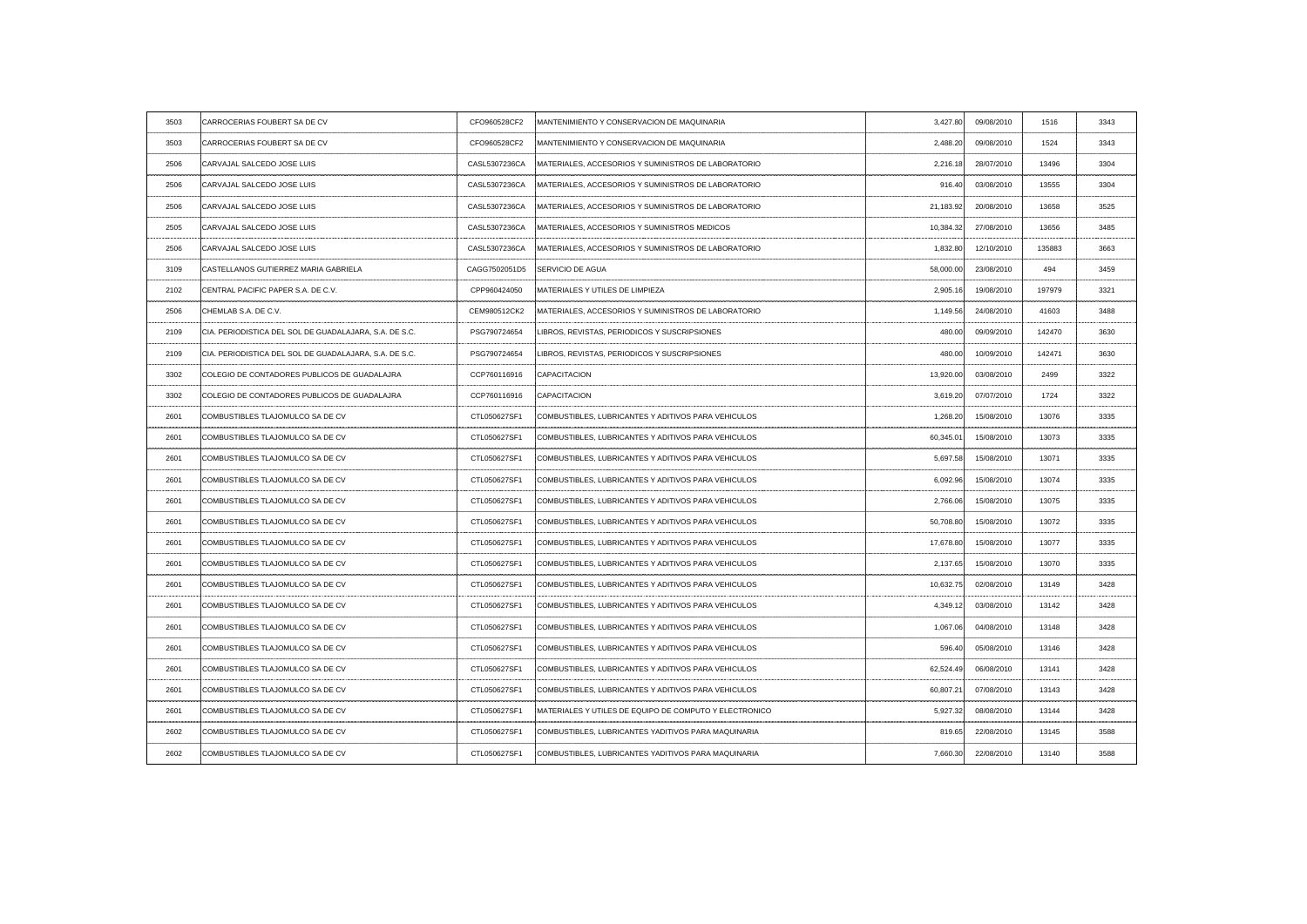| 2601                 | COMBUSTIBLES TLAJOMULCO SA DE CV                    | CTL050627SF1   | COMBUSTIBLES, LUBRICANTES YADITIVOS PARA VEHICULOS   | 68,641.62    | 22/08/2010                                     | 13261         | 3588 |
|----------------------|-----------------------------------------------------|----------------|------------------------------------------------------|--------------|------------------------------------------------|---------------|------|
| 2601                 | COMBUSTIBLES TLAJOMULCO SA DE CV                    | CTL050627SF1   | COMBUSTIBLES, LUBRICANTES Y ADITIVOS PARA VEHICULOS  | 16,600.58    | 31/08/2010                                     | 13343         | 3593 |
| 2601                 | COMBUSTIBLES TLAJOMULCO SA DE CV                    | CTL050627SF1   | COMBUSTIBLES, LUBRICANTES Y ADITIVOS PARA VEHICULOS  | 3,926.56     | 31/08/2010                                     | 13344         | 3593 |
| 2601                 | COMBUSTIBLES TLAJOMULCO SA DE CV                    | CTL050627SF1   | COMBUSTIBLES, LUBRICANTES Y ADITIVOS PARA VEHICULOS  | 27,526.29    | 31/08/2010                                     | 13341         | 3593 |
| 2601                 | COMBUSTIBLES TLAJOMULCO SA DE CV                    | CTL050627SF1   | COMBUSTIBLES, LUBRICANTES Y ADITIVOS PARA VEHICULOS  | 198.80       | 31/08/2010                                     | 13345         | 3593 |
| 2601                 | COMBUSTIBLES TLAJOMULCO SA DE CV                    | CTL050627SF1   | COMBUSTIBLES, LUBRICANTES Y ADITIVOS PARA VEHICULOS  | 16,562.47    | 31/08/2010                                     | 13265         | 3594 |
| 2602                 | COMBUSTIBLES TLAJOMULCO SA DE CV                    | CTL050627SF1   | COMBUSTIBLES, LUBRICANTES YADITIVOS PARA MAQUINARIA  | 6,771.01     | 31/08/2010                                     | 13260         | 3594 |
| 2601                 | COMBUSTIBLES TLAJOMULCO SA DE CV                    | CTL050627SF1   | COMBUSTIBLES, LUBRICANTES Y ADITIVOS PARA VEHICULOS  | 64,295.27    | 31/08/2010                                     | 13260         | 3594 |
| 2601                 | COMBUSTIBLES TLAJOMULCO SA DE CV                    | CTL050627SF1   | COMBUSTIBLES, LUBRICANTES Y ADITIVOS PARA VEHICULOS  | 7,820.76     | 31/08/2010                                     | 13263         | 3594 |
| 2602                 | COMBUSTIBLES TLAJOMULCO SA DE CV                    | CTL050627SF1   | COMBUSTIBLES, LUBRICANTES Y ADITIVOS PARA MAQUINARIA | 4,051.20     | 31/08/2010                                     | 13376         | 3678 |
| 2601                 | COMBUSTIBLES TLAJOMULCO SA DE CV                    | CTL050627SF1   | COMBUSTIBLES, LUBRICANTES Y ADITIVOS PARA VEHICULOS  | 5,456.88     | 31/08/2010                                     | 13340         | 3678 |
| 2601                 | COMBUSTIBLES TLAJOMULCO SA DE CV                    | CTL050627SF1   | COMBUSTIBLES, LUBRICANTES Y ADITIVOS PARA VEHICULOS  | 1,417.66     | ---------<br>31/08/2010                        | 13342         | 3678 |
| 2602                 | COMBUSTIBLES TLAJOMULCO SA DE CV                    | CTL050627SF1   | COMBUSTIBLES, LUBRICANTES Y ADITIVOS PARA MAQUINARIA | 3,274.21     | 31/08/2010                                     | 13377         | 3678 |
| 2601                 | COMBUSTIBLES TLAJOMULCO SA DE CV                    | CTL050627SF1   | COMBUSTIBLES, LUBRICANTES Y ADITIVOS PARA VEHICULOS  | 38,202.00    | 31/08/2010                                     | 13378         | 3678 |
| 2601                 | COMBUSTIBLES TLAJOMULCO SA DE CV                    | CTL050627SF1   | COMBUSTIBLES, LUBRICANTES Y ADITIVOS PARA VEHICULOS  | 9,775.49     | 31/08/2010                                     | 13379         | 3678 |
| 2601                 | COMBUSTIBLES TLAJOMULCO SA DE CV                    | CTL050627SF1   | COMBUSTIBLES, LUBRICANTES Y ADITIVOS PARA VEHICULOS  |              | 39,838.40 31/08/2010                           | 13380         |      |
| 2506<br>------------ | COMERCIALIZADORA E INGENIERIA HOSPITALARIA SA DE CV | CEI100322QH3   | MATERIALES, ACCESORIOS Y SUMINISTROS DE LABORATORIO  | 10,755.00    | 24/08/2010                                     | 23            | 3394 |
| 2701                 | COMERCIALIZADORA EURO MARKETING SA DE CV            | CEM-080908-UL3 | VESTUARIO, UNIFORMES Y BLANCOS                       | 272,832.00   | 24/09/2010                                     | 4885          |      |
| 3207                 | COMERCIALIZADORA FIRST ONE, S.A. DE C.V.            | CFO090223238   | : ARRENDAMIENTO DE VEHICULOS TERRESTRES              | 69,600.00    | 06/09/2010                                     | 2313          | 3324 |
| 2102                 | COMERCIALIZADORA GREEM S.A. DE C.V.                 | CGR980326R53   | MATERIALESZ Y UTILES DE LIMPIEZA                     | 9,329.18     | 25/08/2010<br>-------------------------------- | 103157        | 3435 |
| 2102                 | COMERCIALIZADORA GREEM S.A. DE C.V.                 | CGR980326R53   | <b>IMATERIALESZ Y UTILES DE LIMPIEZA</b>             | 1,848.58     | 26/08/2010                                     | 103160        | 3435 |
| 2504                 | COMERSA DE OCCIDENTE S.A. DE C.V.                   | COC010615FE4   | <b>IMEDICCINAS Y PRTODUCTOS FARMACEUTICOS</b>        | 388.00       | 09/08/2010                                     | 13323         | 3304 |
| 3108                 | COMISION FEDERAL DE ELECTRICIDAD                    | CFE370814QIO   | SERVICIO DE ENRGIA ELECTRICA                         | 2,410.00     | 30/08/2010                                     | 6010          | 3250 |
| 3108                 | COMISION FEDERAL DE ELECTRICIDAD                    | CFE370814QIO   | SERVICIO DE ENRGIA ELECTRICA                         | 3,910.00     | 22/08/2010                                     | <b>VARIOS</b> | 3325 |
| 3108                 | COMISION FEDERAL DE ELECTRICIDAD                    | CFE370814QIO   | SERVICIO DE ENRGIA ELECTRICA                         | 13,595.00    | 31/08/2010                                     | <b>VARIOS</b> |      |
| 3108                 | COMISION FEDERAL DE ELECTRICIDAD                    | CFE370814QIO   | SERVICIO DE ENERGIA ELECTRICA                        | 11,747.00    | 10/09/2010                                     | 9999          | 3443 |
| 3108                 | COMISION FEDERAL DE ELECTRICIDAD                    | CFE370814QIO   | SERVICIO DE ENERGIA ELECTRICA                        | 1,077.00     | 10/09/2010                                     | 8011          | 356' |
| 3108                 | COMISION FEDERAL DE ELECTRICIDAD                    | CFE370814QIO   | SERVICIO DE ENERGIA ELECTRICA                        | 477,509.00   | 10/09/2010                                     | <b>VARIAS</b> |      |
| 3108                 | COMISION FEDERAL DE ELECTRICIDAD                    | CFE370814QIO   | SERVICIO DE ENERGIA ELECTRICA                        | 1.508.741.00 | 10/09/2010                                     | <b>VARIAS</b> | 3558 |
| 3108                 | COMISION FEDERAL DE ELECTRICIDAD                    | CFE370814QIO   | SERVICIO DE ENERGIA ELECTRICA                        | 1,642,300.00 | 10/09/2010                                     | <b>VARIAS</b> | 3557 |
| 3108                 | COMISION FEDERAL DE ELECTRICIDAD                    | CFE370814QIO   | SERVICIO DE ENERGIA ELECTRICA                        | 63,332.00    | 09/10/2010                                     | <b>VARIAS</b> | 3455 |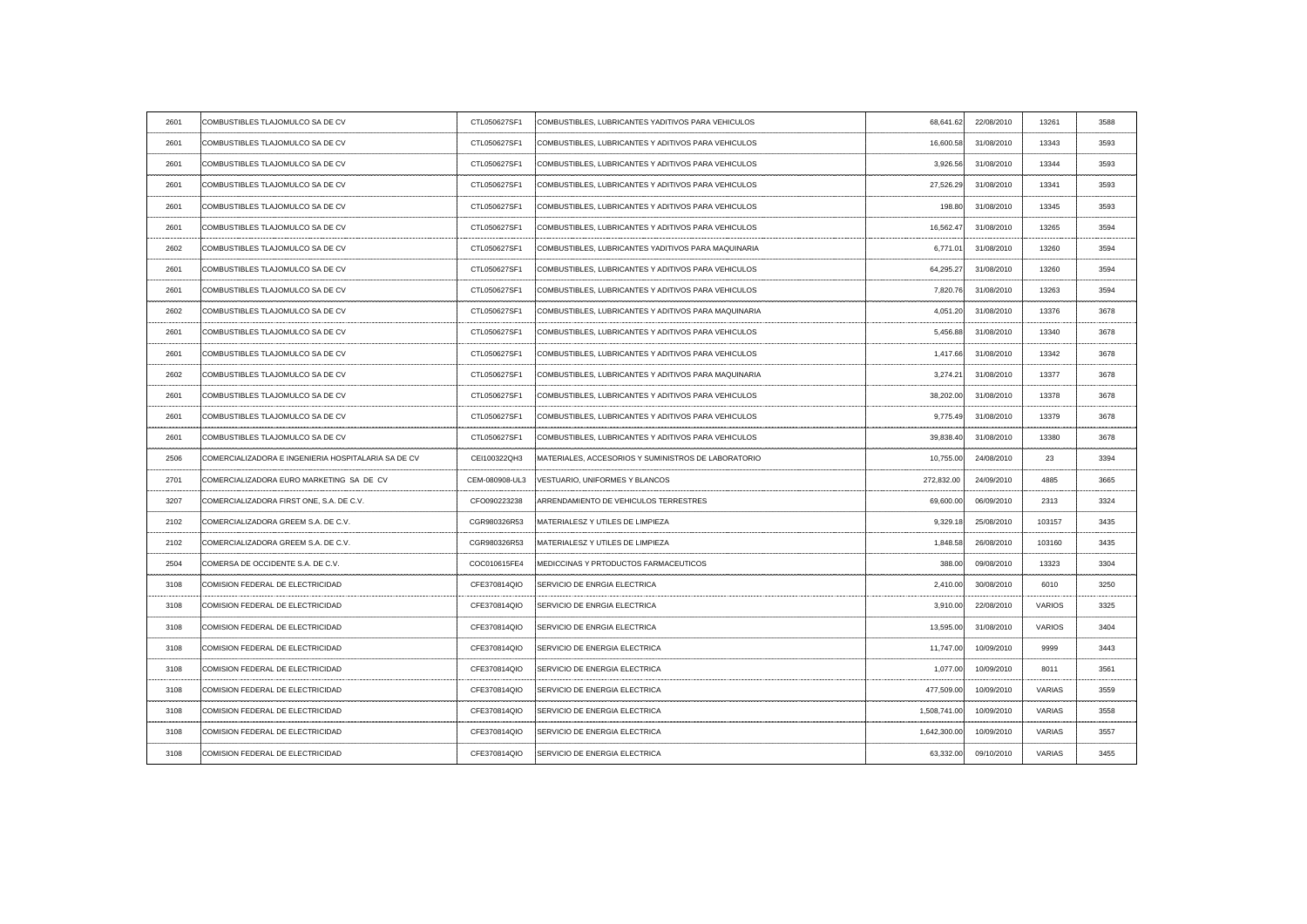| 3108                            | COMISION FEDERAL DE ELECTRICIDAD             | CFE370814QIO  | SERVICIO DE ENERGIA ELECTRICA                          | 134,894.00   | 10/10/2010 | 9093          | 3693 |
|---------------------------------|----------------------------------------------|---------------|--------------------------------------------------------|--------------|------------|---------------|------|
| 3108                            | COMISION FEDERAL DE ELECTRICIDAD             | CFE370814QIO  | SERVICIO DE ENERGIA ELECTRICA                          | 1,214,103.00 | 10/09/2010 | <b>VARIOS</b> | 3560 |
| 5103                            | COMPUCAD S.A. DE C.V.                        | COM960808S62  | EQUIPO DE COMPUTO INFORMATICO                          | 75,048.10    | 23/08/2010 | 70884         | 3330 |
| 5203                            | COMUNICACIONES NEXTEL DE MEXICO S.A. DE C.V. | CNM980114PI2  | MAQUINARIA Y EQUIPO DIVERSO                            | 399.04       | 20/08/2010 | 490264        | 3468 |
| 3104                            | COMUNICACIONES NEXTEL DE MEXICO S.A. DE C.V. | CNM980114PI2  | <b>SERVICIO DE TELEFONIA CELULAR</b>                   | 15,944.84    | 22/09/2010 | 29101660      | 3579 |
| 6113                            | CONSTRUCCIONES ROMANOS S.A DE C.V.           | CRO0101182T9  | OPSDMUN1Z2S2Z3Cl00810 AMPLIACION C. DE SALUD           | 163,905.94   | 26/08/2010 | 863           | 3426 |
| 6113                            | CONSTRUCCIONES ROMANOS S.A DE C.V.           | CRO0101182T9  | TERM. CLINICA UNION DEL 4OPSDMUNS274AD01310            | 591,123.89   | 17/08/2010 | 861           | 3556 |
| 6114                            | CONSTRUCTORA TIERRA Y ASFALTO SA DE CV       | CTA960209MK4  | INFRAESTRUCTURA EDUCATIVA                              | 276,464.82   | 23/08/2010 | 3813          | 3244 |
| 2104                            | COPILASER S.A. DE C.V.                       | CLA9312183J2  | MATERIALES Y UTILES DE EQUIPO DE COMPUTO Y ELECTRONICO | 8,651.28     | 25/05/2010 | 80199         | 3442 |
| 2104                            | COPILASER S.A. DE C.V.                       | CLA9312183J2  | MATERIALES Y UTILES DE EQUIPO DE COMPUTO Y ELECTRONICO | 12,333.47    | 18/08/2010 | 80138         | 3442 |
| 2104                            | COPILASER S.A. DE C.V.                       | CLA9312183J2  | MATERIALES Y UTILES DE EQUIPO DE COMPUTO Y ELECTRONICO | 2,586.22     | 03/09/2010 | 80272         | 3655 |
| 2104                            | COPILASER S.A. DE C.V.                       | CLA9312183J2  | MATERIALES Y UTILES DE EQUIPO DE COMPUTO Y ELECTRONICO | 3,009.04     | 03/09/2010 | 80274         | 3655 |
| 2104                            | COPILASER S.A. DE C.V.                       | CLA9312183J2  | MATERIALES Y UTILES DE EQUIPO DE COMPUTO Y ELECTRONICO | 1,318.92     | 03/09/2010 | 80296         | 3655 |
| - - - - - - - - - - - -<br>2402 | CORPORATIVO ELECTRICO TAPATIO S.A. DE C.V.   | CET8901235L1  | MATERIAL ELECTRICO Y ELECTRONICO                       | 19,836.00    | 19/08/2010 | 46712         | 3281 |
| 2402                            | CORPORATIVO ELECTRICO TAPATIO S.A. DE C.V.   | CET8901235L1  | MATERIAL ELECTRICO Y ELECTRONICO                       | 6,542.40     | 19/08/2010 | 46711         | 3281 |
| 2102                            | CORTE FERNANDEZ ALFONSO ARTURO               | COFA680728NC7 | MATERIALES Y UTILES DE LIMPIEZA                        | 1,007.11     | 09/09/2010 |               |      |
| 6114                            | CUIBA CONSTRUCTORA, SA DE CV                 | CCO-0904288M8 | INFRAESTRUCTURA EDUCATIVA                              | 277,500.00   | 18/08/2010 | 30            | 3247 |
| 3201                            | DE LA MORA SILVA MARIA DEL CARMEN            | MOSC510609471 | ARRENDAMIENTO DE EDIFICIOS Y LOCALES                   | 8,280.00     | 20/08/2010 | 61            | 3274 |
| 3201                            | DE LA MORA SILVA MARIA DEL CARMEN            | MOSC510609471 | ARRENDAMIENTO DE EDIFICIOS Y LOCALES                   | 8,280.00     | 01/09/2010 | 62            | 3589 |
| 2403                            | DEL REAL SANCHEZ IRMA                        | RESI6212042Y9 | <b>ESTRUCTURAS Y MANUFACTURAS</b>                      | 50,189.78    | 06/09/2010 | 38911         | 3378 |
| 2403                            | DEL REAL SANCHEZ IRMA                        |               | RESI6212042Y9 :ESTRUCTURAS Y MANUFACTURAS              | 10,035.39    | 06/09/2010 | 38912         | 3378 |
| 2403                            | DEL REAL SANCHEZ IRMA                        | RESI6212042Y9 | <b>ESTRUCTURAS Y MANUFACTURAS</b>                      | 12,545.22    | 07/09/2010 | 38913         | 3378 |
| 2403                            | DEL REAL SANCHEZ IRMA                        |               | RESI6212042Y9 ESTRUCTURAS Y MANUFACTURAS               | 12,546.20    | 07/09/2010 | 38947         | 3378 |
| 2403                            | DEL REAL SANCHEZ IRMA                        | RESI6212042Y9 | <b>ESTRUCTURAS Y MANUFACTURAS</b>                      | 17,977.93    | 20/09/2010 | 38950         | 3692 |
| 2403                            | DEL REAL SANCHEZ IRMA                        | RESI6212042Y9 | <b>ESTRUCTURAS Y MANUFACTURAS</b>                      | 18,204.00    | 20/09/2010 | 38949         | 3692 |
| 2404                            | DEL REAL SANCHEZ IRMA                        | RESI6212042Y9 | MATERIALES COMPLEMENTARIOS                             | 11,658.00    | 20/09/2010 | 38948         | 3692 |
| 3805                            | DELGADILLO FLORES GERARDO JAIME              | DEFJ650307KX8 | <b>GASTOS DE REPRESENTACION</b>                        | 4,587.0      | 15/07/2010 | 7310          | 3375 |
| 2402                            | DEMYC S.A. DE C.V.                           | DEM810217G98  | MATERIAL ELECTRICO Y ELECTRONICO                       | 6,523.82     | 23/08/2010 | 20517         | 3368 |
| 2402                            | DEMYC S.A. DE C.V.                           | DEM810217G98  | MATERIAL ELECTRICO Y ELECTRONICO                       | 3,929.35     | 01/09/2010 | 20539         | 3522 |
| 2402                            | DEMYC S.A. DE C.V.                           | DEM810217G98  | MATERIAL ELECTRICO Y ELECTRONICO                       | 5,640.47     | 09/09/2010 | 20561         | 3642 |
| 3201                            | DIAZ GUZMAN ADRIANA                          | DIGA6208286S5 | ARRENDAMIENTO DE DE EDIFICIOS Y LOCALES                | 38,160.00    | 01/09/2010 | 17            | 3577 |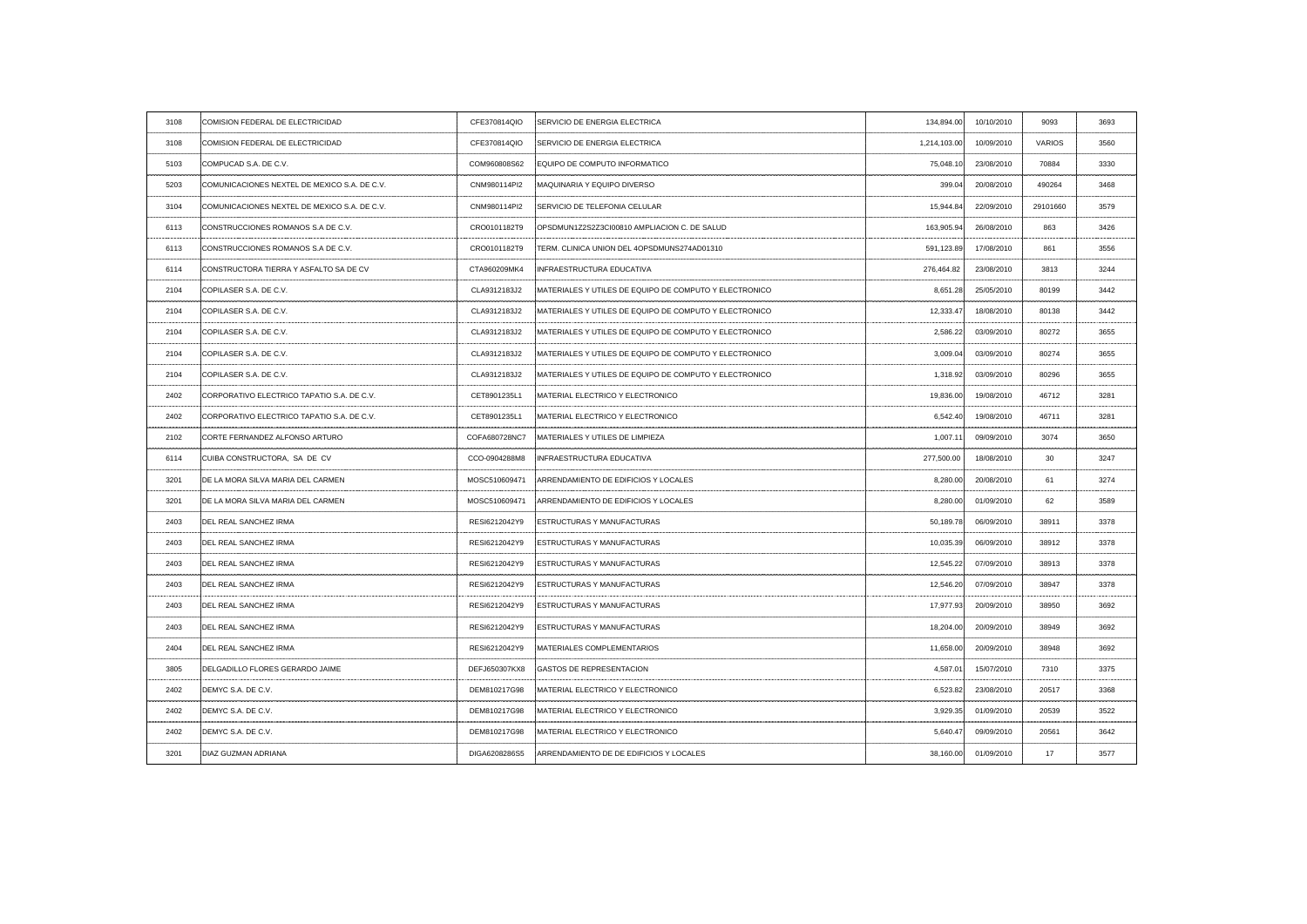| 2302 | DIESEL GONDI S.A DE C.V.                           | DGO910524FXA  | REFACCIONES Y ACCESORIOS PARA VEHICULOS                        | 1,499.88     | 01/06/2010 | 24053 | 3591 |
|------|----------------------------------------------------|---------------|----------------------------------------------------------------|--------------|------------|-------|------|
| 2205 | DIEZ HERNANDEZ VALERIANO                           | DIHV580829E66 | PRODUCTOS ALIMENTICIOS PARA ANIMALES Y SEMOVILES               | 320.00       | 10/07/2010 | 1635  | 3309 |
| 2301 | DIPROVIC S.A. DE C.V.                              | DIP980114LG2  | <b>HERRAMIENTAS MENORES</b>                                    | 6,960.00     | 09/08/2010 | 1078  | 3226 |
| 2201 | DIPROVIC S.A. DE C.V.                              | DIP980114LG2  | <b>IPRODUCTOS ALIMENTICIOS AL PERSONAL</b>                     | 3,190.00     | 10/08/2010 | 1112  | 3221 |
| 2201 | DIPROVIC S.A. DE C.V.                              | DIP980114LG2  | <b>IPRODUCTOS ALIMENTICIOS AL PERSONAL</b>                     | 691.12       | 17/08/2010 | 1214  | 3240 |
| 2102 | DIPROVIC S.A. DE C.V.                              | DIP980114LG2  | <b>IMATERIALES Y UTILES DE LIMPIEZA</b>                        | 2,668.46     | 23/08/2010 | 1332  | 3392 |
| 2101 | DIPROVIC S.A. DE C.V.                              | DIP980114LG2  | MATEIALES Y UTILES DE OFICINA                                  | 88.10        | 24/08/2010 | 1337  | 3366 |
| 2201 | DIPROVIC S.A. DE C.V.                              | DIP980114LG2  | PRODUCTOS ALIMENTICIOS AL PERSONAL                             | 471.20       | 24/08/2010 | 1337  | 3366 |
| 2101 | DIPROVIC S.A. DE C.V.                              | DIP980114LG2  | MATEIALES Y UTILES DE OFICINA                                  | 43.50        | 24/08/2010 | 1338  | 3366 |
| 2201 | DIPROVIC S.A. DE C.V.                              | DIP980114LG2  | PRODUCTOS ALIMENTICIOS AL PERSONAL                             | 412.50       | 24/08/2010 | 1338  | 3366 |
| 2201 | DIPROVIC S.A. DE C.V.                              | DIP980114LG2  | <b>PRODUCTOS ALIMENTICIOS AL PERSONAL</b>                      | 488.00       | 02/09/2010 | 1524  | 3526 |
| 2101 | DIPROVIC S.A. DE C.V.                              | DIP980114LG2  | MATERIALES Y UTILES DE OFICINA                                 | 128.18       | 26/08/2010 | 1404  | 3439 |
| 2201 | DIPROVIC S.A. DE C.V.                              | DIP980114LG2  | <b>PRODUCTOS ALIMENTICIOS AL PERSONAL</b>                      | 488.00       | 26/08/2010 | 1404  | 3439 |
| 2702 | DIPROVIC S.A. DE C.V.                              | DIP980114LG2  | PRENDAS DE PROTECCION AL PERSONAL                              | 1,957.15     | 30/08/2010 | 1460  | 3499 |
| 2101 | DIPROVIC S.A. DE C.V.                              | DIP980114LG2  | MATERIALES Y UTILES DE OFICINA                                 | 82.72        | 01/09/2010 | 1495  | 3504 |
| 2201 | DIPROVIC S.A. DE C.V.                              | DIP980114LG2  | PRODUCTOS ALIMENTICIOS AL PERSONAI                             | 858.40       | 01/09/2010 | 1495  |      |
| 2506 | DISTRIBUCCIONES IMEX S.A. DE C.V.                  | DIM870318FA6  | MATERIALES, ACCESORIOS Y SUMINISTROS DE LABORATORIO            | 3,274.99     | 20/08/2010 | 28604 | 3429 |
| 2506 | DISTRIBUCCIONES IMEX S.A. DE C.V.                  | DIM870318FA6  | MATERIALES, ACCESORIOS Y SUMINISTROS DE LABORATORIO            | 1,740.00     | 20/08/2010 | 28607 | 3429 |
| 2506 | DISTRIBUCCIONES IMEX S.A. DE C.V.                  | DIM870318FA6  | MATERIALES, ACCESORIOS Y SUMINISTROS DE LABORATORIO            | 25,176.64    | 24/08/2010 | 28642 | 3429 |
| 2104 | DISTRIBUCCIONES ROSNOVSKI, S.A. DE C.V.            | DRO000922K8A  | MATERIALES Y UTILES DE EQUIPO DE COMPUTO Y ELECTRONICO         | 8,328.80     | 02/09/2010 | 43332 | 3518 |
| 2104 | DISTRIBUCCIONES ROSNOVSKI, S.A. DE C.V.            | DRO000922K8A  | :MATERIALES Y UTILES DE EQUIPO DE COMPUTO Y ELECTRONICO        | 9,704.56     | 30/08/2010 | 43212 | 3476 |
| 2104 | DISTRIBUCCIONES ROSNOVSKI, S.A. DE C.V.            | DRO000922K8A  | <b>IMATERIALES Y UTILES DE EQUIPO DE COMPUTO Y ELECTRONICO</b> | 6,200.20     | 04/09/2010 | 43364 | 3632 |
| 2104 | DISTRIBUCCIONES ROSNOVSKI, S.A. DE C.V.            | DRO000922K8A  | MATERIALES Y UTILES DE EQUIPO DE COMPUTO Y ELECTRONICO         | 4,587.80     | 07/09/2010 | 43406 | 3632 |
| 2402 | DISTRIBUIDOR ELECTRICO DE GUADALAJARA S.A. DE C.V. | DEG0411178E8  | MATERIAL ELECTRICO Y ELECTRONICO                               | 70,412.00    | 07/09/2010 | 18714 | 3597 |
| 6111 | DOCPA INGENIERIA S.A. DE C.V.                      | DIN090205RR0  | OPOCMUNSZAD06610, DESASOLVE EN ARRROYOS CANAL LAS PINTAS       | 1,931,291.38 | 08/09/2010 | 51    | 3625 |
| 3506 | ECOTECNIA AMBIENTAL S.A. DE C.V.                   | EAM0009065H5  | SERVICIO DE LAVANDERIA, HIGIENE                                | 1,263.02     | 02/09/2010 | 88355 | 3582 |
| 5401 | ELECTROMEDICINA AVANZADA S.A. DE C.V               | EAV090210QJ0  | EQUIPO MEDICO Y DE LABORATORIO                                 | 1,809.60     | 06/08/2010 | 1463  | 3284 |
| 3505 | ELIZALDE MARTINEZ PEDRO                            | EIMP771025HU8 | MANTENIMIENTO Y CONSERVACION DE MAQUINARIA                     | 696.00       | 02/08/2010 | 1154  | 3350 |
| 3505 | ELIZALDE MARTINEZ PEDRO                            | EIMP771025HU8 | MANTENIMIETO Y CONSERVACION DE VEHICULOS                       | 696.00       | 23/08/2010 | 1168  | 3621 |
| 3505 | ELIZALDE MARTINEZ PEDRO                            | EIMP771025HU8 | MANTENIMIETO Y CONSERVACION DE VEHICULOS                       | 1,044.00     | 10/08/2010 | 1171  | 3621 |
| 3505 | ELIZALDE MARTINEZ PEDRO                            | EIMP771025HU8 | MANTENIMIETO Y CONSERVACION DE VEHICULOS                       | 8,004.00     | 23/08/2010 | 1166  | 3621 |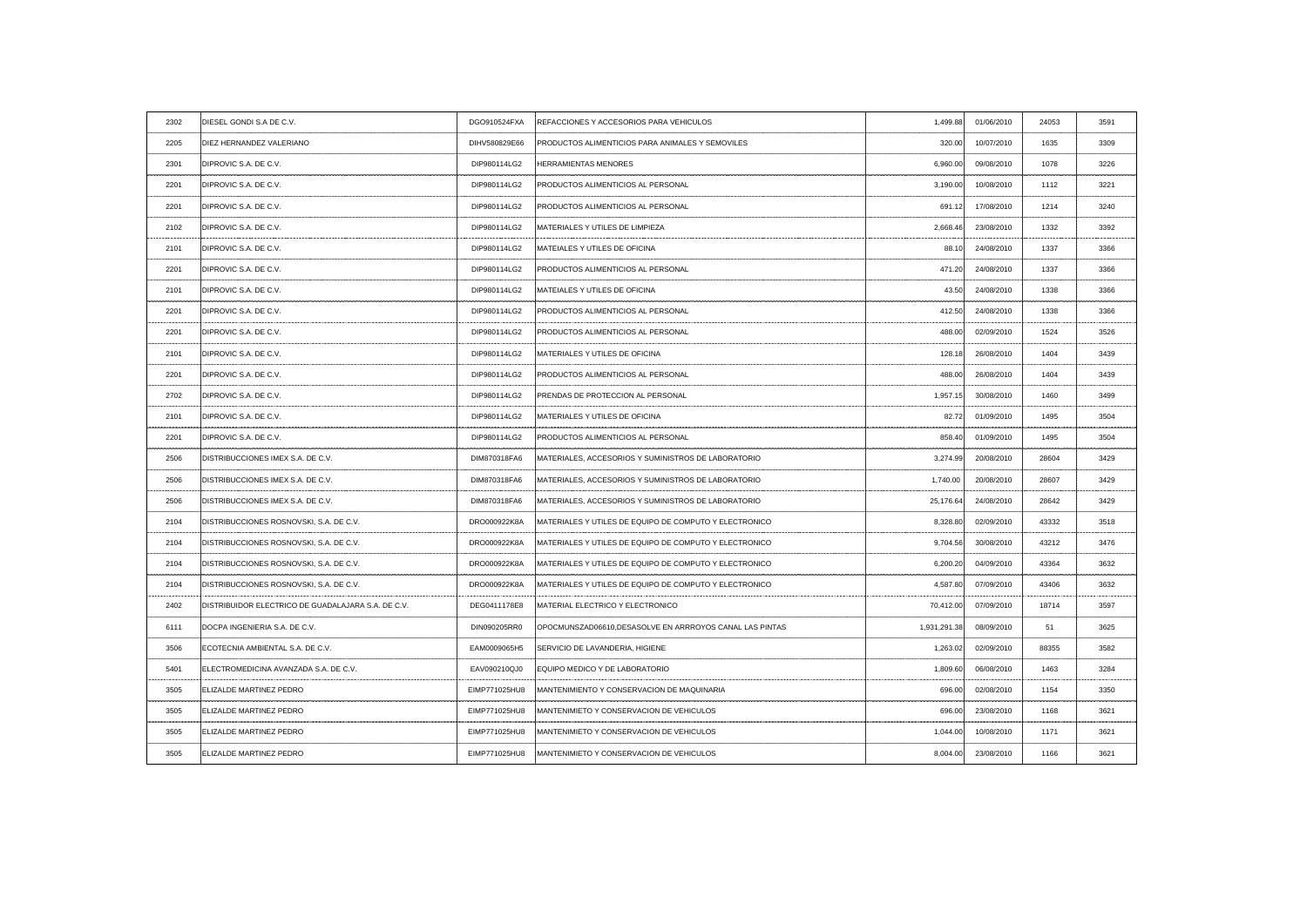| 3505                 | <b>ELIZALDE MARTINEZ PEDRO</b>              |               | EIMP771025HU8 MANTENIMIETO Y CONSERVACION DE VEHICULOS | 19,720.00  | 10/08/2010                 | 1174                      | 3660                    |
|----------------------|---------------------------------------------|---------------|--------------------------------------------------------|------------|----------------------------|---------------------------|-------------------------|
| 2403                 | EMSCO S.A. DE C.V.                          | EMS010521B26  | <b>ESTRUCTURAS Y MANUFACTURAS</b>                      | 1,471.07   | 13/08/2010                 | 32490                     | 3661                    |
| 5101                 | ERGONOMIA PRODUCTIVIDAD S.A. DE C.V.        | EPR980619AN5  | <b>EQUIPO DE OFICINA</b>                               | 3,989.70   | 25/08/2010                 | 6704                      | 3520                    |
| 3410                 | ESPECIALISTAS EN FORTALECIMIENTO HACENDARIO | EFH080213214  | <b>ISUBCONTRATACION DE SERVICIOS CON TERCEROS</b>      | 485,704.00 | 15/09/2010                 | 84                        | 3543                    |
| 2301                 | <b>ESTRADA RIOS ANASTACIO</b>               | EARA4002088P3 | <b>HERRAMIENTAS MENORES</b>                            | 126.50     | 19/07/2010                 | 5107                      | 3400                    |
| 3301                 | EUZEN CONSULTORES S.C.                      | EZCI00423D14  | ASESORIA                                               | 127,065.82 | 02/09/2010                 | 68                        | 3271                    |
| 2201                 | EXPO IMPRESO S.A. DE C.V.                   | EIM030206DW0  | PRODUCTOS ALIMENTICIOS AL PERSONAL                     | 14,210.00  | 02/09/2010                 | 7150                      | 3617                    |
| 2201                 | FARMACIAS ABC DE MEXICO, S.A. DE C.V.       | FAB8412112X2  | <b>PRODUCTOS ALIMENTICIOS AL PERSONAL</b>              | 110.04     | 29-/07/2010                | 2064                      | 3399                    |
| 2504                 | FARMACIAS DE JALISCO S.A. DE C.V.           | FJA030804UM4  | MEDICCINAS Y PRTODUCTOS FARMACEUTICOS                  | 3,008.00   | 10/08/2010                 | 42559                     | 3248                    |
| 2504                 | <b>FARYMAT S.A. DE C.V.</b>                 | FAR091013FC5  | MEDICINAS Y PRODUCTOS FARMACEUTICOS                    | 10,643.10  | 21/08/2010                 | 160                       | 3393                    |
| 2505                 | FARYMAT S.A. DE C.V.                        | FAR091013FC5  | MATERIALES. ACCESORIOS Y SUMINISTROS MEDICOS           | 815.15     | 20/08/2010                 | 159                       | 3393                    |
| 2402                 | FIGUEROA ARREOLA JULIO CESAR                | FIAJ711003NP2 | MATERIAL ELECTRICO Y ELECTRONICO                       | 4,106.40   | . <b>.</b> .<br>26/08/2010 | ----------------<br>10802 | 3533                    |
| 3503                 | <b>FIGUEROA ARREOLA JULIO CESAR</b>         | FIAJ711003NP2 | MANTENIMIENTO Y CONSERVACION DE MAQUINARIA             | 1,856.00   | 05/08/2010                 | 10720                     | 3639                    |
| 3207                 | FINANCIERA EL BAJIO, S.A. DE C.V.           | FBA000223D36  | ARRENDAMIENTO DE VEHICULOS TERRESTRES                  | 54,442.50  | 01/09/2010                 | 2379                      | <b>RP170</b>            |
| 3207                 | FINANCIERA EL BAJIO, S.A. DE C.V.           | FBA000223D36  | ARRENDAMIENTO DE VEHICULOS TERRESTRES                  | 247,711.44 | 01/09/2010                 | 2378                      | <b>RP170</b>            |
|                      | FINANCIERA EL BAJIO, S.A. DE C.V.           | FBA000223D36  | ARRENDAMIENTO DE VEHICULOS TERRESTRES                  |            | 170,904.16 02/09/2010      | 2380                      | <b>DD</b> <sub>47</sub> |
| 3405<br>. <b>.</b> . | FINANCIERA EL BAJIO, S.A. DE C.V.           | FBA000223D36  | COMICIONES DESCUENTOS Y OTROS SERVICIOS BANCARIOS      | 5,220.00   | 08/10/2010                 | 4617                      | 3603                    |
| 3405                 | FINANCIERA EL BAJIO, S.A. DE C.V.           | FBA000223D36  | COMICIONES DESCUENTOS Y OTROS SERVICIOS BANCARIOS      | 5,000.00   | 25/09/2010                 | 150146219                 | 3602                    |
| 3405                 | FINANCIERA EL BAJIO, S.A. DE C.V.           | FBA000223D36  | COMICIONES DESCUENTOS Y OTROS SERVICIOS BANCARIOS      | 13,920.00  | 08/10/2010                 | 4616                      | 360 <sup>-</sup>        |
| 2401                 | <b>GALVAN CORONA LORENA</b>                 | GACL681007789 | MATERIALES DE CONSTRUCCION Y DE REPARACION             | 142.49     | 28/07/2010                 | 9078<br>---------------   |                         |
| 2201                 | GOMERE, S.A. DE C.V.                        | GOMO41105RV5  | <b>: PRODUCTOS ALIMENTICIOS AL PERSONAL</b>            | 100.00     | 12/08/2010                 | 98625                     | 3685                    |
| 2201                 | GOMERE, S.A. DE C.V.                        | GOMO41105RV5  | <b>PRODUCTOS ALIMENTICIOS AL PERSONAL</b>              | 100.00     | 12/08/2010                 | 101682                    | 3685                    |
| 2201                 | GOMEZ PEREZ JESUS ALBERTO                   | GOPJ841016IK3 | PRODUCTOS ALIMENTICIOS AL PERSONAL                     | 345.00     | 24/08/2010                 | 3022                      | 3562                    |
| 3201                 | <b>GOMEZ QUINTERO MIGUEL</b>                | GOQM590409JP9 | ARRENDAMIENTO DE EDIFICIOS Y LOCALES                   | 5,750.50   | 09/08/2010                 | 249                       | 3266                    |
| 2201                 | GONZALEZ CASTAÑEDA OMAR                     | GOCO640224B92 | PRODUCTOS ALIMENTICIOS AL PERSONAL                     | 1,166.10   | 14/08/2010                 | 4026                      | 3415                    |
| 2201                 | <b>GONZALEZ CASTAÑEDA OMAR</b>              | GOCO640224B92 | PRODUCTOS ALIMENTICIOS AL PERSONAL                     | 241.30     | 22/08/2010                 | 4391                      | 3415                    |
| 3101                 | <b>GONZALEZ PADILLA JUAN</b>                | GOPJ370822BZ5 | SERVICIO POSTAL Y PAQUETERIA                           | 153.12     | 16/06/2010                 | 4532                      | -3415                   |
| 3204                 | GONZALEZ SANCHEZ JOSE ARTURO                | GOSA831022AJ6 | ARRENDAMIENTO DE MAQUINARIA Y EQUIPO                   | 87,000.00  | 19/08/2010                 | 58                        | 3276                    |
| 2402                 | GR SUMINISTROS S.A. DE C.V.                 | GSU010801MZ7  | MATERIAL ELECTRICO Y ELECTRONICO                       | 6,670.58   | 13/09/2010                 | 46054                     | 3652                    |
| 3201                 | GRUAS Y MISCELANEA TLAJOMULCO SA DE CV      | GMT0805157E3  | ARRENDAMIENTO DE EDIFICIOS Y LOCALES                   | 5,800.00   | 02/12/2010                 | 1055                      | -3307                   |
| 3201                 | GRUAS Y MISCELANEA TLAJOMULCO SA DE CV      | GMT0805157E3  | ARRENDAMIENTO DE EDIFICIOS Y LOCALES                   | 5,800.00   | 24/08/2010                 | 1016                      | 3307                    |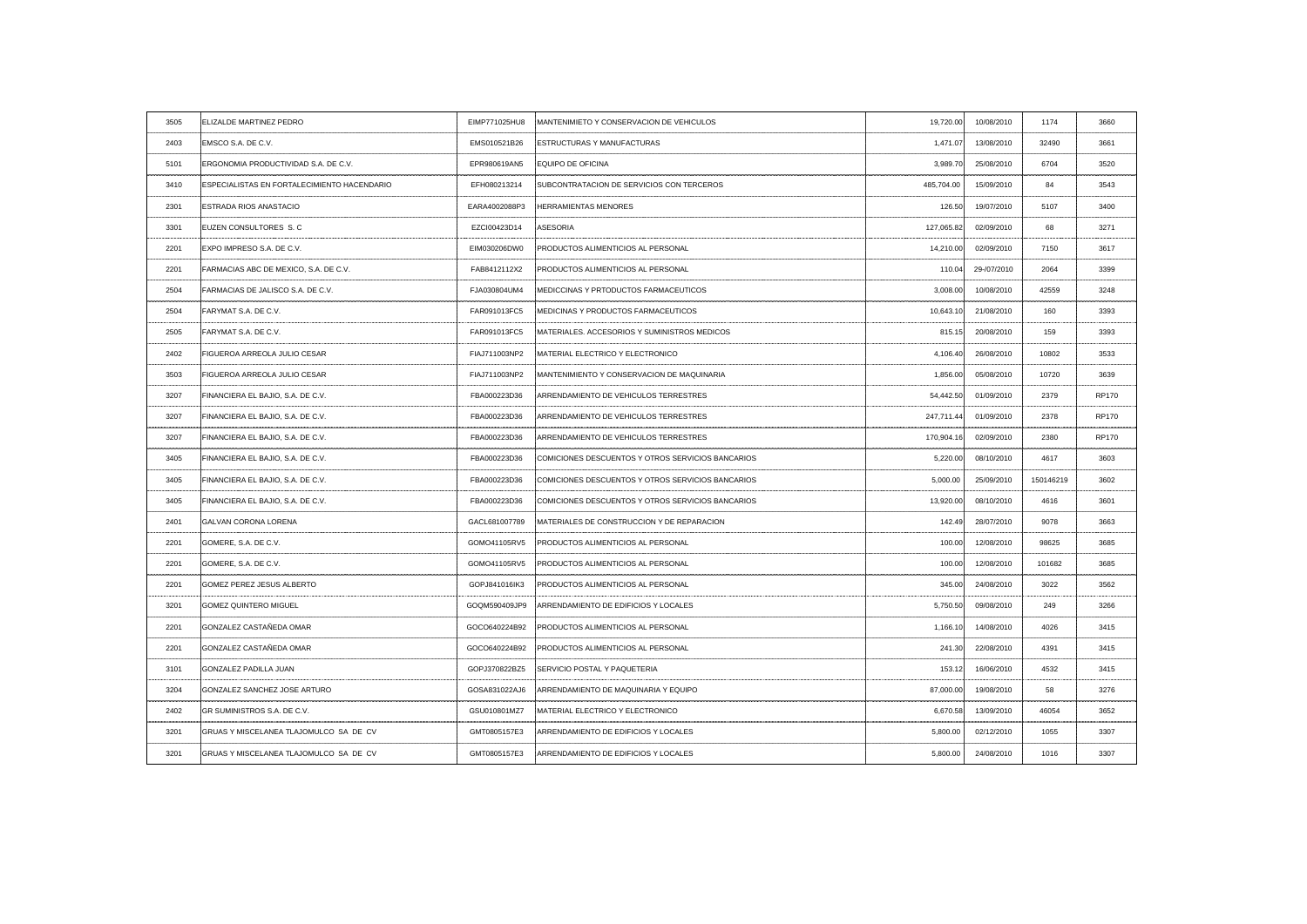| 6115  | GRUPO CONSTRUCTOR HISACA S.A. DE C.V.                                          | GCH070702SH8        | CONST. UNIDAD DEPOT. OP-ID-MUN-S1Z1-LP-030-10           | 1,212,665.07 | 29/07/2010                          | 82     | 3219 |
|-------|--------------------------------------------------------------------------------|---------------------|---------------------------------------------------------|--------------|-------------------------------------|--------|------|
| 2301  | GRUPO FERRETERIA CALZADA S.A. DE C.V.                                          | GFC080612KG3        | :MATERIALES Y UTILES DE EQUIPO DE COMPUTO Y ELECTRONICO | 1,026.83     | 12/08/2010                          | 7213   | 3237 |
| 2402  | GRUPO FERRETERIA CALZADA S.A. DE C.V.                                          | GFC080612KG3        | MATERIAL ELECTRICO Y ELECTRONICO                        | 2,848.96     | 12/08/2010                          | 7210.0 | 3237 |
| 2403  | GRUPO FERRETERIA CALZADA S.A. DE C.V.                                          | GFC080612KG3        | <b>ESTRUCTURAS Y MANUFACTURAS</b>                       | 775.00       | 12/08/2010                          | 7018   | 3237 |
| 2303  | GRUPO FERRETERIA CALZADA S.A. DE C.V.                                          | GFC080612KG3        | <b>ESTRUCTURAS Y MANUFACTURAS</b>                       | 968.60       | 09/08/2010                          | 7150   | 3237 |
| 2301  | GRUPO FERRETERIA CALZADA S.A. DE C.V.                                          | GFC080612KG3        | <b>HERRAMIENTAS MENORES</b>                             | 801.92       | 07/08/2010                          | 7151   | 3267 |
| 2301  | GRUPO FERRETERIA CALZADA S.A. DE C.V.                                          | GFC080612KG3        | <b>HERRAMIENTAS MENORES</b>                             | 92.80        | 25/08/2010                          | 16910  | 3334 |
| 2702  | GRUPO FERRETERIA CALZADA S.A. DE C.V.                                          | GFC080612KG3        | PRENDAS DE PROTECCION AL PERSONAL                       | 1,366.25     | 18/08/2010                          | 3913   | 3453 |
| 2303  | GRUPO FERRETERIA CALZADA S.A. DE C.V.                                          | GFC080612KG3        | REFACCIONES Y ACCESORIOS PARA MAQUINARIA Y EQUIPO       | 3,143.02     | 29/06/2010                          | 6829   | 3450 |
| 2301  | GRUPO FERRETERIA CALZADA S.A. DE C.V.                                          | GFC080612KG3        | <b>HERRAMIENTAS MENORES</b>                             | 534.04       | 25/06/2010                          | 6776   | 3450 |
| 2403  | GRUPO FERRETERIA CALZADA S.A. DE C.V.                                          | GFC080612KG3        | <b>ESTRUCTURAS Y MANUFACTURAS</b>                       | 2,827.50     | 25/06/2010                          | 7311   | 3450 |
| 2303  | GRUPO FERRETERIA CALZADA S.A. DE C.V.                                          | GFC080612KG3        | REFACCIONES Y ACCESORIOS PARA MAQUINARIA Y EQUIPO       | 732.76       | 30/06/2010                          | 6826   | 3458 |
| 2301  | GRUPO FERRETERIA CALZADA S.A. DE C.V.                                          | GFC080612KG3        | <b>HERRAMIENTAS MENORES</b>                             | 1,649.96     | 05/07/2010                          | 6860   | 3458 |
| 2402  | GRUPO FERRETERIA CALZADA S.A. DE C.V.                                          | GFC080612KG3        | MATERIAL ELECTRICO Y ELECTRONICO                        | 10,043.65    | 21/05/2010                          | 36320  | 3489 |
| 2301  | GRUPO FERRETERIA CALZADA S.A. DE C.V.                                          | GFC080612KG3        | <b>HERRAMIENTAS MENORES</b>                             | 1,031.24     | 08/09/2010                          | 7506   | 3667 |
| 2403  | GRUPO FERRETERO MILENIO, S.A. DE C.V.                                          | GFM040226QV6        | <b>ESTRUCTURAS Y MANUFACTURAS</b>                       | . <b>.</b>   | 1,852.92 18/08/2010<br>. <u>.</u> . | 4854   |      |
| 2403  | <b>GRUPO FERRETERO ORTIZ SA DE CV</b><br>------------------------------------- | GFO050603532        | ESTRUCTURAS Y MANUFACTURAS                              | 2,227.20     | 30/08/2010                          | 35505  | 3620 |
| 5101  | GRUPO INDUSTRIAL JOME S.A. DE C.V.                                             | GIJ960104JW7        | <b>EQUIPO DE OFICINA</b>                                | 1,530.04     | 02/09/2010                          | 10216  | 3528 |
| -3111 | GRUPO INDUSTRIAL PHILADELPHIA S.A. DE C.V.                                     | GIP0003077W1        | CONTRATACION DE OTROS SERVICIOS                         | 1,983.60     | 02/09/2010                          | 14739  | 3670 |
| 2201  | GRUPO JALISCIENSE SIGLO XXI S.A DE C.V.                                        | GJS090707332        | PRODUCTOS ALIMENTICIOS AL PERSONAL                      | 6,383.04     | 18/08/2010                          | 784    | 3316 |
| 2201  | GRUPO JALISCIENSE SIGLO XXI S.A DE C.V.                                        | GJS090707332        | <b>PRODUCTOS ALIMENTICIOS AL PERSONAL</b>               | 6,910.08     | 07/09/2010                          | 853    | 3616 |
| 5210  | GRUPO REQUIEZ, S.A. DE C.V.                                                    | GRE851219528        | <b>EQUIPO DE MEDICCION</b>                              | 11,198.78    | 12/08/2010                          | 28748  | 3224 |
| 3604  | GUEVARA RAMIREZ HECTOR GUILLERMO                                               |                     | GURH710210EB0 DIFUSION EN MEDIOS DE COMUNICACIÓN        | 184,206.38   | 10/09/2010                          | 436    | 3423 |
| 3110  | <b>GUTIERREZ ARAMBULA MARIA EDUWIGES</b>                                       | GUAE621016TU1       | SERVICIO DE ESTACIONAMIENTO                             | 12,720.00    | 01/09/2010                          | 115    | 3374 |
| 2301  | <b>GUTIERREZ DE LA LLATA LUISA GABRIELA</b>                                    | GULL560621BE7       | <b>HERRAMIENTAS MENORES</b>                             | 929.97       | 27/07/2010                          | 5723   | 3400 |
| 3505  | <b>GUTIERREZ TACALO OSCAR OMAR</b>                                             | GUTO910605JIA       | MANTENIMIENTO Y CONSERVACION DE VEHICULOS TERRESTRES    | 997.60       | 12/07/2010                          | 56     | 3539 |
| 3503  | <b>GUTIERREZ TACALO OSCAR OMAR</b>                                             | GUTO910605JIA       | MANTENIMIENTO Y CONSERVACION DE MAQUINARIA              | 2,262.00     | 20/08/2010                          | 72     | 3539 |
| 2301  | HERRAMIENTAS ESPECIALIZADAS CON S.A. DE C.V.                                   | <b>HEC890809NI6</b> | <b>HERRAMEINTAS MENORES</b>                             | 1,434.92     | 11/08/2010                          | 83095  | 3351 |
| 5401  | IMPLEMENTOS MEDICOS DE OCCIDENTE S.A. DE C.V.                                  | IMO981125IZ4        | EQUIPO MEDICO Y DE LABORATORIO                          | 21,017.58    | 09/08/2010                          | 92429  | 3674 |
| 2505  | IMPLEMENTOS MEDICOS DE OCCIDENTE S.A. DE C.V.                                  | IMO981125IZ4        | MATERIALES, ACCESORIOS Y SUMINISTROS MEDICOS            | 1,948.80     | 30/08/2010                          | 93191  | 3674 |
| 2504  | IMPLEMENTOS MEDICOS DE OCCIDENTE S.A. DE C.V.                                  | IMO981125IZ4        | MEDICINAS Y PRODUCTOS FARMACETICOS                      | 12,400.00    | 19/08/2010                          | 92885  | 3674 |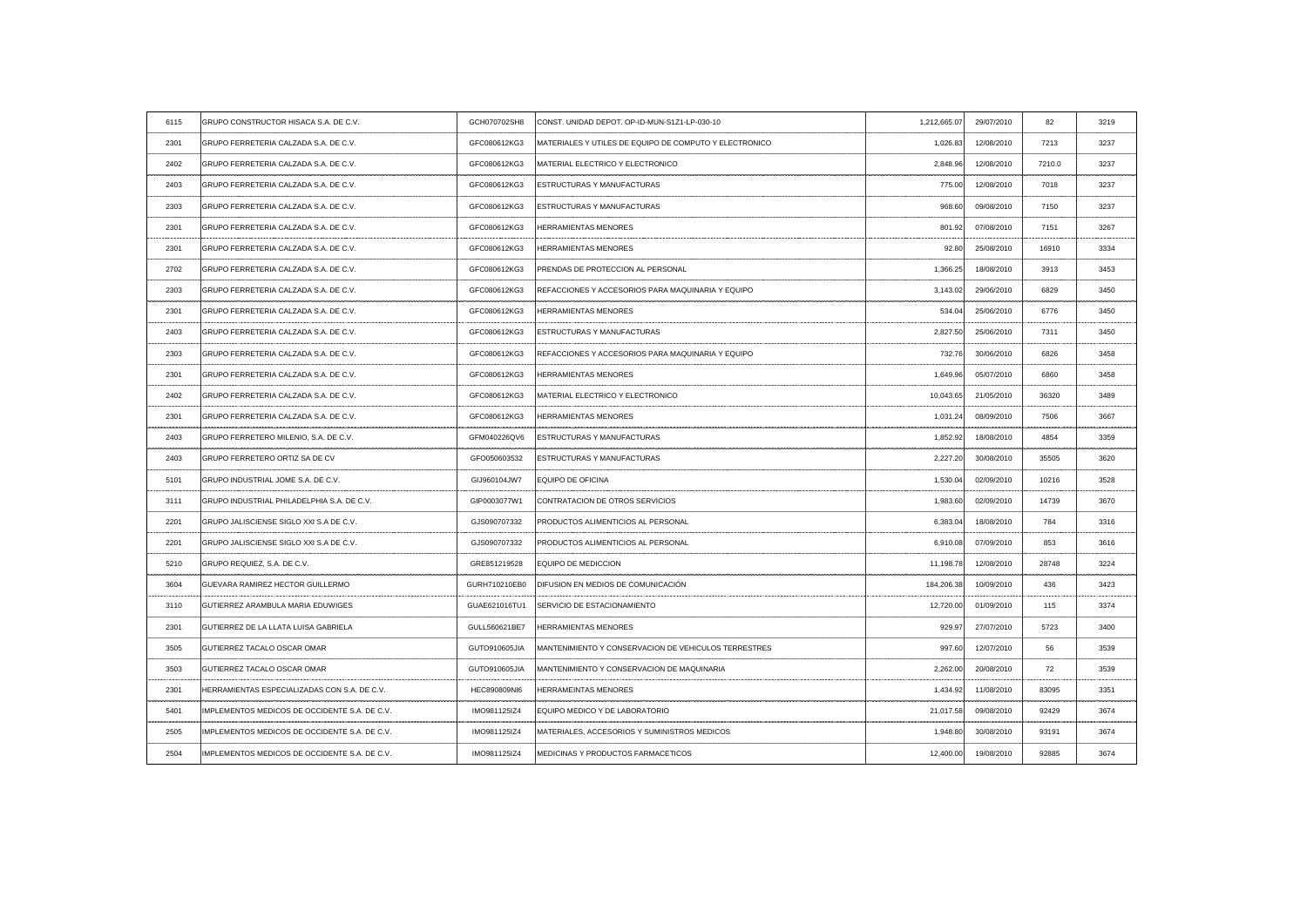| 2506                 | IMPLEMENTOS MEDICOS DE OCCIDENTE S.A. DE C.V.           | IMO981125IZ4   | MATERIALES ACCESORIOS Y SUMINISTROS DE LABORATOIO                                                                                                              | 13,804.00                                 | 05/08/2010 | 92384           | 3674 |
|----------------------|---------------------------------------------------------|----------------|----------------------------------------------------------------------------------------------------------------------------------------------------------------|-------------------------------------------|------------|-----------------|------|
| 2505                 | INFRA S.A. DE C.V.                                      | INF891031LT4   | MATERIALES, ACCESORIOS Y SUMINISTROS MEDICOS                                                                                                                   | 9,774.10                                  | 24/08/2010 | 211182          | 3535 |
| 2504                 | INFRA S.A. DE C.V.                                      | INF891031LT4   | <b>IMEDICCINAS Y PRTODUCTOS FARMACEUTICOS</b>                                                                                                                  | 104.26                                    | 25/08/2010 | 207525          | 3535 |
| 2504                 | INFRA S.A. DE C.V.                                      | INF891031LT4   | <b>IMEDICCINAS Y PRTODUCTOS FARMACEUTICOS</b>                                                                                                                  | 104.26                                    | 26/08/2010 | 207924          | 3535 |
| 2504                 | INFRA S.A. DE C.V.                                      | INF891031LT4   | <b>IMEDICCINAS Y PRTODUCTOS FARMACEUTICOS</b>                                                                                                                  | 208.52                                    | 27/08/2010 | 208701          | 3535 |
| 2504                 | INFRA S.A. DE C.V.                                      | INF891031LT4   | <b>IMEDICCINAS Y PRTODUCTOS FARMACEUTICOS</b>                                                                                                                  | 104.26                                    | 28/08/2010 | 208982          | 3535 |
| 2504                 | INFRA S.A. DE C.V.                                      | INF891031LT4   | <b>IMEDICCINAS Y PRTODUCTOS FARMACEUTICOS</b>                                                                                                                  | 104.26                                    | 29/08/2010 | 209285          | 3535 |
| 2504                 | INFRA S.A. DE C.V.                                      | INF891031LT4   | <b>IMEDICCINAS Y PRTODUCTOS FARMACEUTICOS</b>                                                                                                                  | 208.52                                    | 30/08/2010 | 210317          | 3535 |
| 2504                 | INFRA S.A. DE C.V.                                      | INF891031LT4   | MEDICCINAS Y PRTODUCTOS FARMACEUTICOS                                                                                                                          | 104.26                                    | 30/08/2010 | 210736          | 3535 |
| 2505                 | INFRA S.A. DE C.V.                                      | INF891031LT4   | . Jeograpa pod područi se područi se područi se područi se se područi se područi se područi se područi se podr<br>MATERIALES, ACCESORIOS Y SUMINISTROS MEDICOS | 521.30                                    | 31/08/2010 | 207066          | 3535 |
| 2505                 | INFRA S.A. DE C.V.                                      | INF891031LT4   | MATERIALES, ACCESORIOS Y SUMINISTROS MEDICOS                                                                                                                   | 130.33                                    | 01/09/2010 | 207068          | 3535 |
| . <u>.</u> .<br>2505 | INFRA S.A. DE C.V.                                      | INF891031LT4   | MATERIALES, ACCESORIOS Y SUMINISTROS MEDICOS                                                                                                                   | 521.30                                    | 02/09/2010 | 207524          | 3535 |
| 2505                 | INFRA S.A. DE C.V.                                      | INF891031LT4   | MATERIALES, ACCESORIOS Y SUMINISTROS MEDICOS                                                                                                                   | 390.98                                    | 03/09/2010 | 207923          | 3535 |
| 2505                 | INFRA S.A. DE C.V.                                      | INF891031LT4   | MATERIALES, ACCESORIOS Y SUMINISTROS MEDICOS                                                                                                                   | 260.65                                    | 04/09/2010 | 208341          | 3535 |
| 2505                 | INFRA S.A. DE C.V.                                      | INF891031LT4   | MATERIALES, ACCESORIOS Y SUMINISTROS MEDICOS                                                                                                                   | 260.65                                    | 05/09/2010 | 208981          | 3535 |
| 2505                 | INFRA S.A. DE C.V.                                      | INF891031LT4   | MATERIALES, ACCESORIOS Y SUMINISTROS MEDICOS                                                                                                                   | 130.33                                    | 06/09/2010 | 208983          |      |
| 2505                 | INFRA S.A. DE C.V.                                      | INF891031LT4   | MATERIALES, ACCESORIOS Y SUMINISTROS MEDICOS                                                                                                                   | 521.30                                    | 07/09/2010 | 209284          | 3535 |
| 2505                 | INFRA S.A. DE C.V.                                      | INF891031LT4   | MATERIALES, ACCESORIOS Y SUMINISTROS MEDICOS                                                                                                                   | -------------------------------<br>651.63 | 08/09/2010 | 210316          | 3535 |
| 2505                 | INFRA S.A. DE C.V.                                      | INF891031LT4   | MATERIALES, ACCESORIOS Y SUMINISTROS MEDICOS                                                                                                                   | 912.28                                    | 09/09/2010 | 210735          | 3535 |
| 6126                 | INGENIERIA EXACTA S.A. DE C.V.                          | IEX080729-1A9  | OBRAS NO ESPECIFICADAS                                                                                                                                         | 100,000.00                                | 16/07/2010 | 134             | 3344 |
| 6101                 | INGENIERIA EXACTA S.A. DE C.V.                          | IEX080729-1A9  | <b>AGUA POTABLE</b>                                                                                                                                            | 175,000.00                                | 16/07/2010 | 130             | 3345 |
| 2201                 | INIGUEZ ANDRADE DANIEL                                  | IIAS5807021B46 | <b>PRODUCTOS ALIMENTICIOS AL PERSONAL</b>                                                                                                                      | 490.00                                    | 28/07/2010 | 314             | 3299 |
| 3702                 | INMOBILIARIA VALIANT, S.A. DE C.V.                      | IVA9810272D4   | <b>VIATICOS</b>                                                                                                                                                | 4,496.07                                  | 15/03/2010 | 40881           | 3444 |
| 2601                 | INNOVACION TECNOLOGICA EN LUBRICANTES SA DE CV          | ITL030310163   | COMBUSTIBLES, LUBRICANTES YADITIVOS PARA VEHICULOS                                                                                                             | 25,268.28                                 | 31/08/2010 | 13099           | 3585 |
| 2601                 | INNOVACION TECNOLOGICA EN LUBRICANTES, S.A. DE C.V.     | ITL030310163   | COMBUSTIBLES, LUBRICANTES YADITIVOS PARA VEHICULOS                                                                                                             | 15,959.28                                 | 14/08/2010 | 12947           | 3367 |
| 2602                 | INNOVACION TECNOLOGICA EN LUBRICANTES, S.A. DE C.V.     | ITL030310163   | COMBUSTIBLES, LUBRICANTES YADITIVOS PARA VEHICULOS                                                                                                             | 6,317.07                                  | 14/08/2010 | 12947           | 3367 |
| 3111                 | IPS IMAGEN POR SISTEMAS SA DE CV                        | IIS100428U19   | <b>CONTRATACION DE OTROS SERVICIOS</b>                                                                                                                         | 23,200.00                                 | 20/09/2010 |                 | 3691 |
| 5401                 | <b>IPS IMAGEN POR SISTEMAS SA DE CV</b>                 | IIS100428U19   | EQUIPO MEDICO Y LABORATORIO                                                                                                                                    | 58,000.00                                 | 20/09/2010 |                 | 3691 |
| 6114                 | LA CARIERE EDIFICACIONES S.A. DE C.V.                   | LED091006JG1   | OPIEMUNS3Z5S427AD04510CONST, CANCHA VOLEIBOL                                                                                                                   | 3,998.11                                  | 28/08/2010 | 12 <sup>°</sup> | 3311 |
| 6111                 | LA CARIERE EDIFICACIONES S.A. DE C.V.                   | LED091006JG1   | OP-OC-MUNSAD07210, DESAS.CANAL V. DE SAN MARTIN                                                                                                                | 911,999.24                                | 25/08/2010 | 10              | 3390 |
| 2201                 | LA PURIFICADORA DE TLAJOMULCO LA PURISIMA, S.A. DE C.V. | PTP900307RU5   | PRODUCTOS ALIMENTICIOS AL PERSONAL                                                                                                                             | 10,150.00                                 | 10/08/2010 | 6080            | 3232 |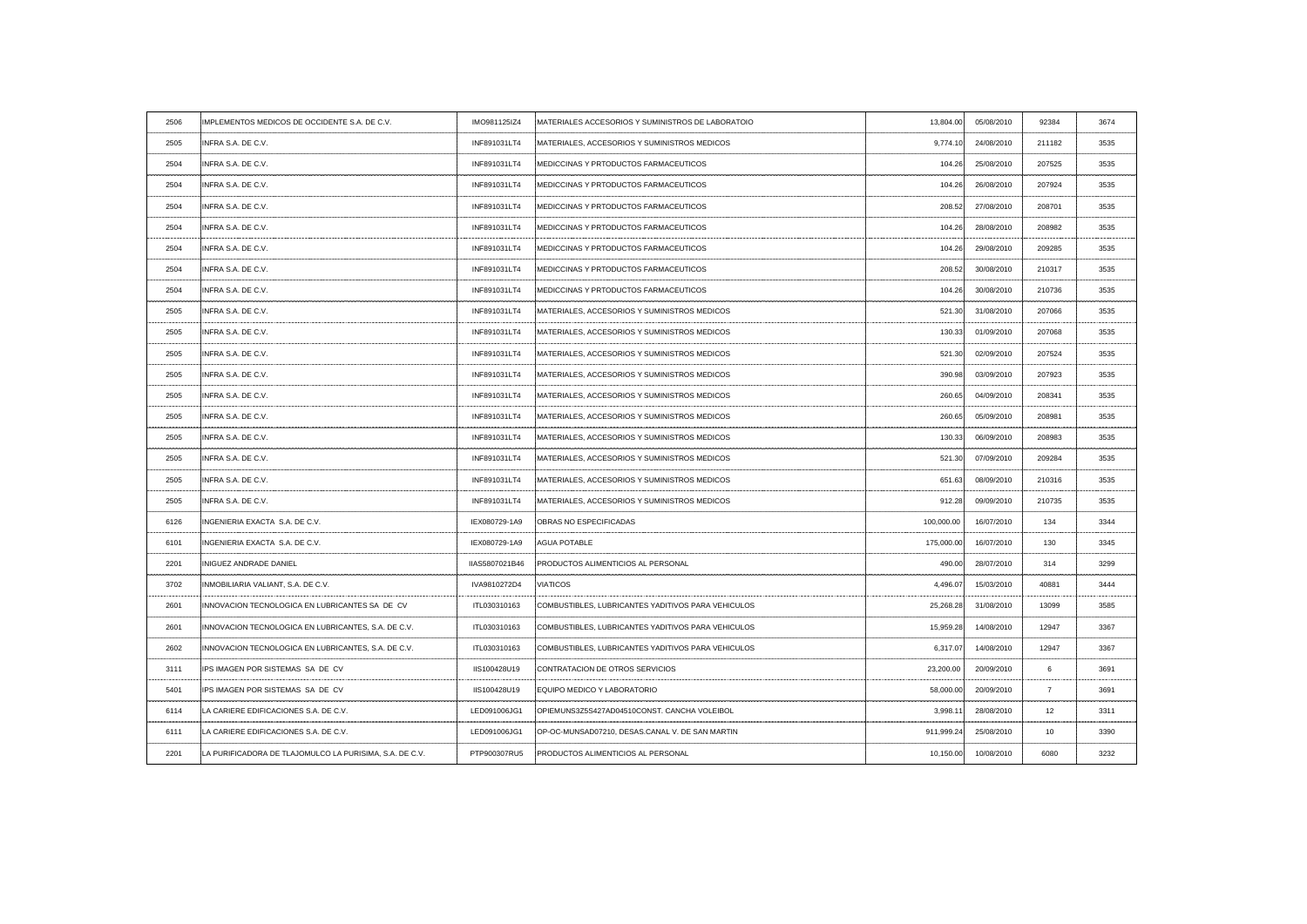| 2201                 | LA PURIFICADORA DE TLAJOMULCO LA PURISIMA, S.A. DE C.V. | PTP900307RU5  | PRODUCTOS ALIMENTICIOS AL PERSONAL                    | 7,560.00     | 26/08/2010                                      | 6110   | 3595 |
|----------------------|---------------------------------------------------------|---------------|-------------------------------------------------------|--------------|-------------------------------------------------|--------|------|
| 2105                 | LABORATORIOS JULIO S.A. DE C.V.                         | LJU821006T53  | :MATERIAL DE FOTOGRAFIA AUDIO VIDEO Y MICROFILMACION  | 1,330.00     | 25/08/2010                                      | 509910 | 3360 |
| 2105                 | LABORATORIOS JULIO S.A. DE C.V.                         | LJU821006T53  | : MATERIAL DE FOTOGRAFIA AUDIO VIDEO Y MICROFILMACION | 2,274.79     | 25/08/2010                                      | 509911 | 3363 |
| 6115                 | LACARIERE EDIFICACIONES SA DE CV                        | LED091006JG1  | INFRAESTRUCTURA DEPORTIVA                             | 822,157.28   | 03/09/2010                                      | 14     | 3566 |
| 2504                 | LOMEDIC S.A DE C.V.                                     | LOM990211KQ2  | <b>IMEDICCINAS Y PRTODUCTOS FARMACEUTICOS</b>         | 3,860.74     | 25/08/2010                                      | 139309 | 3529 |
| 2506                 | LOMEDIC S.A DE C.V.                                     | LOM990211KQ2  | MATERIALES, ACCESORIOS Y SUMINISTROS DE LABORATORIO   | 10,768.05    | 25/08/2010                                      | 139308 | 3529 |
| 2302                 | LOPEZ AGREDANO HECTOR DANIEL                            | LOAH791105HD2 | REFACCIONES Y ACCESORIOS PARA VEHICULOS               | 8,058.00     | 08/07/2010                                      | 8718   | 3241 |
| 2302                 | LOPEZ AGREDANO HECTOR DANIEL                            | LOAH791105HD2 | REFACCIONES Y ACCESORIOS PARA VEHICULOS               | 4,360.00     | 08/07/2010                                      | 8719   | 3241 |
| 2302                 | LOPEZ AGREDANO HECTOR DANIEL                            |               | LOAH791105HD2 REFACCIONES Y ACCESORIOS PARA VEHICULOS | 4,374.00     | 08/07/2010                                      | 8720   | 3524 |
| 2101                 | LOPEZ HERNANDEZ JACOBO ABRAHAM                          | LOHJ8005281S4 | MATERIALES Y UTILES DE OFICINA                        | 746.46       | 07/09/2010                                      | 1033   | 3415 |
| 2303                 | LOPEZ MORA DANIEL                                       | LOMD621028SQ5 | REFACCIONES Y ACCESORIOS PARA MAQUINARIA Y EQUIPO     | 1,044.00     | 20/07/2010                                      | 4495   | 3400 |
| 4204                 | MAKARA, S.A. DE C.V.                                    | MAK0010117T3  | BECAS Y APOYOS A ESTUDIANTES                          | 148,015.16   | 06/09/2010                                      | 3330   | 3547 |
| 4204<br>------------ | MAKARA, S.A. DE C.V.                                    | MAK0010117T3  | BECAS Y APOYOS A ESTUDIANTES                          | 44,164.25    | 08/09/2010                                      | 3332   | 3541 |
| 4204                 | MAKARA, S.A. DE C.V.                                    | MAK0010117T3  | BECAS Y APOYOS A ESTUDIANTES                          | 7,249.47     | 08/092010                                       | 3331   | 3541 |
| 6116                 | MANJARREZ URBANIZACIONES S.A. DE C.V.                   | MUR090325P33  | OPPYMUNSZAD03610, CONST. DE UNIDADES. DEP.            | 1,082,446.94 | 02/08/2010                                      | 50     | 3389 |
|                      | MAPFRE TEPEYAC, S.A. DE C.V.                            | MTE440316E54  | <b>SEGUROSY FIANZAS</b>                               | 20,698.40    | 20/08/2010<br>--------------------------------- | 860012 |      |
| 6111                 | MAQUIASA S.A. DE C.V.                                   | MAQ920804QB8  | OPOCMUNS2Z3AD08310, CONST. DE BOCA DE TORMENTA        | 116,775.30   | 10/08/2010                                      | 1266   | 3555 |
| 6111                 | MAQUIASA S.A. DE C.V.                                   | MAQ920804QB8  | :OPOCMUNS2Z3AD08310, CONST. DE BOCA DE TORMENTA       | 638,495.18   | 18/08/2010                                      | 1267   |      |
| 6111                 | MAQUIASA S.A. DE C.V.                                   | MAQ920804QB8  | OPOCMUNS2Z3AD08310, CONST. DE BOCA DE TORMENTA        | 556,557.86   | 10/08/2010                                      | 1268   | 3553 |
| 6111                 | MAQUIASA S.A. DE C.V.                                   | MAQ920804QB8  | :OPOCMUNS2Z3AD08310, CONST. DE BOCA DE TORMENTA       | 410,470.65   | 16/08/2010                                      | 1269   | 3552 |
| 3801                 | MARISCAL RUIZ LAURA                                     |               | MARL871126FL2 GASTOS DE CEREMONIA Y ORDEN SOCIAL      | 9,200.04     | 24/08/2010                                      | 414    | 3235 |
| 3801                 | MARISCAL RUIZ LAURA                                     | MARL871126FL2 | GASTOS DE CEREMONIA Y ORDEN SOCIAL                    | 17,080.04    | 30/08/2010                                      | 419    | 3235 |
| 3801                 | MARISCAL RUIZ LAURA                                     |               | MARL871126FL2 GASTOS DE CEREMONIA Y ORDEN SOCIAL      | 13,020.02    | 24/08/2010                                      | 412    | 3235 |
| 3801                 | <b>MARISCAL RUIZ LAURA</b>                              |               | MARL871126FL2 GASTOS DE CEREMONIA Y ORDEN SOCIAL      | 9,040.04     | 24/08/2010                                      | 416    | 3235 |
| 3801                 | MARISCAL RUIZ LAURA                                     |               | MARL871126FL2 GASTOS DE CEREMONIA Y ORDEN SOCIAL      | 4,800.03     | 24/08/2010                                      | 415    | 3235 |
| 3801                 | MARISCAL RUIZ LAURA                                     |               | MARL871126FL2 GASTOS DE CEREMONIA Y ORDEN SOCIAL      | 500.00       | 24/08/2010                                      | 405    | 3235 |
| 3801                 | MARISCAL RUIZ LAURA                                     | MARL871126FL2 | <b>GASTOS DE CEREMONIA Y ORDEN SOCIAL</b>             | 500.00       | 24/08/2010                                      | 406    | 3235 |
| 3801                 | MARISCAL RUIZ LAURA                                     |               | MARL871126FL2 GASTOS DE CEREMONIA Y ORDEN SOCIAL      | 12,800.02    | 24/08/2010                                      | 413    | 3235 |
| 3803                 | MARISCAL RUIZ LAURA                                     | MARL871126FL2 | GASTOS POR ACTIVIDADES CIVICAS, CULTURALES            | 500.00       | 24/05/2010                                      | 404    |      |
| 3801                 | MARISCAL RUIZ LAURA                                     |               | MARL871126FL2 GASTOS DE CEREMONIA Y ORDEN SOCIAL      | 1,125.00     | 24/05/2010                                      | 407    | 3409 |
| 3801                 | MARISCAL RUIZ LAURA                                     | MARL871126FL2 | GASTOS DE CEREMONIA Y ORDEN SOCIAL                    | 1,375.00     | 24/05/2010                                      | 408    | 3409 |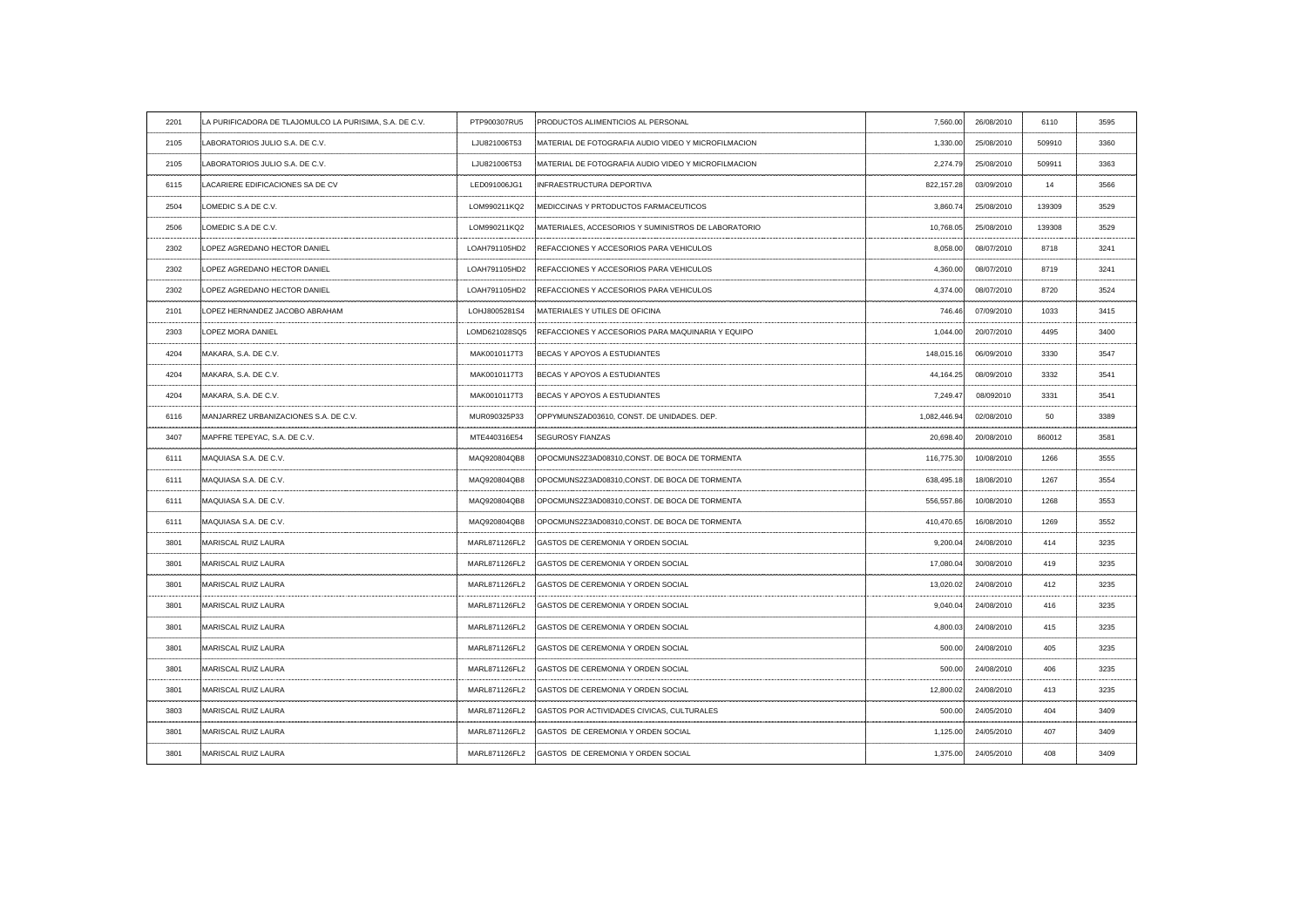| 3801                | MARISCAL RUIZ LAURA                          |               | MARL871126FL2 GASTOS DE CEREMONIA Y ORDEN SOCIAL                   | 1,375.00    | 24/05/2010               | 409                  | 3409  |
|---------------------|----------------------------------------------|---------------|--------------------------------------------------------------------|-------------|--------------------------|----------------------|-------|
| 2201                | MARISCAL RUIZ LAURA                          | MARL871126FL2 | <b>PRODUCTOS ALIMENTICIOS AL PERSONAL</b>                          | 1.250.00    | 24/08/2010               | 411                  | 3412  |
| 2201                | MARISCAL RUIZ LAURA                          | MARL871126FL2 | PRODUCTOS ALIMENTICIOS AL PERSONAL                                 | 10,250.00   | 25/08/2010               | 417                  | 3412  |
| 3801                | MARISCAL RUIZ LAURA                          | MARL871126FL2 | <b>GASTOS DE SEREMONIA Y ORDEN SOCIAL</b>                          | 13,024.95   | 22/09/2010               | 427                  | 3628  |
| 3801                | MARISCAL RUIZ LAURA                          | MARL871126FL2 | GASTOS DE SEREMONIA Y ORDEN SOCIAL                                 | 16,069.94   | 22/09/2010               | 426                  | 3628  |
| 3801                | MARISCAL RUIZ LAURA                          | MARL871126FL2 | GASTOS DE SEREMONIA Y ORDEN SOCIAL                                 | 20,203.94   | 22/09/2010               | 425                  | 3628  |
| 3801                | MARISCAL RUIZ LAURA                          | MARL871126FL2 | GASTOS DE SEREMONIA Y ORDEN SOCIAL                                 | 6,300.00    | 22/09/2010               | 429                  | 3628  |
| 3801                | MARISCAL RUIZ LAURA                          | MARL871126FL2 | GASTOS DE SEREMONIA Y ORDEN SOCIAL                                 | 14,604.95   | 22/09/2010               | 422                  | 3628  |
| 3801                | MARISCAL RUIZ LAURA                          |               | MARL871126FL2 GASTOS DE SEREMONIA Y ORDEN SOCIAL                   | 13,359.97   | 22/09/2010               | 423                  | 3628  |
| 3801                | <b>MARISCAL RUIZ LAURA</b>                   |               | MARL871126FL2 GASTOS DE SEREMONIA Y ORDEN SOCIAL                   | 8,954.98    | 22/09/2010               | 421                  | 3628  |
| 2201<br>----------- | MARISCAL RUIZ LAURA                          | MARL871126FL2 | PRODUCTOS ALIMENTICIOS AL PERSONAL                                 | 29,500.00   | 22/09/2010<br>. <b>.</b> | 430<br>------------- | 3628  |
| 3503                | MARQUEZ GONZALEZ SOCORRO                     | MAGS700608IX8 | MANTENIMIENTO Y CONSERVACION DE MAQUINARIA                         | 1,094.11    | 21/07/2010               | 1511                 | 3403  |
| 6126                | MARQUEZ GONZALEZ SOCORRO                     | MAGS700608IX8 | INST. DE PUERTA PARA CAMARA DE REFRIGERACION                       | 4,060.00    | 27/08/2010               | 1538                 | 3440  |
| 2101                | MARQUEZ MUÑOZ ELENA                          |               | MAMX560322IW6 MATERIALES Y UTILES DE OFICINA                       | 1,500.00    | 18/08/2010               | 3981                 | 3661  |
| 2304                | <b>IMARTINEZ MORENO GEROGINA</b>             | MAMG780506397 | REFACCIONES Y ACCESORIOS PARA EQUIPO DE COMPUTO                    | 9,094.40    | 27/08/2010               | 1304                 | 3481  |
| 2304                | MARTINEZ MORENO GEROGINA                     |               | MAMG780506397 REFACCIONES Y ACCESORIOS PARA EQUIPO DE COMPUTO      | ----------- | 255.20 30/08/2010        | 1310                 | 0.400 |
| 2104                | MARTINEZ MORENO GEROGINA                     | MAMG780506397 | MATERIALES Y UTILES DE EQUIPO DE COMPUTO Y ELECTRONICO             | 493.00      | 27/08/2010               | 1307                 | 3482  |
| 5103                | MARTINEZ MORENO GEROGINA                     | MAMG780506397 | <b>EQUIPO DE COMPUTO INFORMATICO</b>                               | 8.282.40    | 03/08/2010               | 1322                 | 3521  |
| 2303                | MAYOREO DE AUTOPARTES Y ASCEITE S.A.D E C.V. | MAA061019Q87  | :REFACCIONES Y ACCESORIOS PARA MAQUINARIA Y EQUIPO                 | 289.88      | 19/08/2010               | 25706                | 3661  |
| 3505                | MENDOZA ALVAREZ JUDITH                       | MEAJ750318SF5 | MANTENIMIENTO Y CONSERVACION DE VEHICULOS TERRESTRES               | 19,905.60   | 23/08/2010               | 6993                 | 3517  |
| 3505                | MENDOZA ALVAREZ JUDITH                       | MEAJ750318SF5 | IMANTENIMIENTO Y CONSERVACION DE VEHICULOS TERRESTRES              | 3,248.00    | 23/08/2010               | 689                  | 3517  |
| 3505                | MENDOZA ALVAREZ JUDITH                       | MEAJ750318SF5 | MANTENIMIENTO Y CONSERVACION DE VEHICULOS TERRESTRES               | 10,962.00   | 23/08/2010               | 6985                 | 3517  |
| 3505                | MENDOZA ALVAREZ JUDITH                       |               | MEAJ750318SF5 MANTENIMIENTO Y CONSERVACION DE VEHICULOS TERRESTRES | 1,247.00    | 23/08/2010               | 6991                 | 3517  |
| 3503                | MENDOZA ALVAREZ JUDITH                       |               | MEAJ750318SF5 MANTENIMIENTO Y CONSERVACION DE MAQUINARIA           | 24,534.00   | 23/08/2010               | 6905                 | 3517  |
| 3505                | MENDOZA ALVAREZ JUDITH                       | MEAJ750318SF5 | MANTENIMIENTO Y CONSERVACION DE VEHICULOS TERRESTRES               | 6,253.56    | 23/08/2010               | 6992                 | 3517  |
| 3504                | MENDOZA GOMEZ DAVID                          | MEGD781004CJ6 | MANTENIMIENTO Y CONSERVACION DE INMUEBLES                          | 12,296.00   | 06/09/2010               | 1195                 | 3457  |
| 3504                | MENDOZA GOMEZ DAVID                          | MEGD781004CJ6 | MANTENIMIENTO Y CONSERVACION DE INMUEBLES                          | 3,248.00    | 06/09/2010               | 1196                 | 3457  |
| 2403                | MENDOZA OLIVAREZ CARLOS ABRAHAM              | MEOC8301283R9 | <b>ESTRUCTURAS Y MANUFACTURAS</b>                                  | 792.00      | 29/07/2010               | 4016                 | 3399  |
| 2201                | MENDOZA OLIVAREZ CARLOS ABRAHAM              | MEOC8301283R9 | <b>PRODUCTOS ALIMENTICIOS AL PERSONAL</b>                          | 354.00      | 26/07/2010               | 1549                 | 3300  |
| 380'                | MIRIAM VERONICA ARIAS ALVAREZ                | AIAM7311122X6 | PASAJES                                                            | 153,700.00  | 22/09/2010               | 143                  | 3659  |
| 2403                | MONROY LOPEZ Y CIA S.A. DE C.V.              | MILY090914LS1 | <b>ESTRUCTURAS Y MANUFACTURAS</b>                                  | 9,820.56    | 23/08/2010               | 903                  | 3352  |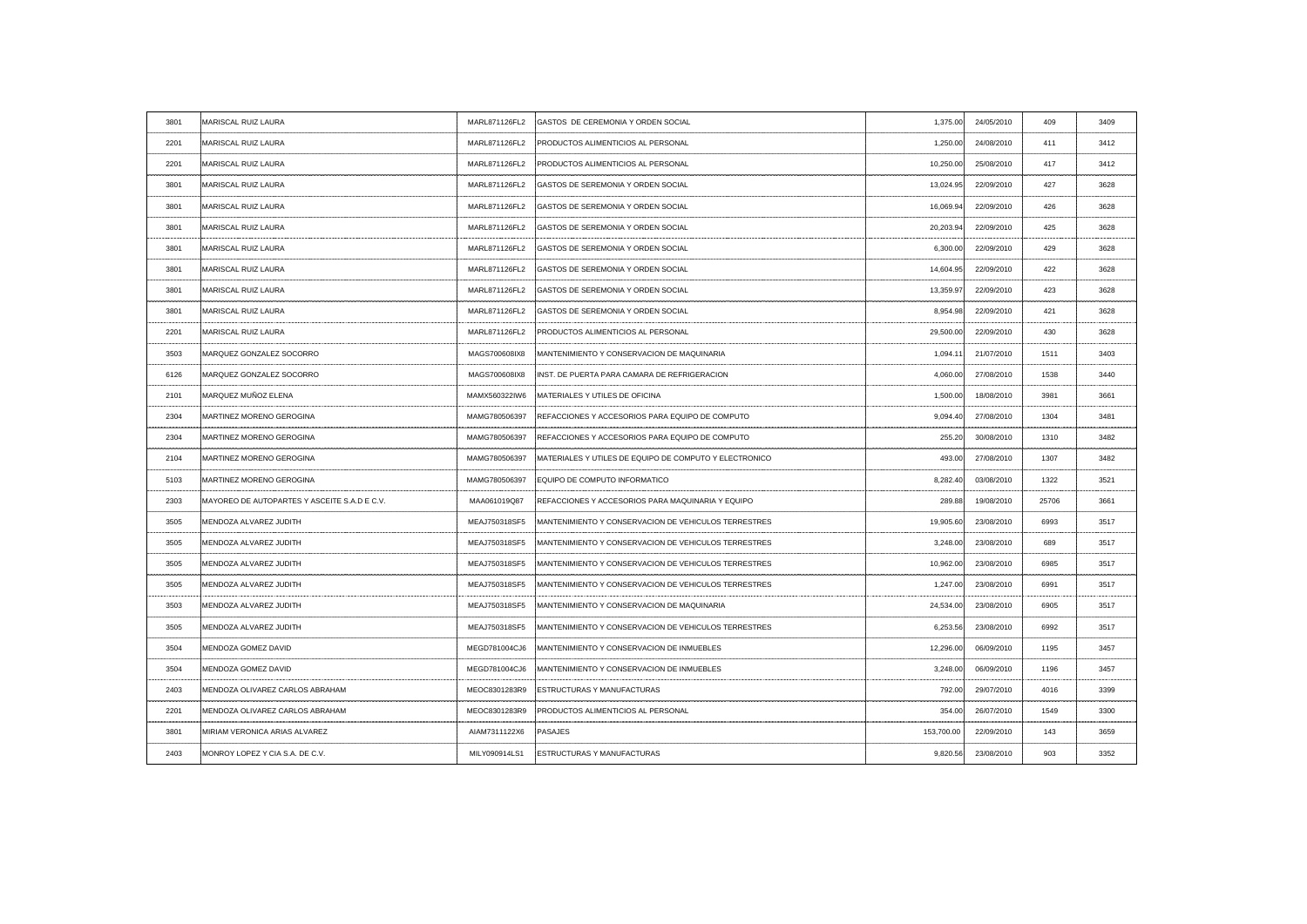| 3806 | MORALES ENCARNACION LUZ ELENA                        | MOEL590912J67  | <b>GASTOS MENORES</b>                                  | 290.00    | 14/07/2010 | 115    | 3684 |
|------|------------------------------------------------------|----------------|--------------------------------------------------------|-----------|------------|--------|------|
| 3806 | MORALES ENCARNACION LUZ ELENA                        | MOEL590912J67  | <b>GASTOS MENORES</b>                                  | 464.00    | 14/07/2010 | 117    | 3684 |
| 3806 | MORALES ENCARNACION LUZ ELENA                        | MOEL590912J67  | <b>GASTOS MENORES</b>                                  | 464.00    | 14/07/2010 | 118    | 3684 |
| 3806 | MORALES ENCARNACION LUZ ELENA                        | MOEL590912J67  | <b>GASTOS MENORES</b>                                  | 464.00    | 14/07/2010 | 120    | 3684 |
| 3806 | MORALES ENCARNACION LUZ ELENA                        | MOEL590912J67  | <b>GASTOS MENORES</b>                                  | 464.00    | 14/07/2010 | 122    | 3684 |
| 3806 | MORALES ENCARNACION LUZ ELENA                        | MOEL590912J67  | <b>GASTOS MENORES</b>                                  | 406.00    | 14/07/2010 | 121    | 3684 |
| 2102 | MORALES RODRIGUEZ FILOMENA DEL CARMEN                | MORF670610GS8  | MATERIALES Y UTILES DE LIMPIEZA                        | 8,512.31  | 16/08/2010 | 22818  | 3279 |
| 2102 | MORALES RODRIGUEZ FILOMENA DEL CARMEN                | MORF670610GS8  | MATERIALES Y UTILES DE LIMPIEZA                        | 614.68    | 23/08/2010 | 22917  | 3353 |
| 3301 | MUZQUIZ PEÑA ARTURO                                  | MUPA541221F27  | ASESORIA                                               | 11,660.00 | 06/09/2010 | 16     | 3614 |
| 3204 | NAVA TRUJILLO NADIA MARGARITA                        | NATN761020F11  | ARRENDAMIENTO DE MAQUINARIA Y EQUIPO                   | 18,560.00 | 23/08/2010 | 1062   | 3347 |
| 3204 | NAVA TRUJILLO NADIA MARGARITA                        | NATN761020F11  | ARRENDAMIENTO DE MAQUINARIA Y EQUIPO                   | 2,320.00  | 23/08/2010 | 1061   | 3347 |
| 3201 | NAVA TRUJILLO NADIA MARGARITA                        | NATN761020F11  | ARRENDAMIENTO DE MAQUINARIA Y EQUIPO                   | 6,960.00  | 15/09/2010 | 1105   | 3633 |
| 2701 | NAVARRO GARZA HUGO                                   | NAGH690730MY5  | VESTUARIO, UNIFORMES Y BLANCOS                         | 6,035.62  | 26/08/2010 | 4018   | 3679 |
| 2205 | NUEVA WAL MART DE MEXICO S. DE R.L. DE C.V.          | NWM9709244W4   | PRODUCTOS ALIMENTICIOS PARA ANIMALES Y SEMOVILES       | 250.00    | 11/08/2010 | 48538  | 3309 |
| 2201 | NUÑEZ PARTIDA JOSE AGUSTIN                           | NUPA760626A830 | PRODUCTOS ALIMENTICIOS AL PERSONAL                     | 603.00    | 08/09/2010 | 6515   | 3562 |
| 2101 | OFFICE DEPOT MEXICO S.A. DE C.V.                     | DM950324V2A    | MATERIALES Y UTILES DE OFICINA                         |           | 14/08/2010 | 510087 |      |
| 2101 | OFFICE DEPOT MEXICO S.A. DE C.V.                     | ODM950324V2A   | MATERIALES Y UTILES DE OFICINA                         | 224.70    | 18/08/2010 | 83579  | 3415 |
| 2101 | OFFICE DEPOT MEXICO S.A. DE C.V.                     | ODM950324V2A   | MATERIALES Y UTILES DE OFICINA                         | 337.00    | 18/08/2010 | 635    | 3415 |
| 2101 | OFFICE DEPOT MEXICO S.A. DE C.V.                     | ODM950324V2A   | MATERIALES Y UTILES DE OFICINA                         | 464.30    | 22/08/2010 | 700    | 3415 |
| 2101 | OFFICE DEPOT MEXICO S.A. DE C.V.                     | ODM950324V2A   | MATERIALES Y UTILES DE OFICINA                         | 248.00    | 22/08/2010 | 459    | 3415 |
| 2101 | OFFICE DEPOT MEXICO S.A. DE C.V.                     | ODM950324V2A   | MATERIALES Y UTILES DE OFICINA                         | 1,387.40  | 07/09/2010 | 312114 | 3415 |
| 2101 | OFFICE DEPOT MEXICO S.A. DE C.V.                     | ODM950324V2A   | MATERIALES Y UTILES DE OFICINA                         | 48.00     | 05/08/2010 | 725    | 3661 |
| 2101 | OFIMEDIA PAPELERIA Y CONSUMIBLES S.A. DE C.V.        | OPC040802PI8   | MATERIALES Y UTILES DE OFICINA                         | 22,687.60 | 03/08/2010 | 74130  | 3238 |
| 2101 | OFIMEDIA PAPELERIA Y CONSUMIBLES S.A. DE C.V.        | OPC040802PI8   | <b>IMATERIALES Y UTILES DE OFICINA</b>                 | 1,176.93  | 03/08/2010 | 74128  | 3238 |
| 2101 | OFIMEDIA PAPELERIA Y CONSUMIBLES S.A. DE C.V.        | OPC040802PI8   | MATERIALES Y UTILES DE OFICINA                         | 962.03    | 12/07/2010 | 73145  | 3238 |
| 2104 | OFIMEDIA PAPELERIA Y CONSUMIBLES S.A. DE C.V.        | OPC040802PI8   | MATERIALES Y UTILES DE EQUIPO DE COMPUTO Y ELECTRONICO | 3,240.08  | 12/08/2010 | 74606  | 3408 |
| 2104 | <b>OFIMEDIA PAPELERIA Y CONSUMIBLES S.A. DE C.V.</b> | OPC040802PI8   | MATERIALES Y UTILES DE EQUIPO DE COMPUTO Y ELECTRONICO | 11,989.58 | 12/08/2010 | 74624  | 3408 |
| 2104 | OFIMEDIA PAPELERIA Y CONSUMIBLES S.A. DE C.V.        | OPC040802PI8   | MATERIALES Y UTILES DE EQUIPO DE COMPUTO Y ELECTRONICO | 5,031.42  | 12/08/2010 | 74929  | 3408 |
| 2104 | OFIMEDIA PAPELERIA Y CONSUMIBLES S.A. DE C.V.        | OPC040802PI8   | MATERIALES Y UTILES DE EQUIPO DE COMPUTO Y ELECTRONICO | 13,449.56 | 12/08/2010 | 74913  | 3408 |
| 2104 | OFIMEDIA PAPELERIA Y CONSUMIBLES S.A. DE C.V.        | OPC040802PI8   | MATERIALES Y UTILES DE EQUIPO DE COMPUTO Y ELECTRONICO | 990.64    | 12/08/2010 | 74909  | 3408 |
| 2104 | OFIMEDIA PAPELERIA Y CONSUMIBLES S.A. DE C.V.        | OPC040802PI8   | MATERIALES Y UTILES DE EQUIPO DE COMPUTO Y ELECTRONICO | 4,728.24  | 12/08/2010 | 74912  | 3408 |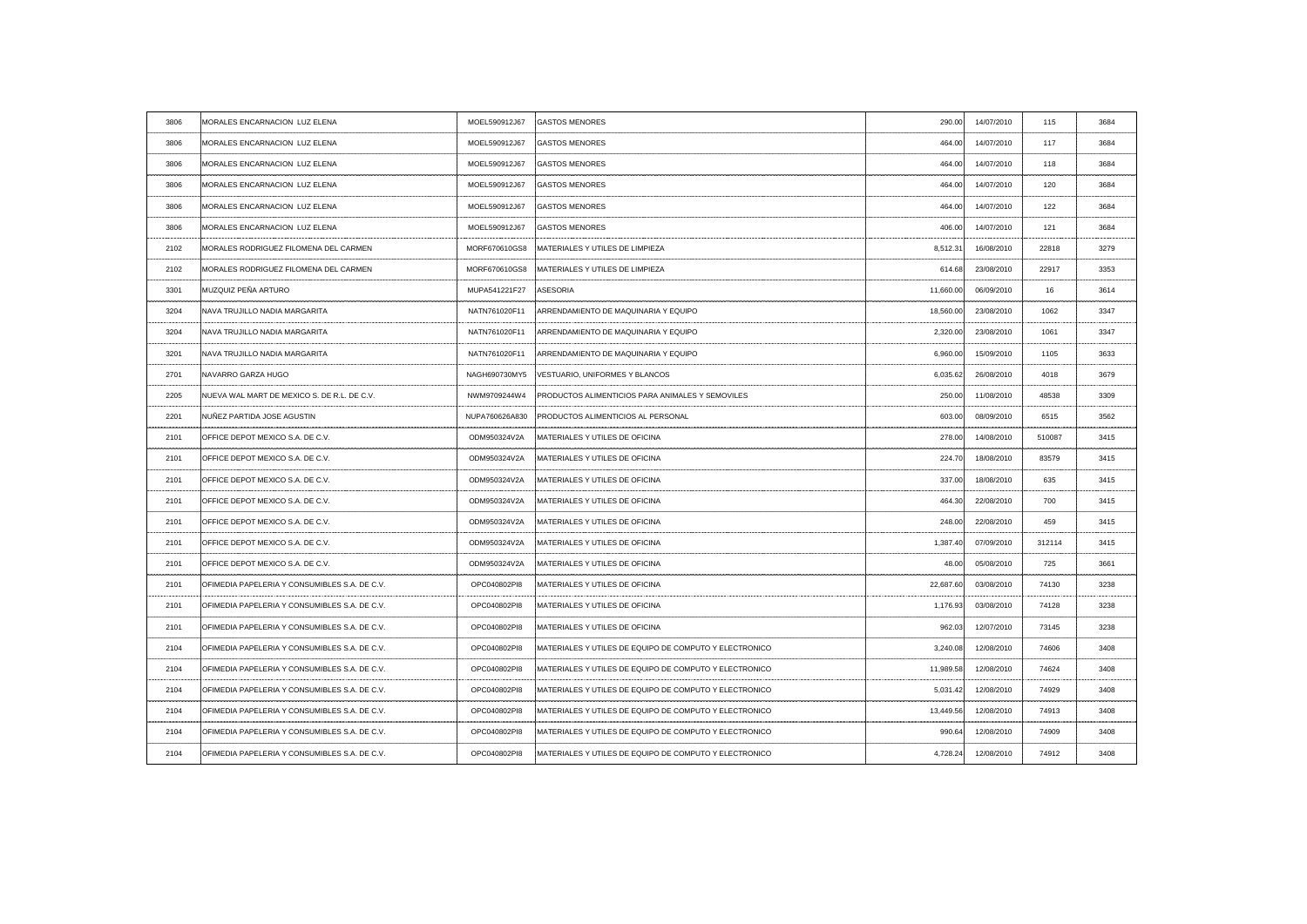| OFIMEDIA PAPELERIA Y CONSUMIBLES S.A. DE C.V.    | OPC040802PI8  | MATERIALES Y UTILES DE EQUIPO DE COMPUTO Y ELECTRONICO   | 5,712.94                  | 12/08/2010 | 74914                  | 3408                                    |
|--------------------------------------------------|---------------|----------------------------------------------------------|---------------------------|------------|------------------------|-----------------------------------------|
| OFIMEDIA PAPELERIA Y CONSUMIBLES S.A. DE C.V     | OPC040802PI8  | MATERIALES Y UTILES DE OFICINA                           | 1,626.90                  | 18/08/2010 | 74907                  | 3410                                    |
| OFIMEDIA PAPELERIA Y CONSUMIBLES S.A. DE C.V.    | OPC040802PI8  | MATERIALES Y UTILES DE OFICINA                           | 1,241.32                  | 12/08/2010 | 74623                  | 3410                                    |
| OFIMEDIA PAPELERIA Y CONSUMIBLES S.A. DE C.V.    | OPC040802PI8  | MATERIALES Y UTILES DE OFICINA                           | 1,074.54                  | 12/08/2010 | 74616                  | 3410                                    |
| OFIMEDIA PAPELERIA Y CONSUMIBLES S.A. DE C.V.    | OPC040802PI8  | <b>IMATERIALES Y UTILES DE OFICINA</b>                   | 888.44                    | 12/08/2010 | 74605                  | 3410                                    |
| OFIMEDIA PAPELERIA Y CONSUMIBLES S.A. DE C.V.    | OPC040802PI8  | <b>IMATERIALES Y UTILES DE OFICINA</b>                   | 5,462.82                  | 03/08/2010 | 74129                  | 3410                                    |
| OFIMEDIA PAPELERIA Y CONSUMIBLES S.A. DE C.V     | OPC040802PI8  | IMATERIALES Y UTILES DE EQUIPO DE COMPUTO Y ELECTRONICO  | 1,388.52                  | 03/08/2010 | 74129                  | 3410                                    |
| OFIMEDIA PAPELERIA Y CONSUMIBLES S.A. DE C.V.    | OPC040802PI8  | MATERIALES Y UTILES DE OFICINA                           | 2,852.17                  | 30/08/2010 | 75479                  | 3523                                    |
| OFIMEDIA PAPELERIA Y CONSUMIBLES S.A. DE C.V.    | OPC040802PI8  | MATERIALES Y UTILES DE OFICINA                           | 7,649.24                  | 24/08/2010 | 75226                  | 3537                                    |
| OFIMEDIA PAPELERIA Y CONSUMIBLES S.A. DE C.V.    | OPC040802PI8  | MATERIALES Y UTILES DE OFICINA                           | 3,996.02                  | 30/08/2010 | 75464                  | 3537                                    |
| OFIMEDIA PAPELERIA Y CONSUMIBLES S.A. DE C.V     | OPC040802PI8  | MATERIALES Y UTILES DE OFICINA                           | 1,457.58                  | 30/08/2010 | 75469                  | 3537                                    |
| OFIMEDIA PAPELERIA Y CONSUMIBLES S.A. DE C.V.    | OPC040802PI8  | MATERIALES Y UTILES DE OFICINA                           | 4,913.05                  | 30/08/2010 | 75471                  | 3537                                    |
| OFIMEDIA PAPELERIA Y CONSUMIBLES S.A. DE C.V.    | OPC040802PI8  | MATERIALES Y UTILES DE OFICINA                           | 3,056.90                  | 01/09/2010 | 75494                  | 3537                                    |
| OFIMEDIA PAPELERIA Y CONSUMIBLES S.A. DE C.V.    | OPC040802PI8  | MATERIALES Y UTILES DE EQUIPO DE COMPUTO Y ELECTRONICO   | 3,519.13                  | 24/08/2010 | 75234                  | 3538                                    |
| OFIMEDIA PAPELERIA Y CONSUMIBLES S.A. DE C.V.    | OPC040802PI8  | MATERIALES Y UTILES DE EQUIPO DE COMPUTO Y ELECTRONICO   | 4,751.49                  | 24/08/2010 | 75235                  | 3538                                    |
| OFIMEDIA PAPELERIA Y CONSUMIBLES S.A. DE C.V     | OPC040802PI8  | MATERIALES Y UTILES DE EQUIPO DE COMPUTO Y ELECTRONICO   |                           |            | 75292                  |                                         |
| OFIMEDIA PAPELERIA Y CONSUMIBLES S.A. DE C.V.    | OPC040802PI8  | MATERIALES Y UTILES DE EQUIPO DE COMPUTO Y ELECTRONICO   | 884.50                    | 24/08/2010 | 75472                  | 3538                                    |
| OFIMEDIA PAPELERIA Y CONSUMIBLES S.A. DE C.V     | OPC040802PI8  | : MATERIALES Y UTILES DE EQUIPO DE COMPUTO Y ELECTRONICO | 1,902.05                  | 30/08/2010 | 75470                  | 3653                                    |
| OFIMEDIA PAPELERIA Y CONSUMIBLES S.A. DE C.V.    | OPC040802PI8  | MATERIALES Y UTILES DE OFICINA                           | 3,933.74                  | 02/09/2010 | 75751                  | 3653                                    |
| OFIMEDIA PAPELERIA Y CONSUMIBLES S.A. DE C.V.    | OPC040802PI8  | MATERIALES Y UTILES DE OFICINA                           | 3,151.34                  | 12/08/2010 | 74651                  | 3653                                    |
| OFIMEDIA PAPELERIA Y CONSUMIBLES S.A. DE C.V.    | OPC040802PI8  | MATERIALES Y UTILES DE OFICINA                           | 1,759.80                  | 24/08/2010 | 75293                  | 3654                                    |
| OFIMEDIA PAPELERIA Y CONSUMIBLES S.A. DE C.V.    | OPC040802PI8  | MATERIALES Y UTILES DE OFICINA                           | 576.31                    | 02/09/2010 | 75758                  | 3654                                    |
| OFIMEDIA PAPELERIA Y CONSUMIBLES S.A. DE C.V.    | OPC040802PI8  | MATERIALES Y UTILES DE EQUIPO DE COMPUTO Y ELECTRONICO   | 18,518.23                 | 02/09/2010 | 75753                  | 3654                                    |
| OFIMEDIA PAPELERIA Y CONSUMIBLES S.A. DE C.V.    | OPC040802PI8  | MATERIALES Y UTILES DE OFICINA                           | 6,784.95                  | 02/09/2010 | 75752                  | 3654                                    |
| OFIMEDIA PAPELERIA Y CONSUMIBLES S.A. DE C.V.    | OPC040802PI8  | MATERIALES Y UTILES DE OFICINA                           | 1,015.51                  | 02/09/2010 | 75237                  | 3654                                    |
| <b>OLIVARES SUAREZ SANDRA</b>                    | OISS821231QUO | PRODUCTOS ALIMENTICIOS AL PERSONAL                       | 7,000.00                  | 08/09/2010 | 570                    | 3686                                    |
| OPERADORA EL POLLAZO S.A. DE C.V.                | OUP090818Q40  | PRODUCTOS ALIMENTICIOS AL PERSONAL                       | 342.00                    | 04/08/2010 | 34                     | 3300                                    |
| OPERADORA TURISTICA EMPORIO REFORMA S.A. DE C.V. | OTE0902104Q2  | <b>VIATICOS</b>                                          | 1,470.47                  | 12/05/2010 | 37903                  | 3290                                    |
| ORGANIZACIÓN PAPELERA OMEGA, S.A. DE C.V.        | OPO980325FR6  | MATERIALES Y UTILES DE OFICINA                           | 1,387.70                  | 03/08/2010 | 109082                 | 3483                                    |
| OROZCO CEBALLOS RAMON                            | OOCR520317IP1 | IMPRESIÓN DE DOCUMENTOS OFICIALES                        | 67,280.00                 | 13/09/2010 | 1707                   | 3671                                    |
| <b>OROZCO CEBALLOS RAMON</b>                     | OOCR520317IP1 | IMPRESIÓN Y ELABORACION DE PUBLICACIONES OFICIALES       | 20,184.00                 | 14/09/2010 | 1709                   | 3671                                    |
|                                                  |               |                                                          | ------------------------- |            | 2,639.70<br>24/08/2010 | -------------------<br>---------------- |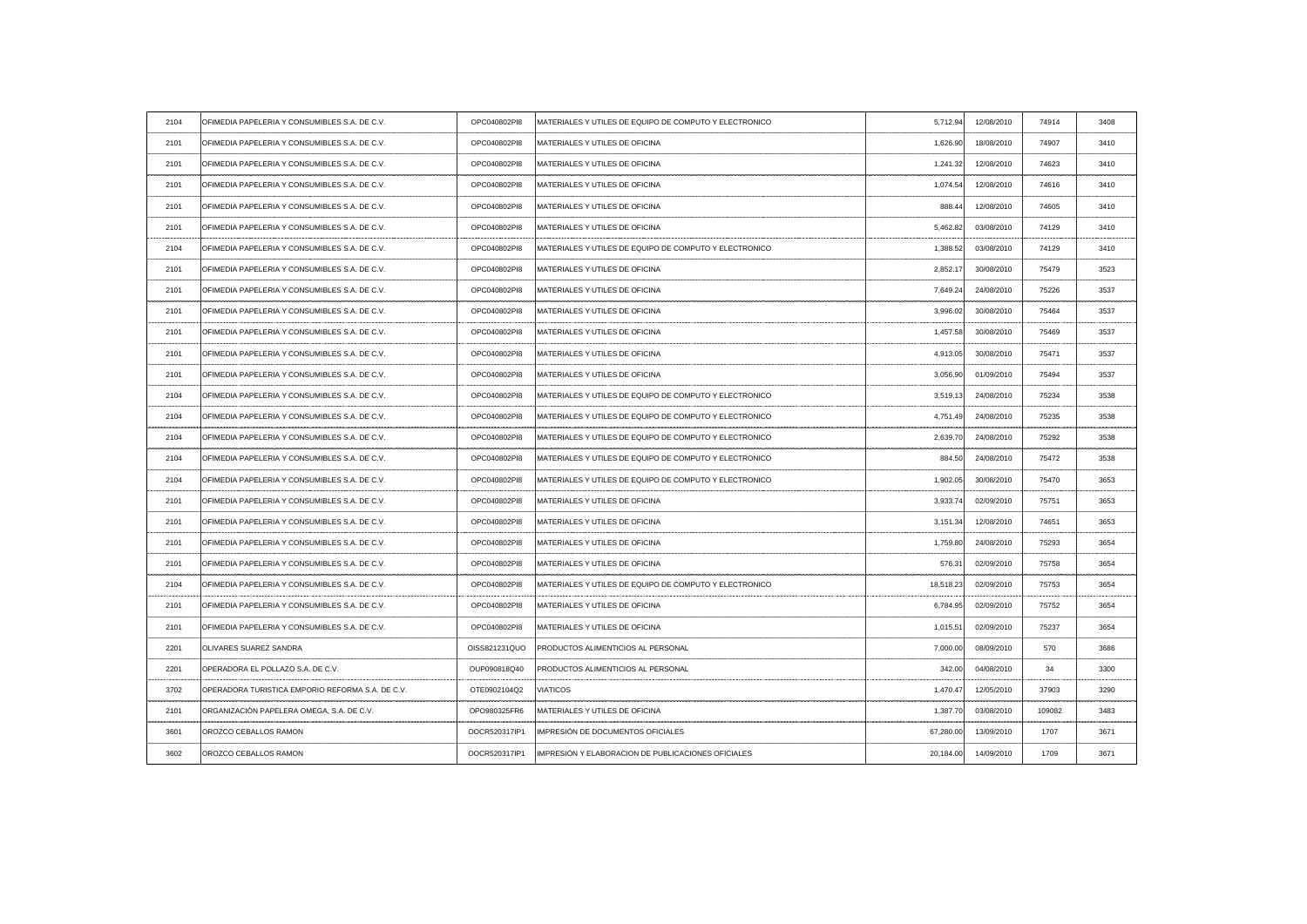| 3301 | ORSHA CONSULTORES ABOGADOS Y CONTADORES SC.     | OCA080128LK4      | ASESORIA                                           | 15,950.00 | 07/09/2010 | 14     | 3596 |
|------|-------------------------------------------------|-------------------|----------------------------------------------------|-----------|------------|--------|------|
| 3301 | ORSHA CONSULTORES ABOGADOS Y CONTADORES SC      | OCA080128LK4      | ASESORIA                                           | 15,950.00 | 07/09/2010 | 15     |      |
| 3301 | ORSHA CONSULTORES ABOGADOS Y CONTADORES SC.     | OCA080128LK4      | ASESORIA                                           | 15,950.00 | 07/09/2010 | 16     | 3596 |
| 2301 | ORTIZ GONZALEZ JAVIER                           | OIGJ471114NC7     | <b>HERRAMIENTAS MENORES</b>                        | 3,712.00  | 25/08/2010 | 9328   |      |
| 2301 | ORTIZ GONZALEZ JAVIER                           | OIGJ471114NC7     | <b>HERRAMIENTAS MENORES</b>                        | 2,366.40  | 08/09/2010 | 9341   | 3637 |
| 3805 | PADILLA GUTIEREZ TAMARA GABRIELA                | PAGT820904DR1     | <b>GASTOS DE REPRESENTACION</b>                    | 15,972.00 | 19/08/2010 | 42262  | 3600 |
| 3301 | PADILLA SANCHEZ JOSE MANUEL                     | PASM461222-IU9    | ASESORIA                                           | 15,900.00 | 08/09/2010 |        | 3446 |
| 3603 | PAGINA TRES S.A. DE C.V.                        | PTR980813TT8      | PUBLICACIONES OFICIALES PARA LICITACIONES PUBLICAS | 23,836.16 | 05/08/2010 | 26105  | 3490 |
| 3603 | PAGINA TRES S.A. DE C.V                         | PTR980813TT8      | PUBLICACIONES OFICIALES PARA LICITACIONES PUBLICAS | 23,836.16 | 05/08/2010 | 26106  | 3490 |
| 2201 | PALOMINO CUEVA MARIA DE LOURDES                 | PACL720211PI9     | <b>PRODUCTOS ALIMENTICIOS AL PERSONAL</b>          | 3,353.40  | 11/08/2010 | 487    | 3222 |
| 2101 | <b>PALOMINO CUEVA MARIA DE LOURDES</b>          | PACL720211PI9     | MATERIALES Y UTILES DE OFICINA                     | 1,308.36  | 11/08/2010 | 488    | 3222 |
| 2201 | PALOMINO CUEVA MARIA DE LOURDES                 | PACL720211PI9     | <b>PRODUCTOS ALIMENTICIOS AL PERSONAL</b>          | 1,065.55  | 11/08/2010 | 489    | 3222 |
| 2503 | PANTOJA AGRICOLA S.A. DE C.V.                   | PAG9902172M9      | <b>PLAGUICIDAS, ABONOS Y FERTILIZANTES</b>         | 2,500.00  | 24/08/2010 | 8545   | 3370 |
| 2503 | PANTOJA AGRICOLA S.A. DE C.V.                   | PAG9902172M9      | PLAGUICIDAS, ABONOS Y FERTILIZANTES                | 3,510.00  | 25/08/2010 | 8544   | 3370 |
| 2503 | PANTOJA AGRICOLA S.A. DE C.V.                   | PAG9902172M9      | PLAGUICIDAS, ABONOS Y FERTILIZANTES                | 2,250.00  | 01/09/2010 | 8553   | 3503 |
| 2101 | PAPELERIA OPORTUNIDADES LAS TORRES S.A. DE C.V  | POT791219AE7      | MATERIALES Y UTILES DE OFICINA                     | 2,289.99  | 13/08/2010 | 415748 |      |
| 2101 | PAPELERIA OPORTUNIDADES LAS TORRES S.A. DE C.V. | POT791219AE7<br>. | MATERIALES Y UTILES DE OFICINA                     | 1,465.86  | 13/08/2010 | 415730 | 3329 |
| 2101 | PAPELERIA OPORTUNIDADES LAS TORRES S.A. DE C.V  | POT791219AE7      | MATERIALES Y UTILES DE OFICINA                     | 434.34    | 13/08/2010 | 415737 | 3329 |
| 2101 | PAPELERIA OPORTUNIDADES LAS TORRES S.A. DE C.V. | POT791219AE7      | MATERIALES Y UTILES DE OFICINA                     | 1,875.03  | 13/08/2010 | 415742 | 3331 |
| 2101 | PAPELERIA OPORTUNIDADES LAS TORRES S.A. DE C.V. | POT791219AE7      | MATERIALES Y UTILES DE OFICINA                     | 731.16    | 10/08/2010 | 415904 | 3427 |
| 2101 | PAPELERIA OPORTUNIDADES LAS TORRES S.A. DE C.V. | POT791219AE7      | <b>IMATERIALES Y UTILES DE OFICINA</b>             | 1,167.57  | 10/08/2010 | 415966 | 3427 |
| 2101 | PAPELERIA OPORTUNIDADES LAS TORRES S.A. DE C.V. | POT791219AE7      | <b>IMATERIALES Y UTILES DE OFICINA</b>             | 788.11    | 10/08/2010 | 416040 | 3427 |
| 2101 | PAPELERIA OPORTUNIDADES LAS TORRES S.A. DE C.V. | POT791219AE7      | MATERIALES Y UTILES DE OFICINA                     | 2,686.16  | 10/08/2010 | 416041 | 3427 |
| 2101 | PAPELERIA OPORTUNIDADES LAS TORRES S.A. DE C.V. | POT791219AE7      | <b>MATERIALES Y UTILES DE OFICINA</b>              | 796.24    | 24/08/2010 | 416147 | 3428 |
| 2101 | PAPELERIA OPORTUNIDADES LAS TORRES S.A. DE C.V. | POT791219AE7      | MATERIALES Y UTILES DE OFICINA                     | 1,133.70  | 25/08/2010 | 416169 | 3428 |
| 2101 | PAPELERIA OPORTUNIDADES LAS TORRES S.A. DE C.V. | POT791219AE7      | MATERIALES Y UTILES DE OFICINA                     | 720.13    | 25/08/2010 | 415906 | 3428 |
| 2101 | PAPELERIA OPORTUNIDADES LAS TORRES S.A. DE C.V. | POT791219AE7      | MATERIALES Y UTILES DE OFICINA                     | 2,073.77  | 25/08/2010 | 416145 | 3428 |
| 2101 | PAPELERIA OPORTUNIDADES LAS TORRES S.A. DE C.V. | POT791219AE7      | MATERIALES Y UTILES DE OFICINA                     | 2,733.13  | 31/08/2010 | 416404 | 3631 |
| 2101 | PAPELERIA OPORTUNIDADES LAS TORRES S.A. DE C.V. | POT791219AE7      | MATERIALES Y UTILES DE OFICINA                     | 2,155.06  | 01/09/2010 | 416450 | 3631 |
| 2101 | PAPELERIA OPORTUNIDADES LAS TORRES S.A. DE C.V. | POT791219AE7      | MATERIALES Y UTILES DE OFICINA                     | 2,094.43  | 06/09/2010 | 416233 | 3631 |
| 2101 | PAPELERIA OPORTUNIDADES LAS TORRES S.A. DE C.V. | POT791219AE7      | MATERIALES Y UTILES DE OFICINA                     | 3,455.39  | 07/09/2010 | 416618 | 3629 |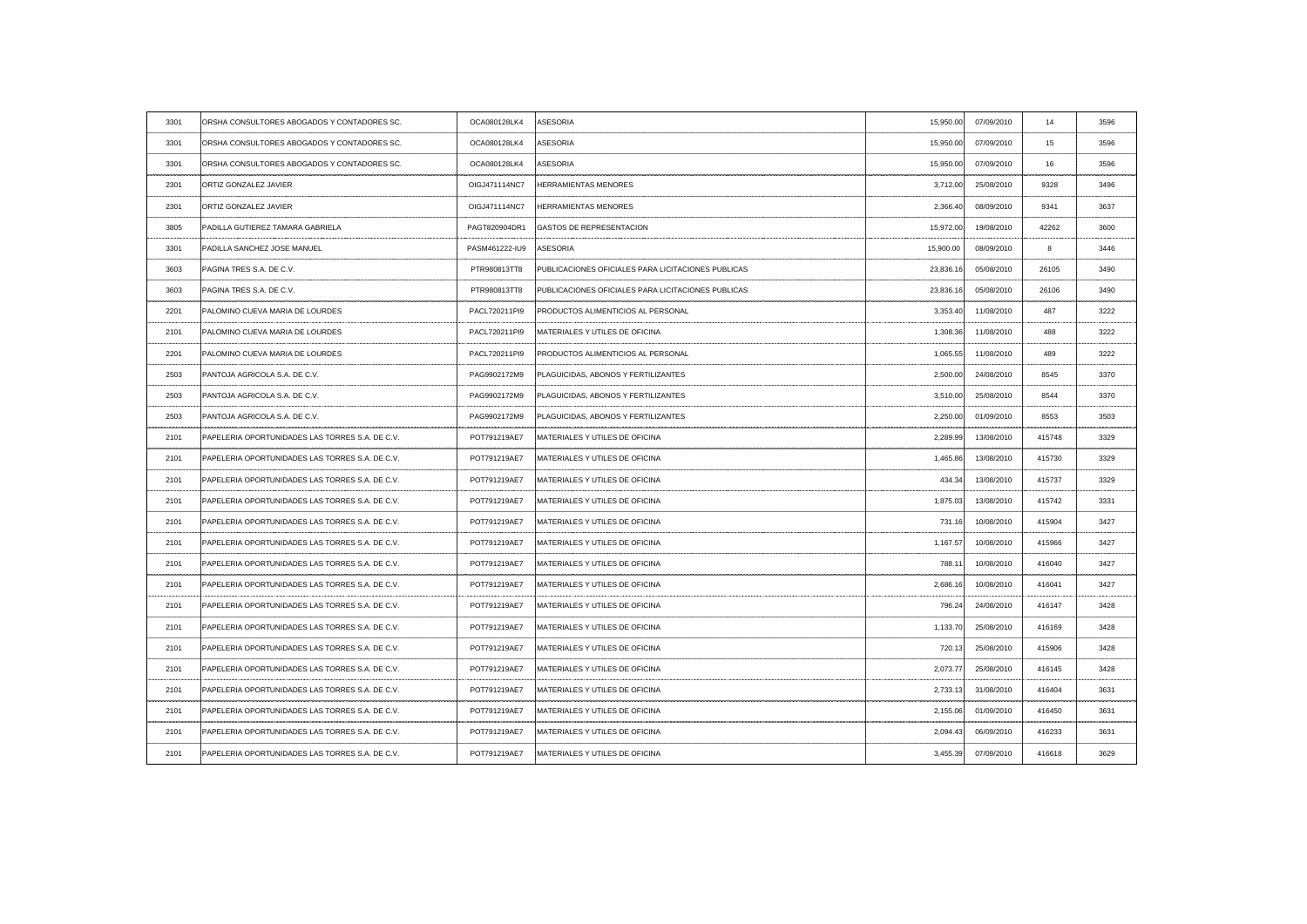| 2101 | PAPELERIA OPORTUNIDADES LAS TORRES S.A. DE C.V.         | POT791219AE7          | MATERIALES Y UTILES DE OFICINA                         | 571.90                                       | 08/09/2010 | 416619 | 3629  |
|------|---------------------------------------------------------|-----------------------|--------------------------------------------------------|----------------------------------------------|------------|--------|-------|
| 2101 | PAPELERIA OPORTUNIDADES LAS TORRES S.A. DE C.V.         | POT791219AE7          | MATERIALES Y UTILES DE OFICINA                         | 7,042.65                                     | 09/09/2010 | 416439 | 3629  |
| 3505 | PARABRISAS ACCESORIOS Y TAPICERIA MARTINEZ S.A. DE C.V. | PAT081216FD0          | : MANTENIMIENTO Y CONSERVACION DE VEHICULOS TERRESTRES | 663.40                                       | 10/09/2010 | 6111   | 3388  |
| 3601 | PARDO MANZO MARTHA                                      | PAMM4607296B1         | IMPRESIÓN DE DOCUMENTOS OFICIALES                      | 16,704.00                                    | 31/08/2010 | 5670   | 3638  |
| 3110 | PARE DE OCCIDENTE SA DE CV                              | POC691128ED4          | <b>SERVICIO DE ESTACIONAMIENTO</b>                     | 33.00                                        | 25/03/2010 | 60584  | 3663  |
| 3110 | PARE DE OCCIDENTE SA DE CV                              | POC691128ED4          | <b>SERVICIO DE ESTACIONAMIENTO</b>                     | 19.00                                        | 30/03/2010 | 61018  | 3663  |
| 3110 | PARE DE OCCIDENTE SA DE CV                              | POC691128ED4          | SERVICIO DE ESTACIONAMIENTO                            | 39.OC                                        | 30/06/2010 | 58409  | 3663  |
| 3110 | PARE DE OCCIDENTE SA DE CV                              | POC691128ED4          | SERVICIO DE ESTACIONAMIENTO                            | 19.00                                        | 07/07/2010 | 58590  | 3663  |
| 3110 | PARE DE OCCIDENTE SA DE CV                              | POC691128ED4          | SERVICIO DE ESTACIONAMIENTO                            | 39.00                                        | 28/07/2010 | 62385  | 3663  |
| 3110 | PARE DE OCCIDENTE SA DE CV                              | POC691128ED4          | SERVICIO DE ESTACIONAMIENTO                            | 27.00                                        | 12/08/2010 | 62628  | 3663  |
| 3110 | PARE DE OCCIDENTE SA DE CV                              | POC691128ED4          | SERVICIO DE ESTACIONAMIENTO                            | 33.00                                        | 25/08/2010 | 62818  | 3663  |
| 2302 | PARTES AUTOMOTRICES MINERVA S.A. DE C.V.                | PAM080314AJ4          | REFACCIONES Y ACCESORIOS PARA VEHICULOS                | 5,804.98                                     | 16/08/2010 | 12651  | 3282  |
| 2302 | PARTES AUTOMOTRICES MINERVA S.A. DE C.V.                | PAM080314AJ4          | REFACCIONES Y ACCESORIOS PARA VEHICULOS                | 1,710.00                                     | 16/08/2010 | 12653  | 3282  |
| 2302 | PARTES AUTOMOTRICES MINERVA S.A. DE C.V.                | PAM080314AJ4          | REFACCIONES Y ACCESORIOS PARA VEHICULOS                | 6,030.00                                     | 27/07/2010 | 11971  | 3282  |
| 2302 | PARTES AUTOMOTRICES MINERVA S.A. DE C.V.                | PAM080314AJ4          | REFACCIONES Y ACCESORIOS PARA VEHICULOS                | 14,970.00                                    | 27/07/2010 | 11982  | 3282  |
| 2302 | PARTES AUTOMOTRICES MINERVA S.A. DE C.V.                | PAM080314AJ4          | REFACCIONES Y ACCESORIOS PARA VEHICULOS                | 990.00                                       | 27/07/2010 | 11970  |       |
| 2302 | PARTES AUTOMOTRICES MINERVA S.A. DE C.V.                | PAM080314AJ4          | REFACCIONES Y ACCESORIOS PARA VEHICULOS                | 5,199.93                                     | 07/08/2010 | 12362  | 3411  |
| 2302 | PARTES AUTOMOTRICES MINERVA S.A. DE C.V.                | PAM080314AJ4          | REFACCIONES Y ACCESORIOS PARA VEHICULOS                | 2,104.98                                     | 08/08/2010 | 12365  | -3411 |
| 2302 | PARTES AUTOMOTRICES MINERVA S.A. DE C.V.                | PAM080314AJ4          | <b>REFACCIONES Y ACCESORIOS PARA VEHICULOS</b>         | 5,175.00<br>-------------------------------- | 09/08/2010 | 12363  | -3411 |
| 2302 | PARTES AUTOMOTRICES MINERVA S.A. DE C.V.                | PAM080314AJ4          | <b>REFACCIONES Y ACCESORIOS PARA VEHICULOS</b>         | 6,420.00                                     | 01/07/2010 | 11064  | 3411  |
| 2303 | PARTES AUTOMOTRICES MINERVA S.A. DE C.V.                | PAM080314AJ4          | <b>ESTRUCTURAS Y MANUFACTURAS</b>                      | 5,230.00                                     | 22/07/2010 | 11737  | 3534  |
| 2303 | PARTES AUTOMOTRICES MINERVA S.A. DE C.V.                | PAM080314AJ4          | <b>ESTRUCTURAS Y MANUFACTURAS</b>                      | 1,800.00                                     | 07/08/2010 | 12364  | 3534  |
| 2302 | PARTES AUTOMOTRICES MINERVA S.A. DE C.V.                | PAM080314AJ4          | REFACCIONES Y ACCESORIOS PARA VEHICULOS                | 2,190.01                                     | 07/08/2010 | 12364  | 3534  |
| 2302 | PARTES AUTOMOTRICES MINERVA S.A. DE C.V.                | PAM080314AJ4          | <b>REFACCIONES Y ACCESORIOS PARA VEHICULOS</b>         | 880.00                                       | 27/07/2010 | 11973  | 3534  |
| 3301 | PEÑA ACOSTA Y ASOCIADOS, SC.                            | PAA030208244          | <b>ASESORIA</b>                                        | 580,000.00                                   | 31/08/2010 | 3325   | 3234  |
| 3801 | PEREZ SANCHEZ ALBERTO                                   | PESA640518P34         | GASTOS DE CEREMONIA Y ORDEN SOCIAL                     | 19,140.00                                    | 09/09/2010 | 538    | 3545  |
| 3505 | PLASCENCIA GUADALAJARA S.A. DE C.V.                     | PGU7703223V0          | MANTENIMIENTO Y CONSERVACION DE VEHICULOS TERRESTRES   | 1,875.00                                     | 19/07/2010 | 15940  | 3478  |
| 3505 | PLASCENCIA GUADALAJARA S.A. DE C.V.                     | PGU7703223V0          | MANTENIMIENTO Y CONSERVACION DE VEHICULOS TERRESTRES   | 1,875.00                                     | 14/07/2010 | 15884  | 3478  |
| 3505 | PLASCENCIA GUADALAJARA S.A. DE C.V.                     | PGU7703223V0          | MANTENIMIENTO Y CONSERVACION DE VEHICULOS TERRESTRES   | 1,875.00                                     | 14/07/2010 | 15941  | 3478  |
| 3505 | PLASCENCIA GUADALAJARA S.A. DE C.V.                     | PGU7703223V0          | MATERIALES DE CONSTRUCCION Y DE REPARACION             | 1,975.00                                     | 14/07/2010 | 16246  | 3478  |
| 3505 | PLASCENCIA VALDEZ GERMAN                                | <b>PAVG-680105FUO</b> | MANTENIMIENTO Y CONSERVACION DE VEHICULOS TERRESTRES   | 1,879.20                                     | 30/08/2010 | 2361   | 3512  |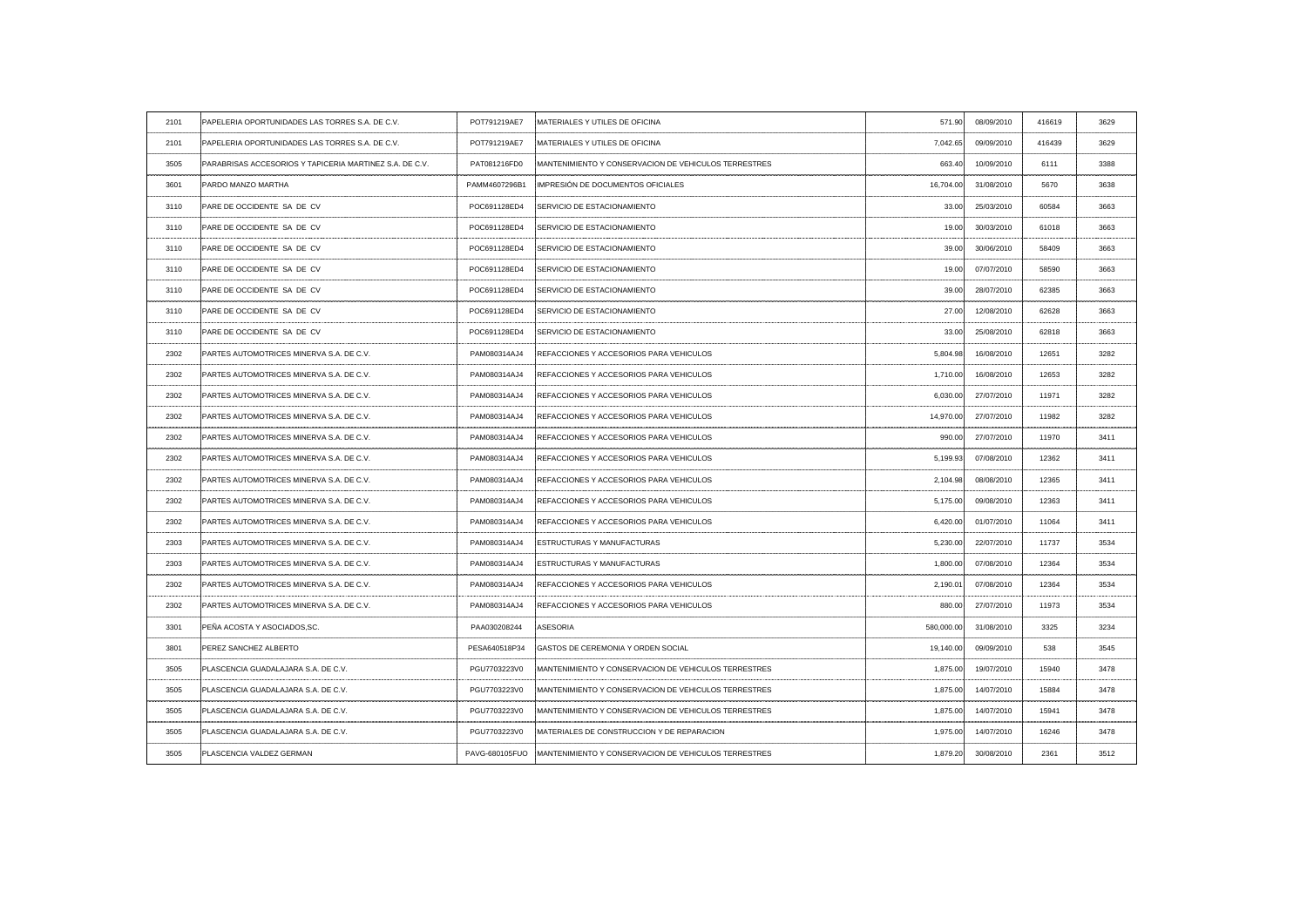| 3503 | PLASCENCIA VALDEZ GERMAN                               |                           | PAVG-680105FUO MANTENIMIENTO Y CONSERVACION DE MAQUINARIA    | 1,218.00   | 30/08/2010 | 2361    | 3512 |
|------|--------------------------------------------------------|---------------------------|--------------------------------------------------------------|------------|------------|---------|------|
| 2305 | PLASCENCIA VALDEZ GERMAN                               | PAVG-680105FUO NEUMATICOS |                                                              | 220.40     | 30/08/2010 | 2361    | 3512 |
| 2305 | PLASCENCIA VALDEZ GERMAN                               | PAVG-680105FUO NEUMATICOS |                                                              | 87.00      | 06/09/2010 | 2362    | 3565 |
| 3505 | PLASCENCIA VALDEZ GERMAN                               |                           | PAVG-680105FUO : MANTENIMIENTO Y CONSERVACION DE VEHICULOS T | 696.00     | 06/09/2010 | 2362    | 3565 |
| 3503 | PLASCENCIA VALDEZ GERMAN                               |                           | PAVG-680105FUO : MANTENIMIENTO Y CONSERVACION DE MAQUINARIA  | 522.00     | 06/09/2010 | 2362    | 3565 |
| 2303 | POLIREFACCIONES DE OCCIDENTE S.A. DE C.V.              | POC0111294V0              | <b>REFACCIONES Y ACCESORIOS PARA MAQUINARIA Y EQUIPO</b>     | 18,739.80  | 10/08/2010 | 3464    | 3288 |
| 2301 | POLIREFACCIONES DE OCCIDENTE S.A. DE C.V.              | POC0111294V0              | <b>HERRAMEINTAS MENORES</b>                                  | 8,439.00   | 24/08/2010 | 3474    | 3354 |
| 2303 | POLIREFACCIONES DE OCCIDENTE S.A. DE C.V.              | POC0111294V0              | <b>ESTRUCTURAS Y MANUFACTURAS</b>                            | 6,201.36   | 24/08/2010 | 3477    |      |
| 2301 | POLIREFACCIONES DE OCCIDENTE S.A. DE C.V.              | POC0111294V0              | <b>HERRAMIENTAS MENORES</b>                                  | 2,891.88   | 24/08/2010 | 3476    | 3530 |
| 2702 | POLIREFACCIONES DE OCCIDENTE S.A. DE C.V.              | POC0111294V0              | <b>PRENDAS DE PROTECCION AL PERSONAL</b>                     | 2,012.60   | 24/08/2010 | 3476    | 3530 |
| 2301 | POLIREFACCIONES DE OCCIDENTE S.A. DE C.V               | POC0111294V0              | <b>HERRAMIENTAS MENORES</b>                                  | 4,718.88   | 24/08/2010 | 3475    | 3508 |
| 2301 | POLIREFACCIONES DE OCCIDENTE S.A. DE C.V.              | POC0111294V0              | <b>HERRAMIENTAS MENORES</b>                                  | 2,320.00   | 02/09/2010 | 3482    | 3651 |
| 2505 | PONCE SANCHEZ HECTOR RODRIGO                           | POSH7908205L9             | MATERIALES, ACCESORIOS Y SUMINISTROS MEDICOS                 | 3,568.16   | 25/08/2010 | 991     | 3401 |
| 2401 | PRODUCTOS RIVAL S.A. DE C.V.                           | PRI801112S59              | MATERIALES DE CONSTRUCCION Y DE REPARACION                   | 1,016.16   | 09/08/2010 | 3938845 | 3640 |
| 3301 | PROFESIONALES AH, S.C.                                 | PAH0610018S37             | ASESORIA                                                     | 20,300.00  | 06/08/2010 | 555     | 3269 |
| 3301 | PROFESIONALES AH, S.C.                                 | PAH0610018S37             | ASESORIA                                                     | 20,300.00  | 02/09/2010 |         | 3618 |
| 3410 | PROFESIONALES EN GESTION TRUBUTARIA S.C.               | PGT100519CY8              | <b>EJERCICIO ACTUAL</b>                                      | 277,442.24 | 07/09/2010 | 30      | 3337 |
| 3410 | <b>PROFESIONALES EN GESTION TRUBUTARIA S.C.</b>        | PGT100519CY8              | <b>EJERCICIO ACTUAL</b>                                      | 56,762.00  | 07/07/2010 | 31      | 3337 |
| 3410 | PROFESIONALES EN GESTION TRUBUTARIA S.C.               | PGT100519CY8              | <b>EJERCICIO ACTUAL</b>                                      | 367,224.00 | 07/07/2010 | 32      | 3337 |
| 3410 | PROFESIONALES EN GESTION TRUBUTARIA S.C.               | PGT100519CY8              | <b>EJERCICIO ACTUAL</b>                                      | 30,160.00  | 07/07/2010 | 33      | 3337 |
| 3410 | PROFESIONALES EN GESTION TRUBUTARIA S.C.               | PGT100519CY8              | <b>EJERCICIO ACTUAL</b>                                      | 25,056.00  | 07/07/2010 | 34      | 3337 |
| 2401 | PROVEEDOR DE INSUMOS PARA LA CONSTRUCCION S.A. DE C.V. | PIC970821V61              | MATERIALES DE CONSTRUCCION Y DE REPARACION                   | 67,059.60  | 05/08/2010 | 44311   | 3277 |
| 2401 | PROVEEDOR DE INSUMOS PARA LA CONSTRUCCION S.A. DE C.V. | PIC970821V61              | IMATERIALES DE CONSTRUCCION Y DE REPARACION                  | 61,923.82  | 11/08/2010 | 44393   | 3277 |
| 2403 | PROVEEDOR DE INSUMOS PARA LA CONSTRUCCION S.A. DE C.V. | PIC970821V61              | <b>MATERIALES DE CONSTRUCCION Y DE REPARACION</b>            | 431.52     | 16/08/2010 | 44467   | 3278 |
| 2401 | PROVEEDOR DE INSUMOS PARA LA CONSTRUCCION S.A. DE C.V. | PIC970821V61              | MATERIALES DE CONSTRUCCION Y DE REPARACION                   | 179,226.96 | 16/08/2010 | 44465   | 3278 |
| 2401 | PROVEEDOR DE INSUMOS PARA LA CONSTRUCCION S.A. DE C.V. | PIC970821V61              | MATERIALES DE CONSTRUCCION Y DE REPARACION                   | 10,047.80  | 23/08/2010 | 44563   | 3391 |
| 2403 | PROVEEDOR DE INSUMOS PARA LA CONSTRUCCION S.A. DE C.V. | PIC970821V61              | <b>ESTRUCTURAS Y MANUFACTURAS</b>                            | 1,227.45   | 23/08/2010 | 44563   | 3391 |
| 2401 | PROVEEDOR DE INSUMOS PARA LA CONSTRUCCION S.A. DE C.V. | PIC970821V61              | MATERIALES DE CONSTRUCCION Y DE REPARACION                   | 10,399.13  | 09/08/2010 | 44414   | 3406 |
| 2403 | PROVEEDOR DE INSUMOS PARA LA CONSTRUCCION S.A. DE C.V. | PIC970821V61              | <b>ESTRUCTURAS Y MANUFACTURAS</b>                            | 7,468.67   | 09/08/2010 | 444414  | 3406 |
| 2301 | PROVEEDOR DE INSUMOS PARA LA CONSTRUCCION S.A. DE C.V. | PIC970821V61              | <b>HERRAMIENTAS MENORES</b>                                  | 232.49     | 09/08/2010 | 444414  | 3406 |
| 2401 | PROVEEDOR DE INSUMOS PARA LA CONSTRUCCION S.A. DE C.V. | PIC970821V61              | MATERIALES DE CONSTRUCCION Y DE REPARACION                   | 7,739.50   | 24/08/2010 | 44569   | 3364 |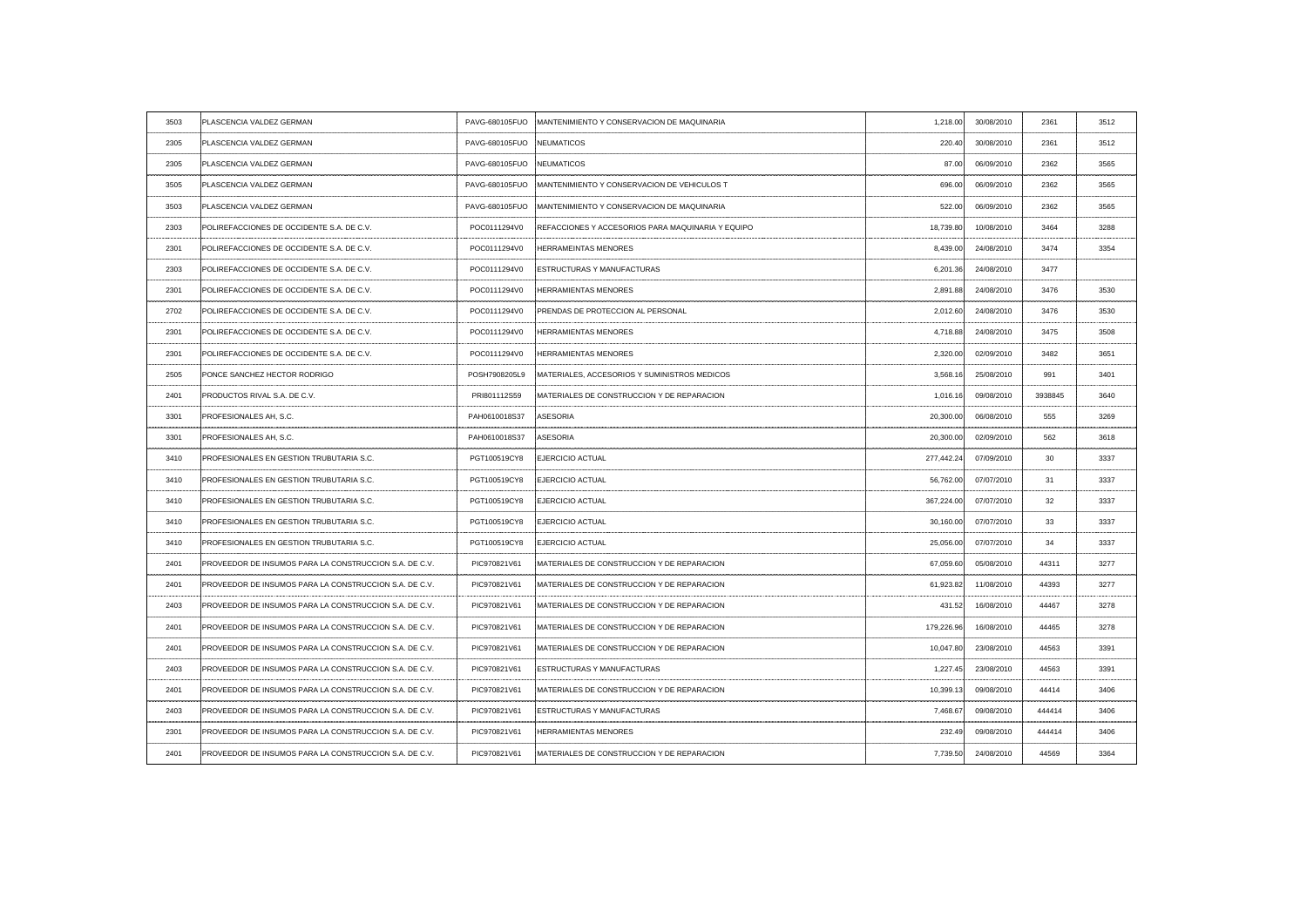| 2401      | PROVEEDOR DE INSUMOS PARA LA CONSTRUCCION S.A. DE C.V.  | PIC970821V61 | MATERIALES DE CONSTRUCCION Y DE REPARACION         | 8,534.69   | 26/08/2010 | 44603 | 3536  |
|-----------|---------------------------------------------------------|--------------|----------------------------------------------------|------------|------------|-------|-------|
| 2403      | PROVEEDOR DE INSUMOS PARA LA CONSTRUCCION S.A. DE C.V.  | PIC970821V61 | MATERIALES DE CONSTRUCCION Y DE REPARACION         | 25,915.61  | 30/08/2010 | 44647 | 3536  |
| 2401      | PROVEEDOR DE INSUMOS PARA LA CONSTRUCCION S.A. DE C.V.  | PIC970821V61 | MATERIALES DE CONSTRUCCION Y DE REPARACION         | 2,752.02   | 30/08/2010 | 44642 | 3536  |
| 2403      | PROVEEDOR DE INSUMOS PARA LA CONSTRUCCION S.A. DE C.V.  | PIC970821V61 | 'MATERIALES DE CONSTRUCCION Y DE REPARACION        | 2,987.11   | 30/08/2010 | 44642 | 3536  |
| 2401      | PROVEEDOR DE INSUMOS PARA LA CONSTRUCCION S.A. DE C.V.  | PIC970821V61 | <b>IMATERIALES DE CONSTRUCCION Y DE REPARACION</b> | 2,142.50   | 16/08/2010 | 44537 | 3436  |
| 2401      | PROVEEDOR DE INSUMOS PARA LA CONSTRUCCION S.A. DE C.V.  | PIC970821V61 | 'MATERIALES DE CONSTRUCCION Y DE REPARACION        | 2,730.64   | 26/08/2010 | 44602 | 3432  |
| 2401      | :PROVEEDOR DE INSUMOS PARA LA CONSTRUCCION S.A. DE C.V. | PIC970821V61 | 'MATERIALES DE CONSTRUCCION Y DE REPARACION        | 103,704.00 | 23/08/2010 | 44562 | -3491 |
| 2401      | PROVEEDOR DE INSUMOS PARA LA CONSTRUCCION S.A. DE C.V.  | PIC970821V61 | MATERIALES DE CONSTRUCCION Y DE REPARACION         | 10,474.80  | 26/08/2010 | 44600 | 3491  |
| 2301      | PROVEEDOR DE INSUMOS PARA LA CONSTRUCCION S.A. DE C.V.  | PIC970821V61 | <b>HERRAMIENTAS MENORES</b>                        | 712.38     | 10/08/2010 | 44375 | 3492  |
| 2301      | PROVEEDOR DE INSUMOS PARA LA CONSTRUCCION S.A. DE C.V.  | PIC970821V61 | <b>HERRAMIENTAS MENORES</b>                        | 952.59     | 30/08/2010 | 44624 | 3492  |
| 2403      | PROVEEDOR DE INSUMOS PARA LA CONSTRUCCION S.A. DE C.V.  | PIC970821V61 | <b>ESTRUCTURAS Y MANUFACTURAS</b>                  | 11,466.65  | 27/08/2010 | 44626 | 3495  |
| 2401      | PROVEEDOR DE INSUMOS PARA LA CONSTRUCCION S.A. DE C.V.  | PIC970821V61 | MATERIALES DE CONSTRUCCION Y DE REPARACION         | 13,920.00  | 28/08/2010 | 44597 | 3500  |
| 2401      | PROVEEDOR DE INSUMOS PARA LA CONSTRUCCION S.A. DE C.V.  | PIC970821V61 | MATERIALES DE CONSTRUCCION Y DE REPARACION         | 13,920.00  | 28/08/2010 | 44376 | 3500  |
| 2401      | PROVEEDOR DE INSUMOS PARA LA CONSTRUCCION S.A. DE C.V.  | PIC970821V61 | MATERIALES DE CONSTRUCCION Y DE REPARACION         | 58,185.60  | 31/08/2010 | 44637 | 3509  |
| 2301      | PROVEEDOR DE INSUMOS PARA LA CONSTRUCCION S.A. DE C.V.  | PIC970821V61 | <b>HERRAMIENTAS MENORES</b>                        | 207.18     | 07/09/2010 | 44745 | 3510  |
| 2403      | PROVEEDOR DE INSUMOS PARA LA CONSTRUCCION S.A. DE C.V.  | PIC970821V61 | ESTRUCTURAS Y MANUFACTURAS                         | 6,994.98   | 07/09/2010 | 44745 | 3510  |
| 2401<br>. | PROVEEDOR DE INSUMOS PARA LA CONSTRUCCION S.A. DE C.V.  | PIC970821V61 | MATERIALES DE CONSTRUCCION Y DE REPARACION         | 80,784.72  | 07/09/2010 | 44754 | 3511  |
| 2401      | PROVEEDOR DE INSUMOS PARA LA CONSTRUCCION S.A. DE C.V.  | PIC970821V61 | MATERIALES DE CONSTRUCCION Y DE REPARACION         | 8,874.00   | 02/09/2010 | 44743 | 3511  |
| 2301      | PROVEEDOR DE INSUMOS PARA LA CONSTRUCCION S.A. DE C.V.  | PIC970821V61 | <b>HERRAMIENTAS MENORES</b>                        | 6,565.40   | 31/08/2010 | 44664 | 3513  |
| 2301      | PROVEEDOR DE INSUMOS PARA LA CONSTRUCCION S.A. DE C.V.  | PIC970821V61 | <b>HERRAMIENTAS MENORES</b>                        | 2,101.22   | 28/08/2010 | 44596 | 3513  |
| 2401      | PROVEEDOR DE INSUMOS PARA LA CONSTRUCCION S.A. DE C.V.  | PIC970821V61 | <b>IMATERIALES DE CONSTRUCCION Y DE REPARACION</b> | 50,038.46  | 04/09/2010 | 44696 | 3514  |
| 2401      | PROVEEDOR DE INSUMOS PARA LA CONSTRUCCION S.A. DE C.V.  | PIC970821V61 | MATERIALES DE CONSTRUCCION Y DE REPARACION         | 58,489.06  | 04/09/2010 | 44700 | 3514  |
| 2401      | PROVEEDOR DE INSUMOS PARA LA CONSTRUCCION S.A. DE C.V.  | PIC970821V61 | MATERIALES DE CONSTRUCCION Y DE REPARACION         | 60,593.53  | 04/09/2010 | 44698 | 3514  |
| 2401      | PROVEEDOR DE INSUMOS PARA LA CONSTRUCCION S.A. DE C.V.  | PIC970821V61 | MATERIALES DE CONSTRUCCION Y DE REPARACION         | 66,514.40  | 04/09/2010 | 44699 | 3514  |
| 2401      | PROVEEDOR DE INSUMOS PARA LA CONSTRUCCION S.A. DE C.V.  | PIC970821V61 | MATERIALES DE CONSTRUCCION Y DE REPARACION         | 29,331.76  | 04/09/2010 | 44702 | 3514  |
| 2401      | PROVEEDOR DE INSUMOS PARA LA CONSTRUCCION S.A. DE C.V.  | PIC970821V61 | MATERIALES DE CONSTRUCCION Y DE REPARACION         | 61,727.54  | 04/09/2010 | 44703 | 3514  |
| 2401      | PROVEEDOR DE INSUMOS PARA LA CONSTRUCCION S.A. DE C.V.  | PIC970821V61 | MATERIALES DE CONSTRUCCION Y DE REPARACION         | 59,481.32  | 04/09/2010 | 44704 | 3514  |
| 2401      | PROVEEDOR DE INSUMOS PARA LA CONSTRUCCION S.A. DE C.V.  | PIC970821V61 | MATERIALES DE CONSTRUCCION Y DE REPARACION         | 60,473.58  | 04/09/2010 | 44706 | 3514  |
| 2401      | PROVEEDOR DE INSUMOS PARA LA CONSTRUCCION S.A. DE C.V.  | PIC970821V61 | MATERIALES DE CONSTRUCCION Y DE REPARACION         | 45,469.68  | 04/09/2010 | 44707 | 3514  |
| 2401      | PROVEEDOR DE INSUMOS PARA LA CONSTRUCCION S.A. DE C.V.  | PIC970821V61 | MATERIALES DE CONSTRUCCION Y DE REPARACION         | 58,783.46  | 04/09/2010 | 44708 | 3514  |
| 2401      | PROVEEDOR DE INSUMOS PARA LA CONSTRUCCION S.A. DE C.V.  | PIC970821V61 | MATERIALES DE CONSTRUCCION Y DE REPARACION         | 63,330.43  | 04/09/2010 | 44709 | 3514  |
|           |                                                         |              |                                                    |            |            |       |       |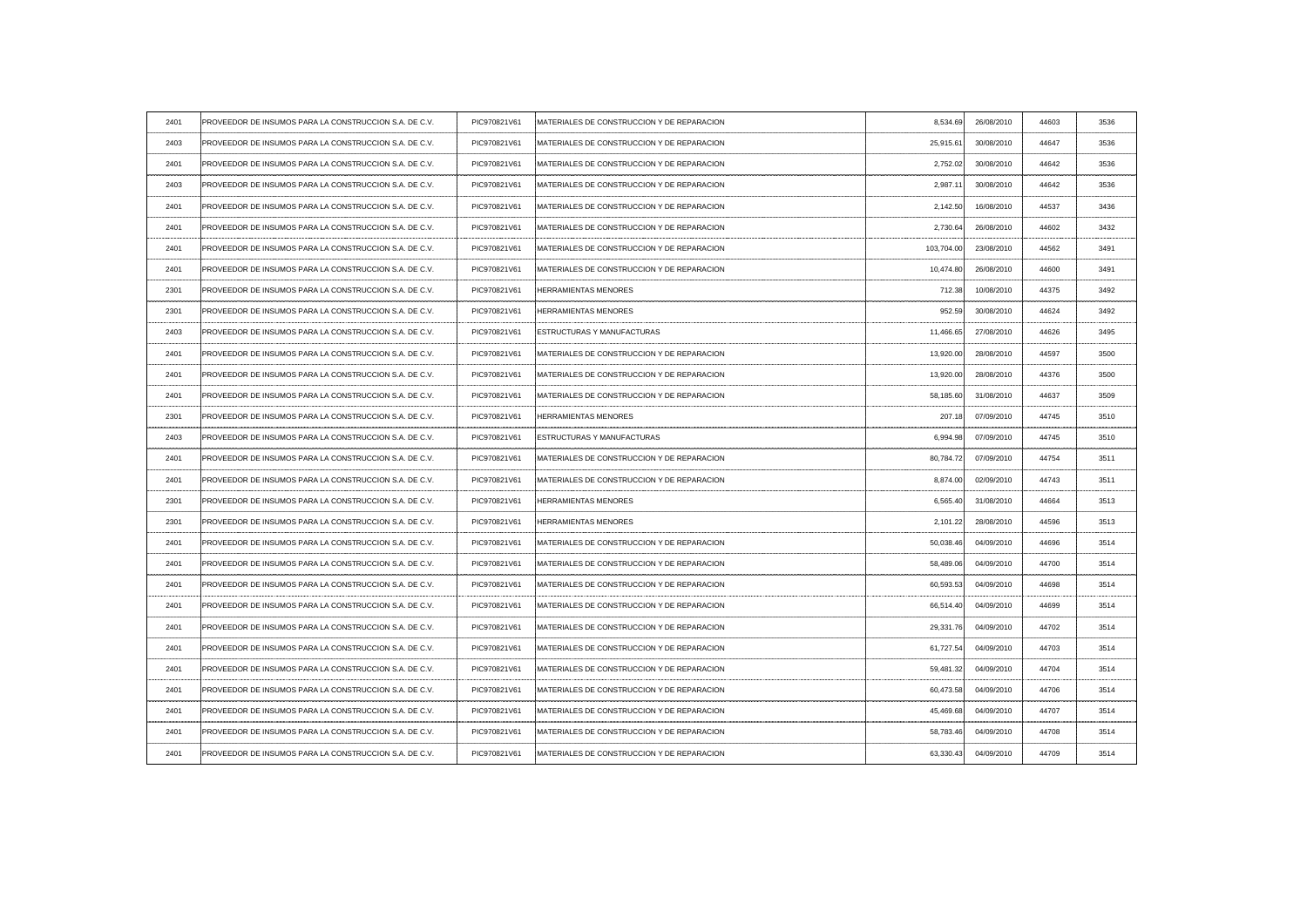| 2401 | PROVEEDOR DE INSUMOS PARA LA CONSTRUCCION S.A. DE C.V. | PIC970821V61  | MATERIALES DE CONSTRUCCION Y DE REPARACION                      | 65,096.88 | 04/09/2010 | 44710 | 3514  |
|------|--------------------------------------------------------|---------------|-----------------------------------------------------------------|-----------|------------|-------|-------|
| 2401 | PROVEEDOR DE INSUMOS PARA LA CONSTRUCCION S.A. DE C.V. | PIC970821V61  | MATERIALES DE CONSTRUCCION Y DE REPARACION                      | 13,920.00 | 04/09/2010 | 44711 | 3514  |
| 2401 | PROVEEDOR DE INSUMOS PARA LA CONSTRUCCION S.A. DE C.V. | PIC970821V61  | MATERIALES DE CONSTRUCCION Y DE REPARACION                      | 58,129.22 | 04/09/2010 | 44730 | 3514  |
| 2401 | PROVEEDOR DE INSUMOS PARA LA CONSTRUCCION S.A. DE C.V. | PIC970821V61  | <b>IMATERIALES DE CONSTRUCCION Y DE REPARACION</b>              | 40.464.74 | 04/09/2010 | 44705 | 3514  |
| 2401 | PROVEEDOR DE INSUMOS PARA LA CONSTRUCCION S.A. DE C.V. | PIC970821V61  | <b>IMATERIALES DE CONSTRUCCION Y DE REPARACION</b>              | 55,370.51 | 12/08/2010 | 44402 | 3619  |
| 2401 | PROVEEDOR DE INSUMOS PARA LA CONSTRUCCION S.A. DE C.V. | PIC970821V61  | MATERIALES DE CONSTRUCCION Y DE REPARACION                      | 61.116.92 | 04/09/2010 | 44731 | 3688  |
| 2401 | PROVEEDOR DE INSUMOS PARA LA CONSTRUCCION S.A. DE C.V. | PIC970821V61  | MATERIALES DE CONSTRUCCION Y DE REPARACION                      | 42,165.77 | 04/09/2010 | 44735 | 3688  |
| 2401 | PROVEEDOR DE INSUMOS PARA LA CONSTRUCCION S.A. DE C.V. | PIC970821V61  | MATERIALES DE CONSTRUCCION Y DE REPARACION                      | 60,713.47 | 04/09/2010 | 44736 | 3688  |
| 2401 | PROVEEDOR DE INSUMOS PARA LA CONSTRUCCION S.A. DE C.V. | PIC970821V61  | MATERIALES DE CONSTRUCCION Y DE REPARACION                      | 64,311.79 | 04/09/2010 | 44760 | 3688  |
| 2401 | PROVEEDOR DE INSUMOS PARA LA CONSTRUCCION S.A. DE C.V. | PIC970821V61  | MATERIALES DE CONSTRUCCION Y DE REPARACION                      | 13,920.00 | 04/09/2010 | 44785 | 3688  |
| 2401 | PROVEEDOR DE INSUMOS PARA LA CONSTRUCCION S.A. DE C.V. | PIC970821V61  | MATERIALES DE CONSTRUCCION Y DE REPARACION                      | 58.816.18 | 04/09/2010 | 44807 | 3688  |
| 2701 | PUNTADAS Y PRENDAS MEXICANAS S. DE RL. DE C.V.         | PPM080520765  | VESTUARIO, UNIFORMES Y BLANCOS                                  | 24,150.04 | 19/08/2010 | 70    | -3407 |
| 2101 | RADIACION Y DOSIMETRIA S.A. DE C.V                     | RDO020821127  | MATERIALES Y UTILES DE OFICINA                                  | 1,177.40  | 28/07/2010 | 1008  | 3304  |
| 3111 | RADIACION Y DOSIMETRIA S.A. DE C.V.                    | RDO020821127  | <b>CONTRATACION DE OTROS SERVICIOS</b>                          | 620.60∖   | 03/08/2010 | 1017  | 3304  |
| 3111 | RADIACION Y DOSIMETRIA S.A. DE C.V.                    | RDO020821127  | CONTRATACION DE OTROS SERVICIOS                                 | 620.60    | 23/08/2010 | 5224  | 3663  |
|      | RADIO MOVIL DIPSA S.A. DE C.V                          | RDI841003-QJ4 | SERVICIO DE TELEFONIA CELULAR                                   | 61,510.00 | 15/09/2010 |       |       |
| 3107 | RADIO MOVIL DIPSA S.A. DE C.V.                         | RDI841003-QJ4 | SERVICIO DE INTERNET, ENLASES Y REDES                           | 2,378.00  | 15/09/2010 | 1666  | 3454  |
| 2303 | RAMIREZ MARTINEZ FELIPE DE JESUS                       | RAMF500721PY8 | :REFACCIONES Y ACCESORIOS PARA MAQUINARIA Y EQUIPO              | 2,296.80  | 09/08/2010 | 2696  | 3242  |
| 2302 | RAMIREZ MARTINEZ FELIPE DE JESUS                       | RAMF500721PY8 | REFACCIONES Y ACCESORIOS PARA VEHICULOS                         | 1,332.00  | 05/08/2010 | 2689  | 3242  |
| 2303 | RAMIREZ MARTINEZ FELIPE DE JESUS                       | RAMF500721PY8 | : REFACCIONES Y ACCESORIOS PARA MAQUINARIA Y EQUIPO             | 1.670.08  | 09/08/2010 | 2694  | 3349  |
| 2303 | RAMIREZ MARTINEZ FELIPE DE JESUS                       |               | RAMF500721PY8 REFACCIONES Y ACCESORIOS PARA MAQUINARIA Y EQUIPO | 5,055.28  | 05/08/2010 | 2690  | 3527  |
| 2302 | RAMIREZ MARTINEZ FELIPE DE JESUS                       | RAMF500721PY8 | REFACCIONES Y ACCESORIOS PARA VEHICULOS                         | 765.60    | 23/08/2010 | 2703  | 3527  |
| 2302 | RAMIREZ MARTINEZ FELIPE DE JESUS                       | RAMF500721PY8 | REFACCIONES Y ACCESORIOS PARA VEHICULOS                         | 6,519.29  | 23/08/2010 | 2704  | 3486  |
| 2302 | RAMIREZ MARTINEZ FELIPE DE JESUS                       | RAMF500721PY8 | REFACCIONES Y ACCESORIOS PARA VEHICULOS                         | 2,320.04  | 23/08/2010 | 2702  | 3574  |
| 2302 | RAMIREZ PARTIDA LETICIA                                | RAPL5209137U4 | REFACCIONES Y ACCESORIOS PARA VEHICULOS                         | 7.427.48  | 31/08/2010 | 8211  | 3519  |
| 2302 | <b>RAMIREZ PARTIDA LETICIA</b>                         | RAPL5209137U4 | REFACCIONES Y ACCESORIOS PARA VEHICULOS                         | 3,537.30  | 31/08/2010 | 8207  | 3542  |
| 2302 | <b>RAMIREZ PARTIDA LETICIA</b>                         | RAPL5209137U4 | REFACCIONES Y ACCESORIOS PARA VEHICULOS                         | 1,721.00  | 31/08/2010 | 8203  | 3542  |
| 2302 | <b>RAMIREZ PARTIDA LETICIA</b>                         | RAPL5209137U4 | REFACCIONES Y ACCESORIOS PARA VEHICULOS                         | 2,913.21  | 31/08/2010 | 8205  | 3542  |
| 2302 | <b>RAMIREZ PARTIDA LETICIA</b>                         | RAPL5209137U4 | REFACCIONES Y ACCESORIOS PARA VEHICULOS                         | 4,223.07  | 31/08/2010 | 8209  | 3542  |
| 2302 | <b>RAMIREZ PARTIDA LETICIA</b>                         | RAPL5209137U4 | REFACCIONES Y ACCESORIOS PARA VEHICULOS                         | 2,588.99  | 31/08/2010 | 8208  | 3542  |
| 2302 | <b>RAMIREZ PARTIDA LETICIA</b>                         | RAPL5209137U4 | REFACCIONES Y ACCESORIOS PARA VEHICULOS                         | 2,570.01  | 31/08/2010 | 8204  | 3542  |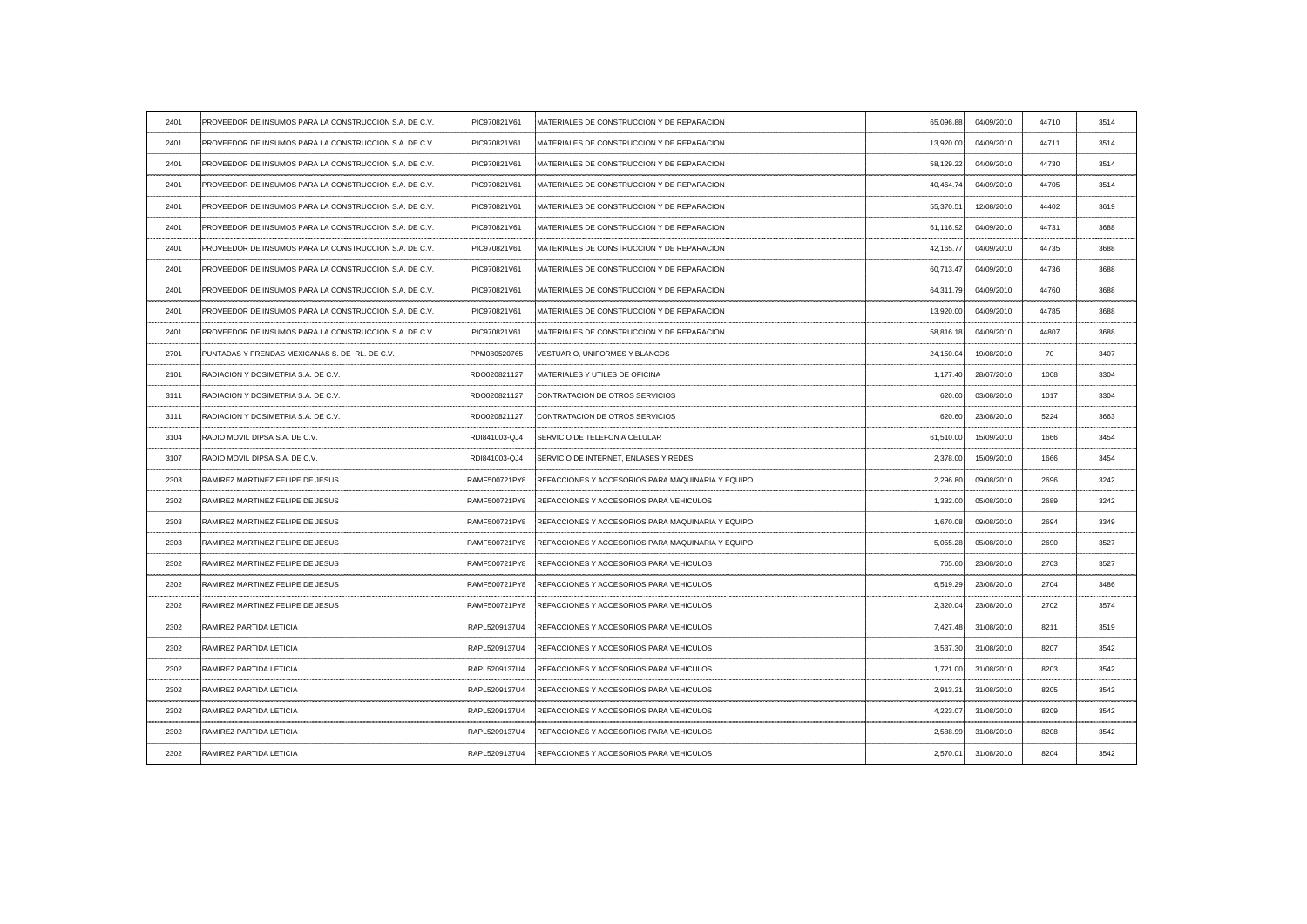| 2302 | <b>RAMIREZ PARTIDA LETICIA</b>              | RAPL5209137U4 | REFACCIONES Y ACCESORIOS PARA VEHICULOS               | 2,537.02  | 31/08/2010           | 8206                     | 3542 |
|------|---------------------------------------------|---------------|-------------------------------------------------------|-----------|----------------------|--------------------------|------|
| 2302 | RAMIREZ PARTIDA LETICIA                     | RAPL5209137U4 | REFACCIONES Y ACCESORIOS PARA VEHICULOS               | 796.95    | 31/08/2010           | 8210                     | 3542 |
| 2302 | RAMIREZ PARTIDA LETICIA                     | RAPL5209137U4 | REFACCIONES Y ACCESORIOS PARA VEHICULOS               | 723.10    | 10/08/2010           | 8188                     | 3546 |
| 2302 | RAMIREZ PARTIDA LETICIA                     | RAPL5209137U4 | REFACCIONES Y ACCESORIOS PARA VEHICULOS               | 2,237.16  | 10/08/2010           | 8190                     | 3546 |
| 2401 | RAMOS CABRERA SANDRA                        | RACS620525QTO | <b>IMATERIALES DE CONSTRUCCION Y DE REPARACION</b>    | 20,601.60 | 20/08/2010           | 1497                     | 3333 |
| 2401 | RAMOS CABRERA SANDRA                        | RACS620525QTO | <b>IMATERIALES DE CONSTRUCCION Y DE REPARACION</b>    | 1,300.13  | 09/08/2010           | 1325                     | 3438 |
| 2401 | RAMOS CABRERA SANDRA                        | RACS620525QTO | MATERIAL DECONSTRUCCION Y DE REPARACION               | 29,301.60 | 01/09/2010           | 1598                     | 3599 |
| 2302 | RAMOS MEJIA LILIANA AURORA                  | RAML641012186 | REFACCIONES Y ACCESORIOS PARA VEHICULOS               | 2,304.16  | 04/08/2010           | 14622                    | 3227 |
| 2302 | RAMOS MEJIA LILIANA AURORA                  |               | RAML641012186 REFACCIONES Y ACCESORIOS PARA VEHICULOS | 4,872.00  | 04/08/2010           | 14623                    | 3227 |
| 2302 | RAMOS MEJIA LILIANA AURORA                  | RAML641012186 | REFACCIONES Y ACCESORIOS PARA VEHICULOS               | 4,292.00  | 11/08/2010           | 14632                    | 3348 |
| 2302 | RAMOS MEJIA LILIANA AURORA                  | RAML641012186 | REFACCIONES Y ACCESORIOS PARA VEHICULOS               | 2,331.60  | 11/08/2010           | 14633                    | 3348 |
| 2302 | RAMOS MEJIA LILIANA AURORA                  | RAML641012186 | REFACCIONES Y ACCESORIOS PARA VEHICULOS               | 1,112.80  | 11/08/2010           | 14631                    | 3348 |
| 2302 | RAMOS MEJIA LILIANA AURORA                  | RAML641012186 | REFACCIONES Y ACCESORIOS PARA VEHICULOS               | 3,167.00  | 12/08/2010           | 14630                    | 3348 |
| 2302 | RAMOS MEJIA LILIANA AURORA                  | RAML641012186 | REFACCIONES Y ACCESORIOS PARA VEHICULOS               | 4,840.00  | 20/08/2010           | 14671                    | 3505 |
| 2302 | RAMOS MEJIA LILIANA AURORA                  | RAML641012186 | REFACCIONES Y ACCESORIOS PARA VEHICULOS               | 7,500.00  | 06/09/2010           | 14688                    | 3646 |
| 2302 | RAMOS MEJIA LILIANA AURORA                  | RAML641012186 | REFACCIONES Y ACCESORIOS PARA VEHICULOS               |           | 27,250.18 06/09/2010 | 14686                    |      |
| 2302 | RAMOS MEJIA LILIANA AURORA                  | RAML641012186 | REFACCIONES Y ACCESORIOS PARA VEHICULOS               | 7,500.00  | 06/09/2010           | 14688                    | 3646 |
| 2302 | <b>RAMOS MEJIA LILIANA AURORA</b>           | RAML641012186 | REFACCIONES Y ACCESORIOS PARA VEHICULOS               | 2,720.18  | 06/09/2010           | 14686                    | 3646 |
| 3503 | REHABILITACIONES Y SERVICIOS R & S SA DE CV | RSRO90609S46  | MANTENIMIENTO Y CONSERVACION DE MAQUINARIA            | 1,394.32  | 23/08/2010           | 571<br>----------------- | 3635 |
| 3503 | REHABILITACIONES Y SERVICIOS R & S SA DE CV | RSRO90609S46  | MANTENIMIENTO Y CONSERVACION DE MAQUINARIA            | 19,172.48 | 17/08/2010           | 561                      | 3635 |
| 3503 | REHABILITACIONES Y SERVICIOS R & S SA DE CV | RSRO90609S46  | MANTENIMIENTO Y CONSERVACION DE MAQUINARIA            | 2,330.44  | 23/08/2010           | 569                      | 3635 |
| 3503 | REHABILITACIONES Y SERVICIOS R & S SA DE CV | RSRO90609S46  | <b>IMANTENIMIENTO Y CONSERVACION DE MAQUINARIA</b>    | 11,421.36 | 17/08/2010           | 557                      | 3635 |
| 3503 | REHABILITACIONES Y SERVICIOS R & S SA DE CV | RSRO90609S46  | MANTENIMIENTO Y CONSERVACION DE MAQUINARIA            | 12,859.76 | 23/08/2010           | 568                      | 3635 |
| 3503 | REHABILITACIONES Y SERVICIOS R & S SA DE CV | RSRO90609S46  | MANTENIMIENTO Y CONSERVACION DE MAQUINARIA            | 1,762.04  | 23/08/2010           | 564                      | 3635 |
| 3503 | REHABILITACIONES Y SERVICIOS R & S SA DE CV | RSRO90609S46  | MANTENIMIENTO Y CONSERVACION DE MAQUINARIA            | 13,395.68 | 14/08/2010           | 563                      | 3635 |
| 3503 | REHABILITACIONES Y SERVICIOS R & S SA DE CV | RSRO90609S46  | MANTENIMIENTO Y CONSERVACION DE MAQUINARIA            | 4,454.40  | 23/08/2010           | 567                      | 3635 |
| 3503 | REHABILITACIONES Y SERVICIOS R & S SA DE CV | RSRO90609S46  | MANTENIMIENTO Y CONSERVACION DE MAQUINARIA            | 4,725.84  | 17/08/2010           | 3635                     | 3635 |
| 3503 | REHABILITACIONES Y SERVICIOS R & S SA DE CV | RSRO90609S46  | MANTENIMIENTO Y CONSERVACION DE MAQUINARIA            | 1,227.28  | 17/08/2010           | 556                      | 3635 |
| 3503 | REHABILITACIONES Y SERVICIOS R & S SA DE CV | RSRO90609S46  | MANTENIMIENTO Y CONSERVACION DE MAQUINARIA            | 8,396.08  | 17/08/2010           | 553                      | 3635 |
| 3503 | REHABILITACIONES Y SERVICIOS R & S SA DE CV | RSRO90609S46  | MANTENIMIENTO Y CONSERVACION DE MAQUINARIA            | 28,911.84 | 23/08/2010           | 565                      | 3635 |
| 3503 | REHABILITACIONES Y SERVICIOS R & S SA DE CV | RSRO90609S46  | MANTENIMIENTO Y CONSERVACION DE MAQUINARIA            | 15,269.08 | 17/08/2010           | 551                      | 3635 |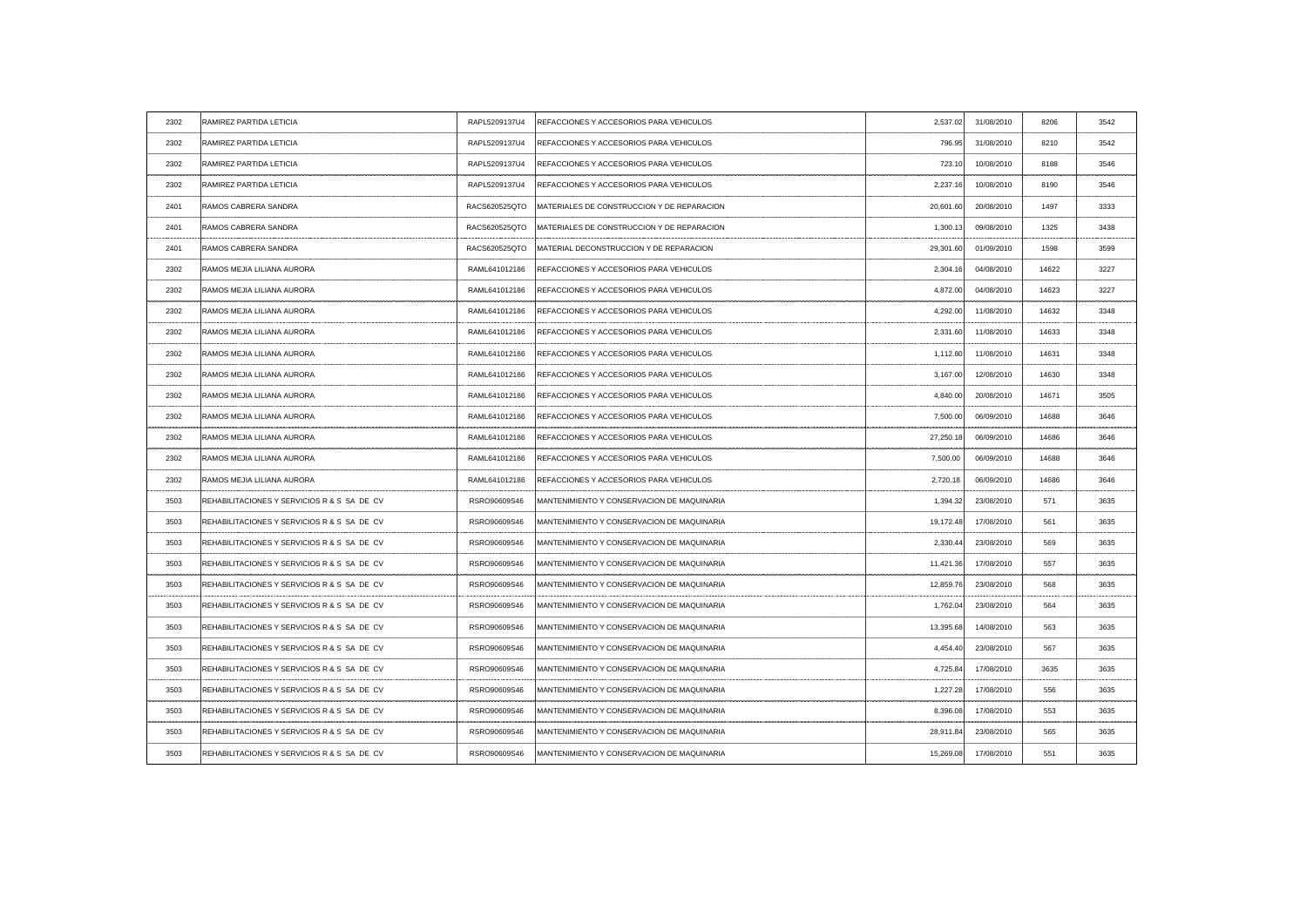|                                             | RSRO90609S46                                                                                                                                                                                         | MANTENIMIENTO Y CONSERVACION DE MAQUINARIA         | 9,739.36                                                                                                                                                                                                                                                                                                                                                                                                                                    | 23/07/2010 | 509                  | 3635 |
|---------------------------------------------|------------------------------------------------------------------------------------------------------------------------------------------------------------------------------------------------------|----------------------------------------------------|---------------------------------------------------------------------------------------------------------------------------------------------------------------------------------------------------------------------------------------------------------------------------------------------------------------------------------------------------------------------------------------------------------------------------------------------|------------|----------------------|------|
| REHABILITACIONES Y SERVICIOS R & S SA DE CV | RSRO90609S46                                                                                                                                                                                         | MANTENIMIENTO Y CONSERVACION DE MAQUINARIA         | 15,055.76                                                                                                                                                                                                                                                                                                                                                                                                                                   | 17/08/2010 | 555                  | 3656 |
| RELIEVE EMPRESARIAL SA DE CV                | REM040628563                                                                                                                                                                                         | INFRAESTRUCTURA EDUCATIVA                          | 233,019.93                                                                                                                                                                                                                                                                                                                                                                                                                                  | 26/07/2010 | 164                  | 3265 |
| <b>REYES MARTINEZ OSCAR OCTAVIO</b>         | REMO850503A61                                                                                                                                                                                        | <b>IMATERIALES DE CONSTRUCCION Y DE REPARACION</b> | 175.00                                                                                                                                                                                                                                                                                                                                                                                                                                      | 02/08/2010 | 2434                 | 3300 |
| <b>REYES SANCHEZ MIGUEL ANGEL</b>           | RESM640317932                                                                                                                                                                                        | ARRENDAMIENTO DE EDIFICIOS Y LOCALES               | 13,780.00                                                                                                                                                                                                                                                                                                                                                                                                                                   | 01/09/2010 | 99                   | 3587 |
| <b>RIVERA RAMOS MARTHA ELENA</b>            |                                                                                                                                                                                                      |                                                    | 29,464.00                                                                                                                                                                                                                                                                                                                                                                                                                                   | 31/08/1980 | 729                  | 3682 |
|                                             |                                                                                                                                                                                                      |                                                    | 280.00                                                                                                                                                                                                                                                                                                                                                                                                                                      | 11/08/2010 | 5429                 | 3661 |
| ROMERO HERNANDEZ CARLOS HUMBERTO            | ROHC520315FH1                                                                                                                                                                                        |                                                    | 10,263.68                                                                                                                                                                                                                                                                                                                                                                                                                                   | 03/09/2010 | 8855                 | 3355 |
| ROMERO HERNANDEZ CARLOS HUMBERTO            | ROHC520315FH1                                                                                                                                                                                        |                                                    | 14,940.80                                                                                                                                                                                                                                                                                                                                                                                                                                   | 03/09/2010 | 8763                 | 3355 |
|                                             |                                                                                                                                                                                                      |                                                    | 13,935.92                                                                                                                                                                                                                                                                                                                                                                                                                                   | 24/08/2010 | 8863                 | 3358 |
| ROMERO HERNANDEZ CARLOS HUMBERTO            | ROHC520315FH1                                                                                                                                                                                        | PRODUCTOS ALIMENTICIOS A INTERNOS Y PACIENTES      | 11,303.04                                                                                                                                                                                                                                                                                                                                                                                                                                   | 17/08/2010 | 8920                 | 3548 |
| ROMERO HERNANDEZ CARLOS HUMBERTO            |                                                                                                                                                                                                      |                                                    | 14,778.40                                                                                                                                                                                                                                                                                                                                                                                                                                   | 08/09/2010 | 8921                 | 3460 |
| <b>ROMO GARCIA RAYMUNDO</b>                 |                                                                                                                                                                                                      |                                                    | 11,600.00                                                                                                                                                                                                                                                                                                                                                                                                                                   | 11/08/2010 | 1055                 | 3563 |
| <b>RUIZ GOMEZ JUAQUIN</b>                   | RUGJ6510047G4                                                                                                                                                                                        | <b>HERRAMIENTAS MENORES</b>                        | 900.00                                                                                                                                                                                                                                                                                                                                                                                                                                      | 25/08/2010 | 8858                 | 3334 |
| RUVALCABA VILLALPANDO JUAN ANTONIO          | RUVJ610615TA7                                                                                                                                                                                        | PRODUCTOS ALIMENTICIOS AL PERSONAL                 | 115.00                                                                                                                                                                                                                                                                                                                                                                                                                                      | 13/08/2010 | 3338                 | 3415 |
| SANABRIA CORPORATIVO MEDICO S.A DE C.V      | SCM020109BH3                                                                                                                                                                                         | MATERIALES, ACCESORIOS Y SUMINISTROS MEDICOS       |                                                                                                                                                                                                                                                                                                                                                                                                                                             |            | 13586                | 3285 |
| SANABRIA CORPORATIVO MEDICO S.A DE C.V.     | SCM020109BH3                                                                                                                                                                                         | MATERIALES, ACCESORIOS Y SUMINISTROS, MEDICOS      | 9,913.94                                                                                                                                                                                                                                                                                                                                                                                                                                    | 06/09/2010 | 13705                | 3576 |
| <b>SANCHEZ CORTES CARMINA</b>               | SACC700322NK0                                                                                                                                                                                        | ARRENDAMIENTO DE DE EDIFICIOS Y LOCALES            | 5.893.60                                                                                                                                                                                                                                                                                                                                                                                                                                    | 06/09/2010 | 1413                 | 3456 |
| <b>SANCHEZ CORTES CARMINA</b>               | SACC700322NK0                                                                                                                                                                                        | ARRENDAMIENTO DE DE EDIFICIOS Y LOCALES            | 36,570.00                                                                                                                                                                                                                                                                                                                                                                                                                                   | 06/09/2010 | 1406                 | 3456 |
| <b>SANCHEZ CORTES CARMINA</b>               | SACC700322NK0                                                                                                                                                                                        | ARRENDAMIENTO DE DE EDIFICIOS Y LOCALES            | 26,500.00                                                                                                                                                                                                                                                                                                                                                                                                                                   | 06/09/2010 | 1405                 | 3456 |
| SANCHEZ CORTES CARMINA                      | SACC700322NK0                                                                                                                                                                                        | : ARRENDAMIENTO DE DE EDIFICIOS Y LOCALES          | 10,600.00                                                                                                                                                                                                                                                                                                                                                                                                                                   | 06/09/2010 | 1404                 | 3456 |
|                                             | SACC700322NK0                                                                                                                                                                                        |                                                    | 3,180.00                                                                                                                                                                                                                                                                                                                                                                                                                                    | 06/09/2010 | 1411                 | 3456 |
|                                             | SACC700322NK0                                                                                                                                                                                        | ARRENDAMIENTO DE DE EDIFICIOS Y LOCALES            | 3,180.00                                                                                                                                                                                                                                                                                                                                                                                                                                    | 06/09/2010 | 1410                 | 3456 |
| <b>SANCHEZ CORTES CARMINA</b>               | SACC700322NK0                                                                                                                                                                                        |                                                    | 3,180.00                                                                                                                                                                                                                                                                                                                                                                                                                                    | 06/09/2010 | 1409                 | 3456 |
| <b>SANCHEZ CORTES CARMINA</b>               | SACC700322NK0                                                                                                                                                                                        | ARRENDAMIENTO DE DE EDIFICIOS Y LOCALES            | 3.180.00                                                                                                                                                                                                                                                                                                                                                                                                                                    | 06/09/2010 | 1412                 |      |
| <b>SANCHEZ CORTES CARMINA</b>               | SACC700322NK0                                                                                                                                                                                        | ARRENDAMIENTO DE DE EDIFICIOS Y LOCALES            | 3,180.00                                                                                                                                                                                                                                                                                                                                                                                                                                    | 06/09/2010 | 1408                 | 3456 |
|                                             | SACC700322NK0                                                                                                                                                                                        | ARRENDAMIENTO DE DE EDIFICIOS Y LOCALES            | 3,180.00                                                                                                                                                                                                                                                                                                                                                                                                                                    | 06/09/2010 | 1407                 | 3456 |
| SANCHEZ MAGAÑA ARTURO ISMAEL                | SAMA6202094X8                                                                                                                                                                                        | REFACCIONES Y ACCESORIOS PARA MAQUINARIA Y EQUIPO  | 1,952.74                                                                                                                                                                                                                                                                                                                                                                                                                                    | 26/08/2010 | 7478                 | 3449 |
| SANCHEZ MAGAÑA ARTURO ISMAEL                | SAMA6202094X8                                                                                                                                                                                        | REFACCIONES Y ACCESORIOS PARA MAQUINARIA Y EQUIPO  | 15,463.73                                                                                                                                                                                                                                                                                                                                                                                                                                   | 24/08/2010 | 7462                 | 3448 |
| SANCHEZ MAGAÑA ARTURO ISMAEL                | SAMA6202094X8                                                                                                                                                                                        | HERRAMIENTAS Y MAQUINAS DE HERRAMIENTAS            | 50,849.01                                                                                                                                                                                                                                                                                                                                                                                                                                   | 25/08/2010 | 7469                 | 3447 |
| SEGUROS BANORTE GENERALI SA. DE C.V.        | SBG971124PT2                                                                                                                                                                                         | MANTENIMIENTO Y CONSERVACION DE VEHICULOS T        | 2,955.00                                                                                                                                                                                                                                                                                                                                                                                                                                    | 15/09/2010 | 43361                | 157  |
|                                             | REHABILITACIONES Y SERVICIOS R & S SA DE CV<br><b>RODRIGUEZ PEREZ JORGE</b><br>ROMERO HERNANDEZ CARLOS HUMBERTO<br>SANCHEZ CORTES CARMINA<br>SANCHEZ CORTES CARMINA<br><b>SANCHEZ CORTES CARMINA</b> |                                                    | RIRM-650905-986 SUSTANCIAS QUIMICAS<br>ROPJ540702QW5 ESTRUCTURAS Y MANUFACTURAS<br>PRODUCTOS ALIMENTICIOS A INTERNOS Y PACIENTES<br>PRODUCTOS ALIMENTICIOS A INTERNOS Y PACIENTES<br>ROHC520315FH1 PRODUCTOS ALIMENTICIOS AL PERSONAL<br>ROHC520315FH1 PRODUCTOS ALIMENTICIOS AL PERSONAL<br>ROGR740211UA3 GASTOS POR ACTIVIDADES CIVICAS, CULTURALES<br>ARRENDAMIENTO DE DE EDIFICIOS Y LOCALES<br>ARRENDAMIENTO DE DE EDIFICIOS Y LOCALES |            | 21,443.97 30/07/2010 | .    |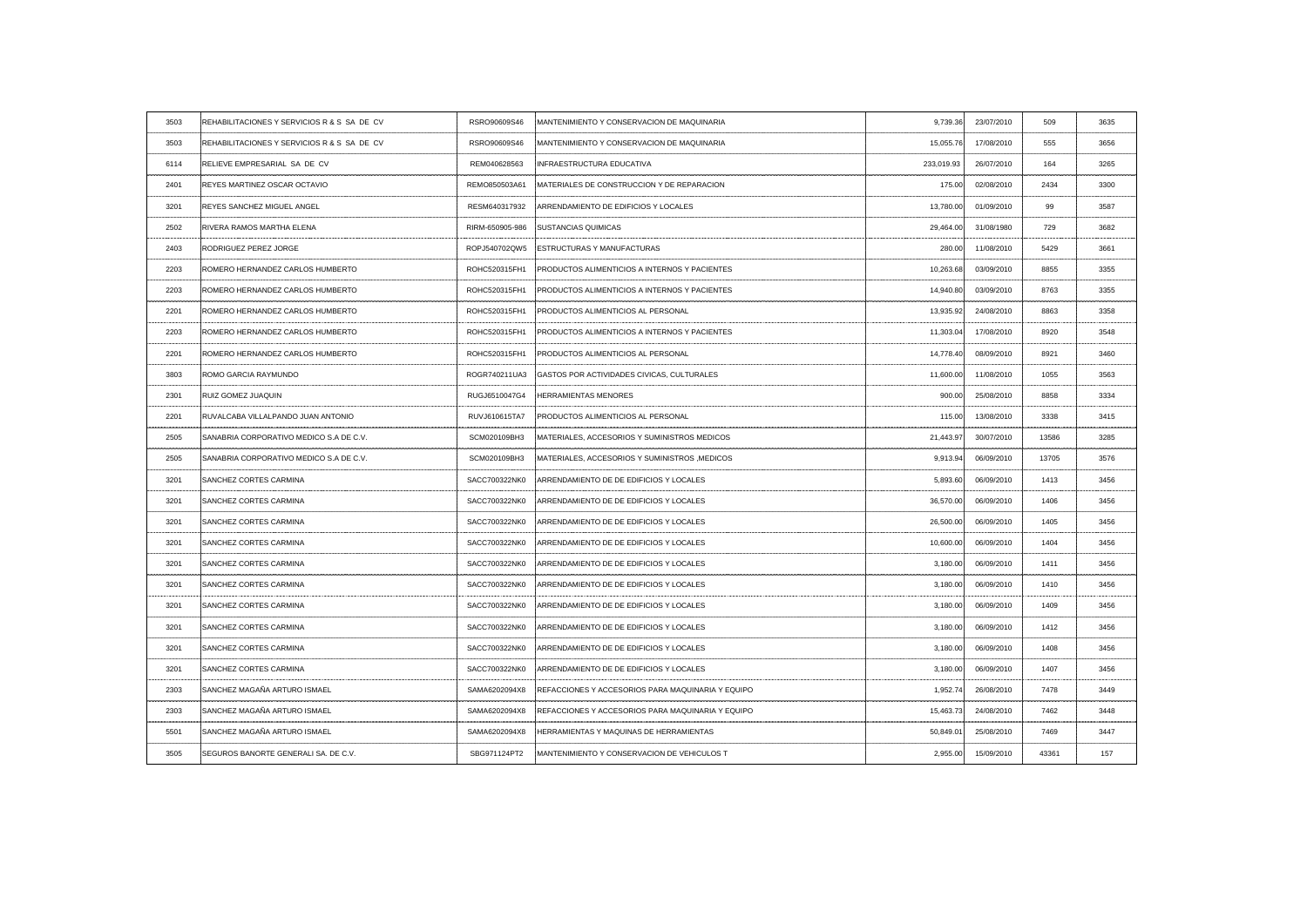| 3505                     | SEGUROS BANORTE GENERALI SA. DE C.V.                      | SBG971124PT2                                | MANTENIMIENTO Y CONSERVACION DE VEHICULOS T            | 936.00       | 15/09/2010                       | 43360    | 156   |
|--------------------------|-----------------------------------------------------------|---------------------------------------------|--------------------------------------------------------|--------------|----------------------------------|----------|-------|
| 6111                     | SERVICIOS CONSTRUCTIVOS E INGENIERIA S.A. DE C.V          | SCI0003011Z5                                | :OPOCMUNS274AD09610DESAS. DE LA PRESA EL GUAYABO       | 449,983.25   | 15/06/2010                       | 2837     | 3623  |
| 2403                     | SISTEMALLA S.A. DE C.V.                                   | SIS-860203-V99                              | <b>ESTRUCTURAS Y MANUFACTURAS</b>                      | 33,584.86    | 30/08/2010                       | 6345     | 3477  |
| 2402                     | SISTEMAS DE INFORMACION MONARCH, S.A. DE C.V.             | SIM960108LVA                                | MATERIAL ELECTRICO Y ELECTRONICO                       | 2,524.25     | 24/08/2010                       | 546      | 3365  |
| 3303                     | SISTEMAS Y MAPAS DIGITALES, S.A. DE C.V.                  | SMNO30128I0                                 | <b>SERVICIO DE INFORMATICA</b>                         | 30,044.00    | 26/08/2010                       | 835      | 3487  |
| 2104                     | SISTEMAS Y TELECOMUNICACIONES EMPRESARIALES, S.A. DE C.V. | STE0707053A6                                | MATERIALES Y UTILES DE EQUIPO DE COMPUTO Y ELECTRONICO | 6,942.60     | 17/08/2010                       | 5329     | 3225  |
| 6114                     | SOBREVIA SA DE CV                                         | SOB0602213CA                                | INFRAESTRUCTURA EDUCATIVA                              | 275,879.61   | 23/08/2010                       | 390      | 3257  |
| 3505                     | SOLANA MOTORS S.A. DE C.V.                                | SMO021121S44                                | MANTENIMIENTO Y CONSERVACION DE VEHICULOS TERRESTRES   | 578.84       | 28/07/2010                       | 61258    | -3641 |
| 3201                     | SOLANO MAGAÑA JOSE MANUEL                                 | SOMM73038P77                                | ARRENDAMIENTO DE EDIFICIOS Y LOCALES                   | 13,800.14    | 01/08/2010                       | 13       | 3249  |
| 3201                     | SOLANO MAGAÑA JOSE MANUEL                                 | SOMM73038P77                                | ARRENDAMIENTO DE EDIFICIOS Y LOCALES                   | 13,800.14    | 07/09/2010                       | 14       | 3610  |
| 3503                     | SYC MOTORS S.A. DE C.V.                                   | SMO810623HI5                                | MANTENIMIENTO Y CONSERVACION DE MAQUINARIA             | 1,700.000    | 27/07/2010                       | 162022   | 3252  |
| 3505                     | <b>SYC MOTORS S.A. DE C.V.</b>                            | SMO810623HI5                                | MANTENIMIENTO Y CONSERVACION DE VEHICULOS TERRESTRES   | 9,388.80     | 20/07/2010                       | 161636   | 3252  |
| 3505                     | <b>SYC MOTORS S.A. DE C.V.</b>                            | SMO810623HI5                                | MANTENIMIENTO Y CONSERVACION DE VEHICULOS TERRESTRES   | 20,044.80    | 13/05/2010                       | 160927   | 3399  |
| 3503                     | SYC MOTORS S.A. DE C.V.                                   | SMO810623HI5                                | MANTENIMIENTO Y CONSERVACION DE MAQUINARIA             | 15,554.44    | 27/07/2010                       | 162021   | 3402  |
| 3505                     | SYC MOTORS S.A. DE C.V.                                   | SMO810623HI5                                | MANTENIMIENTO Y CONSERVACION DE VEHICULOS TERRESTRES   | 1,976.96     | 20/07/2010                       | 161635   | 3402  |
|                          | SYC MOTORS S.A. DE C.V.                                   | SMO810623HI5                                | MANTENIMIENTO Y CONSERVACION DE VEHICULOS TERRESTRES   | 13,525.60    | 21/07/2010                       | 161634   |       |
| 3505                     | SYC MOTORS S.A. DE C.V.                                   | SMO810623HI5<br>------------------ <b>-</b> | MANTENIMIENTO Y CONSERVACION DE VEHICULOS T            | 4,640.00     | 19/08/2010                       | 161633   | 3583  |
| 3505                     | SYC MOTORS S.A. DE C.V.                                   | SMO810623HI5                                | MANTENIMIENTO Y CONSERVACION DE VEHICULOS              | 12,414.48    | 02/07/2010                       | 159506   |       |
| 6115<br>.                | TAG SOLUCIONES INTEGRALES, S.A. DE C.V.                   | TSI0906015A9                                | :OPIDMUNS3Z6LP03310 CONST. UNIDAD DEPORTIVA SAN LUCAS. | 2,046,014.23 | 26/08/2010<br>------------------ | 145<br>. | 3564  |
| 3501                     | TEJEDA IÑIGUEZ MARIA DE JESUS                             | TEIJ6107308V2                               | MANTENIMIENTO Y CONSERVACION DE MOBILIARIO Y EQUIPO    | 12,139.40    | 20/08/2010                       | 264      | 337'  |
| 3111                     | THERMOGAS S.A. DE C.V.                                    | THE720508477                                | CONTRATACION DE OTROS SERVICIOS                        | 593.89       | 30/07/2010                       | 20882    | 3445  |
| -3111                    | THERMOGAS S.A. DE C.V.                                    | THE720508477                                | CONTRATACION DE OTROS SERVICIOS                        | 291.58       | 30/07/2010                       | 20543    | 3445  |
| 3111                     | THERMOGAS S.A. DE C.V.                                    | THE720508477                                | CONTRATACION DE OTROS SERVICIOS                        | 2,562.08     | 27/08/2010                       | 552400   | 3544  |
| 2601<br>---------------- | THERMOGAS S.A. DE C.V.                                    | THE720508477                                | COMBUSTIBLES, LUBRICANTES Y ADITIVOS PARA VEHICULOS    | 40,000.00    | 20/09/2010                       | 554188   | 3425  |
| 2101<br>--------------   | TLAQUEPAQUE ESCOLAR SA DE CV                              | TES900403QX0                                | MATERIALES Y UTILES DE OFICINA                         | 2,860.30     | 18/08/2010                       | 16692    | 3286  |
| 2101                     | TLAQUEPAQUE ESCOLAR SA DE CV                              | TES900403QX0                                | MATERIALES Y UTILES DE OFICINA                         | 2,745.34     | 17/08/2010                       | 16498    | 3286  |
| 2101<br>---------------  | TLAQUEPAQUE ESCOLAR SA DE CV                              | TES900403QX0                                | MATERIALES Y UTILES DE OFICINA                         | 1,607.77     | 09/08/2010                       | 15971    | 3286  |
| 2101<br>--------------   | TLAQUEPAQUE ESCOLAR SA DE CV                              | TES900403QX0                                | MATERIALES Y UTILES DE OFICINA                         | 414.82       | 05/08/2010                       | 15716    | 3286  |
| 2101                     | TLAQUEPAQUE ESCOLAR SA DE CV                              | TES900403QX0                                | MATERIALES Y UTILES DE OFICINA                         | 1,161.84     | 24/08/2010                       | 17116    | 3398  |
| 2101                     | TLAQUEPAQUE ESCOLAR SA DE CV                              | TES900403QX0                                | MATERIALES Y UTILES DE OFICINA                         | 2,113.72     | 23/08/2010                       | 17081    | 3398  |
| 2403                     | TODO PARA LA HIDRAULICA S.A. DE C.V.                      | THI050309MZ1                                | <b>ESTRUCTURAS Y MANUFACTURAS</b>                      | 6,032.00     | 29/07/2010                       | 4047     | 3358  |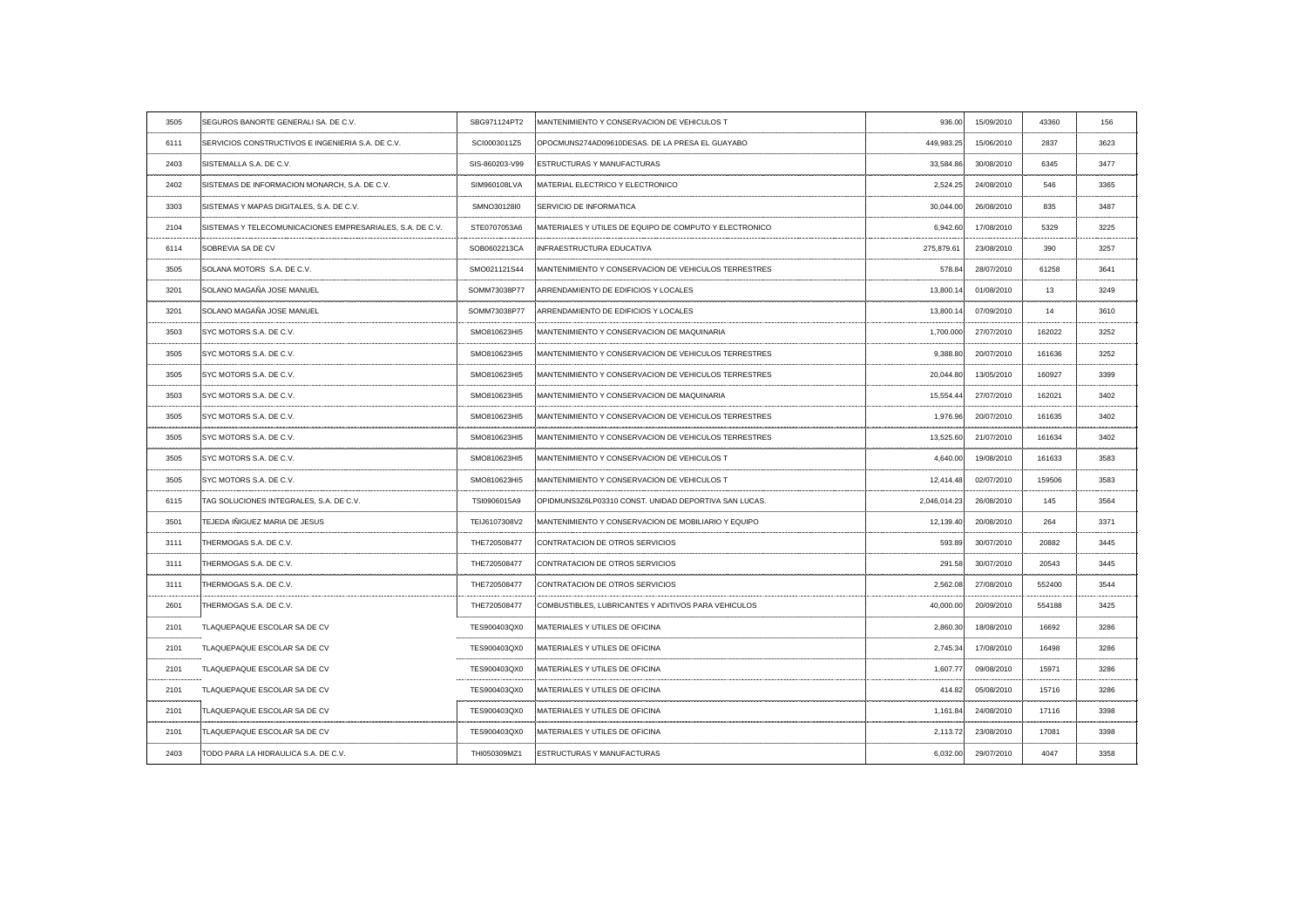| 3505 | TORQUE MOTORS S.A. DE C.V.               | TMO0703146UA  | MANTENIMIENTO Y CONSERVACION DE VEHICULOS TERRESTRES     | 1,450.00  | 11/08/2010                                     | 5604  | 3451             |
|------|------------------------------------------|---------------|----------------------------------------------------------|-----------|------------------------------------------------|-------|------------------|
| 3503 | TRACSA S.A. DE C.V.                      | TRA800423S25  | MANTENIMIENTO Y CONSERVACION DE MAQUINARIA               | 11,948.00 | 01/06/2010                                     | 9295  | 3338             |
| 3204 | TRACSA S.A. DE C.V.                      | TRA800423S25  | ARRENDAMIENTO DE MAQUINARIA Y EQUIPO                     | 9,280.00  | 11/08/2010                                     | 97724 | 3643             |
| 2101 | TU COMPRA PRACTICA S.A. DE C.V.          | TCP070402T83  | <b>IMATERIALES Y UTILES DE OFICINA</b>                   | 95.37     | 25/08/2010                                     | 3755  | 3562             |
| 2201 | TU COMPRA PRACTICA S.A. DE C.V.          | TCP070402T83  | <b>PRODUCTOS ALIMENTICIOS AL PERSONAL</b>                | 403.24    | 25/08/2010                                     | 3755  | 3562             |
| 2109 | UNION EDITORIALISTA, S.A. DE C.V.        | UED031111B80  | LIBROS, REVISTAS, PERIODICOS Y SUSCRIPSIONES             | 600.00    | 26/08/2010                                     | 74898 | 3493             |
| 2109 | UNION EDITORIALISTA, S.A. DE C.V.        | UED031111B80  | LIBROS, REVISTAS, PERIODICOS Y SUSCRIPSIONES             | 600.00    | 26/08/2010                                     | 74897 | 3493             |
| 2109 | UNIVERSIDAD AUTONOMA DE GUADALAJARA A.C. | UAG7806127I8  | LIBROS, REVISTAS, PERIODICOS Y SUSCRIPSIONES             | 500.00    | 19/08/2010                                     | 20954 | 3275             |
| 2504 | URIBE RUVALCABA LEOPOLDO RAFAEL          | UIRL491115KD6 | MEDICCINAS Y PRTODUCTOS FARMACEUTICOS                    | 1,429.50  | 30/08/2010                                     | 3531  | 3531             |
| 2504 | URIBE RUVALCABA LEOPOLDO RAFAEL          | UIRL491115KD6 | <b>IMEDICCINAS Y PRTODUCTOS FARMACEUTICOS</b>            | 5,312.10  | 31/08/2010                                     | 17499 | 3531             |
| 2504 | URIBE RUVALCABA LEOPOLDO RAFAEL          | UIRL491115KD6 | MEDECINAS Y PRODUCTOS FARMACEUTICOS                      | 247.99    | 26/08/2010                                     | 17482 | 3663             |
| 2505 | URIBE RUVALCABA LEOPOLDO RAFAEL          | UIRL491115KD6 | MATERIALES, ACCESORIOS Y SUMINISTROS MEDICOS             | 604.50    | 03/09/2010                                     | 17516 | 3663             |
| 2301 | VELAZQUEZ OBREGON ALVARO                 | VEOA700808QK9 | <b>HERRAMIENTAS MENORES</b>                              | 1,978.96  | 16/08/2010                                     | 4325  | 3270             |
| 3503 | VELAZQUEZ OBREGON ALVARO                 | VEOA700808QK9 | MANTENIMIENTO Y CONSERVACION DE MAQUINARIA               | 5,656.65  | 16/08/2010                                     | 4326  | 3320             |
| 2301 | VELAZQUEZ OBREGON ALVARO                 | VEOA700808QK9 | <b>HERRAMIENTAS MENORES</b>                              | 1,607.76  | 21/08/2010                                     | 4358  | 3323             |
| 3501 | VELAZQUEZ OBREGON ALVARO                 |               |                                                          | 2,053.20  | 24/08/2010<br>-------------------------------- |       |                  |
| 3501 | VELAZQUEZ OBREGON ALVARO                 | VEOA700808QK9 | MANTENIMIENTO Y CONSERVACION DE MOBILIARIO Y EQUIPO      | 2,737.60  | 24/08/2010                                     | 4369  | 3396             |
| 2303 | VELAZQUEZ OBREGON ALVARO                 | VEOA700808QK9 | REFACCIONES Y ACCESORIOS PARA MAQUINARIA Y EQUIPO        | 1,798.14  | 26/08/2010                                     | 4375  |                  |
| 2301 | VELAZQUEZ OBREGON ALVARO                 |               | VEOA700808QK9 HERRAMIENTAS MENORES                       | 51.85     | 10/09/2010                                     | 4319  | 3405             |
| 2403 | VELAZQUEZ OBREGON ALVARO                 | VEOA700808QK9 | <b>ESTRUCTURAS Y MANUFACTURAS</b>                        | 4,090.18  | 10/09/2010                                     | 4319  |                  |
| 2403 | VELAZQUEZ OBREGON ALVARO                 |               | VEOA700808QK9 ESTRUCTURAS Y MANUFACTURAS                 | 7,281.32  | 23/08//2010                                    | 4357  | 3361             |
| 2301 | VELAZQUEZ OBREGON ALVARO                 | VEOA700808QK9 | <b>HERRAMIENTAS MENORES</b>                              | 2,349.00  | 24/08/2010                                     | 4370  | 3362             |
| 2401 | VELAZQUEZ OBREGON ALVARO                 |               | VEOA700808QK9 MATERIALES DE CONSTRUCCION Y DE REPARACION | 1,165.99  | 20/08/2010                                     | 4354  | 3369             |
| 2401 | VELAZQUEZ OBREGON ALVARO                 | VEOA700808QK9 | MATERIALES DE CONSTRUCCION Y DE REPARACION               | 955.95    | 20/08/2010                                     | 4355  | 3369             |
| 2401 | VELAZQUEZ OBREGON ALVARO                 | VEOA700808QK9 | MATERIALES DE CONSTRUCCION Y DE REPARACION               | 208.80    | 20/08/2010                                     | 4361  | 3369             |
| 6101 | VELAZQUEZ OBREGON ALVARO                 |               | VEOA700808QK9 BOMBA MONOSAFICA                           | 1,636.89  | 05/07/2010                                     | 4103  | 3437             |
| 2402 | VELAZQUEZ OBREGON ALVARO                 | VEOA700808QK9 | MATERIAL ELECTRICO Y ELECTRONICO                         | 674.70    | 27/08/2010                                     | 4389  | 3494             |
| 2403 | VELAZQUEZ OBREGON ALVARO                 |               | VEOA700808QK9 ESTRUCTURAS Y MANUFACTURAS                 | 13,417.24 | 24/08/2010                                     | 4371  | 344 <sup>.</sup> |
| 2403 | VELAZQUEZ OBREGON ALVARO                 | VEOA700808QK9 | <b>ESTRUCTURAS Y MANUFACTURAS</b>                        | 2,734.97  | 24/08/2010                                     | 4364  | $344^{\circ}$    |
| 2401 | VELAZQUEZ OBREGON ALVARO                 | VEOA700808QK9 | MATERIALES DE CONSTRUCCION Y DE REPARACION               | 137.03    | 24/08/2010                                     | 4364  | 3441             |
| 2403 | VELAZQUEZ OBREGON ALVARO                 | VEOA700808QK9 | <b>ESTRUCTURAS Y MANUFACTURAS</b>                        | 8,638.81  | 25/08/2010                                     | 4372  | 3605             |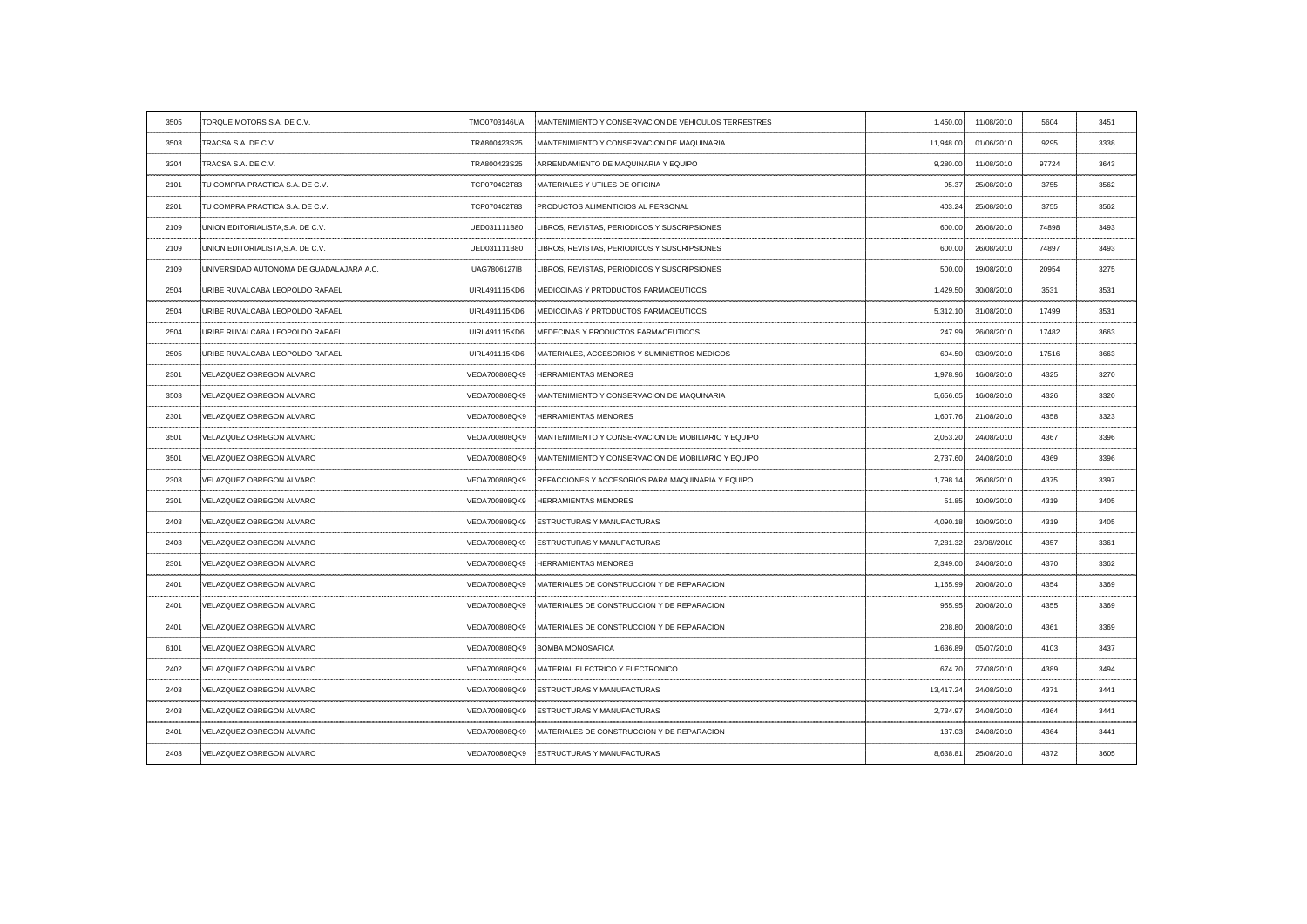| VEOA700808QK9 ESTRUCTURAS Y MANUFACTURAS<br>VELAZQUEZ OBREGON ALVARO<br>3,312.09<br>2403<br>VELAZQUEZ OBREGON ALVARO<br>VEOA700808QK9<br><b>HERRAMIENTAS MENORES</b><br>2301<br>612.87<br>VELAZQUEZ OBREGON ALVARO<br>VEOA700808QK9<br><b>HERRAMIENTAS MENORES</b><br>2301<br>415.66<br>VELAZQUEZ OBREGON ALVARO<br>VEOA700808QK9<br><b>HERRAMIENTAS MENORES</b><br>2301<br>588.81<br>2301<br>VELAZQUEZ OBREGON ALVARO<br>VEOA700808QK9<br><b>HERRAMIENTAS MENORES</b><br>127.94<br>VELAZQUEZ OBREGON ALVARO<br>VEOA700808QK9<br><b>HERRAMIENTAS MENORES</b><br>1,594.26<br>2301<br>VELAZQUEZ OBREGON ALVARO<br>VEOA700808QK9<br><b>IMATERIALES DE CONSTRUCCION Y DE REPARACION</b><br>2401<br>1,432.14<br>VELAZQUEZ OBREGON ALVARO<br>VEOA700808QK9<br><b>ESTRUCTURAS Y MANUFACTURAS</b><br>60,764.28<br>2403<br>VELAZQUEZ OBREGON ALVARO<br>VEOA700808QK9 HERRAMIENTAS MENORES<br>2301<br>5,907.88<br>2301<br>VELAZQUEZ OBREGON ALVARO<br>VEOA700808QK9<br><b>HERRAMIENTAS MENORES</b><br>1,900.00<br>VELAZQUEZ OBREGON ALVARO<br>VEOA700808QK9<br><b>HERRAMIENTAS MENORES</b><br>800.40<br>2301<br>-----------------<br>VELAZQUEZ OBREGON ALVARO<br>2403<br>VEOA700808QK9<br><b>ESTRUCTURAS Y MANUFACTURAS</b><br>2,459.78<br>VELAZQUEZ OBREGON ALVARO<br>VEOA700808QK9<br><b>ESTRUCTURAS Y MANUFACTURAS</b><br>2403<br>2,169.56<br>VELAZQUEZ OBREGON ALVARO<br>VEOA700808QK9<br><b>HERRAMIENTAS MENORES</b><br>2301<br>1,469.14<br>MATERIAL ELECTRICO Y ELECTRONICO<br>374.57<br>2402<br>VELAZQUEZ OBREGON ALVARO<br>VEOA700808QK9<br>VIER DE MEXICO S. DE R.L. DE C.V.<br>VME0708274W0 MATERIAL ELECTRICO Y ELECTRONICO<br>2402<br>3,699.94<br>------------<br>--------------------------------------<br>VIERA PEÑA SERGIO EDWIN<br>VIPS640514QL6<br>PRENDAS DE PROTECCION AL PERSONAL<br>2702<br>8,414.64<br>VILLEGAS RODRIGUEZ MARTHA GABRIELA<br>√IRM68022327A<br>ARRENDAMIENTO DE EDIFICIOS Y LOCALES<br>3201<br>10,600.00<br>VIRGEN PRECIADO LAURA PATRICIA<br>IMPRESIÓN Y ELABORACION DE PUBLICACIONES OFICIALES<br>VIPL850510354<br>6,942.60<br>3602<br>VIRGEN PRECIADO LAURA PATRICIA<br>VIPL850510354<br>INCERSIONES Y PUBLICACIONES PROPIAS DE LA OPERACIÓN<br>3605<br>4,657.40<br>IMPRESIÓN Y ELABORACION DE PUBLICACIONES OFICIALES<br><b>VIRGEN PRECIADO LAURA PATRICIA</b><br>VIPL850510354<br>3602<br>8,120.00<br>IMPRESIÓN Y ELABORACION DE PUBLICACIONES OFICIALES<br>VIPL850510354<br>4,350.00<br>3602<br>VIRGEN PRECIADO LAURA PATRICIA<br>IMPRESIÓN Y ELABORACION DE PUBLICACIONES OFICIALES<br>VIRGEN PRECIADO LAURA PATRICIA<br>VIPL850510354<br>3602<br>4,408.00<br>ZAÑUDO BOJORQUEZ BEATRIZ IMELDA<br>2505<br>ZABB690723ME8<br>MATERIALES, ACCESORIOS Y SUMINISTROS MEDICOS<br>5,069.20<br>ZAÑUDO BOJORQUEZ BEATRIZ IMELDA<br>MEDICCINAS Y PRTODUCTOS FARMACEUTICOS<br>2504<br>ZABB690723ME8<br>3,550.00<br>2504<br>ZAÑUDO BOJORQUEZ BEATRIZ IMELDA<br>ZABB690723ME8<br>MEDECINAS Y PRODUCTOS FARMACEUTICOS<br>679.00<br>220<br>LAGA INGENIERIA Y CONSTRUCCIONES AVENZADASS.A. DE C.V.<br>LIC080721UY8<br>AMPLI. CENTROS DE SALUD OP-SD-MUN-S1Z1S2Z4S4Z7CI-007-10<br>600,145.51<br>CONSTRUCCIONES ROMANOS S.A DE C.V.<br>544,372.36<br>220<br>CRO0101182T9<br>AMPLI. CENTROS DE SALUD OP-SD-MUN-S1Z1S2Z4S4Z7CI-008-10<br>CONTECO S.A. DE C.V.<br>CONST, Y EQUIP, U. DEPORTIVA OP-ID-FED-S3Z6-CI-050-10 02/08/10<br>220<br>CON990114NT2<br>1,495,949.51<br>220<br>ROMERO ALONSO LAURA GABRIELA<br>ROAL740901V77<br>MATERIAL REQUERIDO CURSO DE FUTBOL<br>12,814.52<br>LIGAS LARGAS CURSO DE FUTBOL<br>ROMERO ALONSO LAURA GABRIELA<br>ROAL740901V77<br>220<br>799.94 |  |  |            |                    |      |
|--------------------------------------------------------------------------------------------------------------------------------------------------------------------------------------------------------------------------------------------------------------------------------------------------------------------------------------------------------------------------------------------------------------------------------------------------------------------------------------------------------------------------------------------------------------------------------------------------------------------------------------------------------------------------------------------------------------------------------------------------------------------------------------------------------------------------------------------------------------------------------------------------------------------------------------------------------------------------------------------------------------------------------------------------------------------------------------------------------------------------------------------------------------------------------------------------------------------------------------------------------------------------------------------------------------------------------------------------------------------------------------------------------------------------------------------------------------------------------------------------------------------------------------------------------------------------------------------------------------------------------------------------------------------------------------------------------------------------------------------------------------------------------------------------------------------------------------------------------------------------------------------------------------------------------------------------------------------------------------------------------------------------------------------------------------------------------------------------------------------------------------------------------------------------------------------------------------------------------------------------------------------------------------------------------------------------------------------------------------------------------------------------------------------------------------------------------------------------------------------------------------------------------------------------------------------------------------------------------------------------------------------------------------------------------------------------------------------------------------------------------------------------------------------------------------------------------------------------------------------------------------------------------------------------------------------------------------------------------------------------------------------------------------------------------------------------------------------------------------------------------------------------------------------------------------------------------------------------------------------------------------------------------------------------------------------------------------------------------------------------------------------------------------------------------------------------------------------------------------------------------------------------------------------------------------------------------------------------|--|--|------------|--------------------|------|
|                                                                                                                                                                                                                                                                                                                                                                                                                                                                                                                                                                                                                                                                                                                                                                                                                                                                                                                                                                                                                                                                                                                                                                                                                                                                                                                                                                                                                                                                                                                                                                                                                                                                                                                                                                                                                                                                                                                                                                                                                                                                                                                                                                                                                                                                                                                                                                                                                                                                                                                                                                                                                                                                                                                                                                                                                                                                                                                                                                                                                                                                                                                                                                                                                                                                                                                                                                                                                                                                                                                                                                                                  |  |  | 25/08/2010 | 4374               | 3605 |
|                                                                                                                                                                                                                                                                                                                                                                                                                                                                                                                                                                                                                                                                                                                                                                                                                                                                                                                                                                                                                                                                                                                                                                                                                                                                                                                                                                                                                                                                                                                                                                                                                                                                                                                                                                                                                                                                                                                                                                                                                                                                                                                                                                                                                                                                                                                                                                                                                                                                                                                                                                                                                                                                                                                                                                                                                                                                                                                                                                                                                                                                                                                                                                                                                                                                                                                                                                                                                                                                                                                                                                                                  |  |  | 07/09/2010 | 4422               | 3645 |
|                                                                                                                                                                                                                                                                                                                                                                                                                                                                                                                                                                                                                                                                                                                                                                                                                                                                                                                                                                                                                                                                                                                                                                                                                                                                                                                                                                                                                                                                                                                                                                                                                                                                                                                                                                                                                                                                                                                                                                                                                                                                                                                                                                                                                                                                                                                                                                                                                                                                                                                                                                                                                                                                                                                                                                                                                                                                                                                                                                                                                                                                                                                                                                                                                                                                                                                                                                                                                                                                                                                                                                                                  |  |  | 07/09/2010 | 4423               | 3645 |
|                                                                                                                                                                                                                                                                                                                                                                                                                                                                                                                                                                                                                                                                                                                                                                                                                                                                                                                                                                                                                                                                                                                                                                                                                                                                                                                                                                                                                                                                                                                                                                                                                                                                                                                                                                                                                                                                                                                                                                                                                                                                                                                                                                                                                                                                                                                                                                                                                                                                                                                                                                                                                                                                                                                                                                                                                                                                                                                                                                                                                                                                                                                                                                                                                                                                                                                                                                                                                                                                                                                                                                                                  |  |  | 07/09/2010 | 4424               | 3645 |
|                                                                                                                                                                                                                                                                                                                                                                                                                                                                                                                                                                                                                                                                                                                                                                                                                                                                                                                                                                                                                                                                                                                                                                                                                                                                                                                                                                                                                                                                                                                                                                                                                                                                                                                                                                                                                                                                                                                                                                                                                                                                                                                                                                                                                                                                                                                                                                                                                                                                                                                                                                                                                                                                                                                                                                                                                                                                                                                                                                                                                                                                                                                                                                                                                                                                                                                                                                                                                                                                                                                                                                                                  |  |  | 07/09/2010 | 4425               | 3645 |
|                                                                                                                                                                                                                                                                                                                                                                                                                                                                                                                                                                                                                                                                                                                                                                                                                                                                                                                                                                                                                                                                                                                                                                                                                                                                                                                                                                                                                                                                                                                                                                                                                                                                                                                                                                                                                                                                                                                                                                                                                                                                                                                                                                                                                                                                                                                                                                                                                                                                                                                                                                                                                                                                                                                                                                                                                                                                                                                                                                                                                                                                                                                                                                                                                                                                                                                                                                                                                                                                                                                                                                                                  |  |  | 06/09/2010 | 4400               | 3626 |
|                                                                                                                                                                                                                                                                                                                                                                                                                                                                                                                                                                                                                                                                                                                                                                                                                                                                                                                                                                                                                                                                                                                                                                                                                                                                                                                                                                                                                                                                                                                                                                                                                                                                                                                                                                                                                                                                                                                                                                                                                                                                                                                                                                                                                                                                                                                                                                                                                                                                                                                                                                                                                                                                                                                                                                                                                                                                                                                                                                                                                                                                                                                                                                                                                                                                                                                                                                                                                                                                                                                                                                                                  |  |  | 07/09/2010 | 4420               | 3658 |
|                                                                                                                                                                                                                                                                                                                                                                                                                                                                                                                                                                                                                                                                                                                                                                                                                                                                                                                                                                                                                                                                                                                                                                                                                                                                                                                                                                                                                                                                                                                                                                                                                                                                                                                                                                                                                                                                                                                                                                                                                                                                                                                                                                                                                                                                                                                                                                                                                                                                                                                                                                                                                                                                                                                                                                                                                                                                                                                                                                                                                                                                                                                                                                                                                                                                                                                                                                                                                                                                                                                                                                                                  |  |  | 10/09/2010 | 4427               | 3658 |
|                                                                                                                                                                                                                                                                                                                                                                                                                                                                                                                                                                                                                                                                                                                                                                                                                                                                                                                                                                                                                                                                                                                                                                                                                                                                                                                                                                                                                                                                                                                                                                                                                                                                                                                                                                                                                                                                                                                                                                                                                                                                                                                                                                                                                                                                                                                                                                                                                                                                                                                                                                                                                                                                                                                                                                                                                                                                                                                                                                                                                                                                                                                                                                                                                                                                                                                                                                                                                                                                                                                                                                                                  |  |  | 13/09/2010 | 4433               | 3658 |
|                                                                                                                                                                                                                                                                                                                                                                                                                                                                                                                                                                                                                                                                                                                                                                                                                                                                                                                                                                                                                                                                                                                                                                                                                                                                                                                                                                                                                                                                                                                                                                                                                                                                                                                                                                                                                                                                                                                                                                                                                                                                                                                                                                                                                                                                                                                                                                                                                                                                                                                                                                                                                                                                                                                                                                                                                                                                                                                                                                                                                                                                                                                                                                                                                                                                                                                                                                                                                                                                                                                                                                                                  |  |  | 30/08/2010 | 4392               | 3658 |
|                                                                                                                                                                                                                                                                                                                                                                                                                                                                                                                                                                                                                                                                                                                                                                                                                                                                                                                                                                                                                                                                                                                                                                                                                                                                                                                                                                                                                                                                                                                                                                                                                                                                                                                                                                                                                                                                                                                                                                                                                                                                                                                                                                                                                                                                                                                                                                                                                                                                                                                                                                                                                                                                                                                                                                                                                                                                                                                                                                                                                                                                                                                                                                                                                                                                                                                                                                                                                                                                                                                                                                                                  |  |  | 30/08/2010 | 4398               | 3658 |
|                                                                                                                                                                                                                                                                                                                                                                                                                                                                                                                                                                                                                                                                                                                                                                                                                                                                                                                                                                                                                                                                                                                                                                                                                                                                                                                                                                                                                                                                                                                                                                                                                                                                                                                                                                                                                                                                                                                                                                                                                                                                                                                                                                                                                                                                                                                                                                                                                                                                                                                                                                                                                                                                                                                                                                                                                                                                                                                                                                                                                                                                                                                                                                                                                                                                                                                                                                                                                                                                                                                                                                                                  |  |  | 30/08/2010 | . <b>.</b><br>4391 | 3658 |
|                                                                                                                                                                                                                                                                                                                                                                                                                                                                                                                                                                                                                                                                                                                                                                                                                                                                                                                                                                                                                                                                                                                                                                                                                                                                                                                                                                                                                                                                                                                                                                                                                                                                                                                                                                                                                                                                                                                                                                                                                                                                                                                                                                                                                                                                                                                                                                                                                                                                                                                                                                                                                                                                                                                                                                                                                                                                                                                                                                                                                                                                                                                                                                                                                                                                                                                                                                                                                                                                                                                                                                                                  |  |  | 30/08/2010 | 4428               | 3658 |
|                                                                                                                                                                                                                                                                                                                                                                                                                                                                                                                                                                                                                                                                                                                                                                                                                                                                                                                                                                                                                                                                                                                                                                                                                                                                                                                                                                                                                                                                                                                                                                                                                                                                                                                                                                                                                                                                                                                                                                                                                                                                                                                                                                                                                                                                                                                                                                                                                                                                                                                                                                                                                                                                                                                                                                                                                                                                                                                                                                                                                                                                                                                                                                                                                                                                                                                                                                                                                                                                                                                                                                                                  |  |  | 07/09/2010 | 4401               | 3578 |
|                                                                                                                                                                                                                                                                                                                                                                                                                                                                                                                                                                                                                                                                                                                                                                                                                                                                                                                                                                                                                                                                                                                                                                                                                                                                                                                                                                                                                                                                                                                                                                                                                                                                                                                                                                                                                                                                                                                                                                                                                                                                                                                                                                                                                                                                                                                                                                                                                                                                                                                                                                                                                                                                                                                                                                                                                                                                                                                                                                                                                                                                                                                                                                                                                                                                                                                                                                                                                                                                                                                                                                                                  |  |  | 26/07/2010 | 33976              | 3663 |
|                                                                                                                                                                                                                                                                                                                                                                                                                                                                                                                                                                                                                                                                                                                                                                                                                                                                                                                                                                                                                                                                                                                                                                                                                                                                                                                                                                                                                                                                                                                                                                                                                                                                                                                                                                                                                                                                                                                                                                                                                                                                                                                                                                                                                                                                                                                                                                                                                                                                                                                                                                                                                                                                                                                                                                                                                                                                                                                                                                                                                                                                                                                                                                                                                                                                                                                                                                                                                                                                                                                                                                                                  |  |  | 03/09/2010 |                    |      |
|                                                                                                                                                                                                                                                                                                                                                                                                                                                                                                                                                                                                                                                                                                                                                                                                                                                                                                                                                                                                                                                                                                                                                                                                                                                                                                                                                                                                                                                                                                                                                                                                                                                                                                                                                                                                                                                                                                                                                                                                                                                                                                                                                                                                                                                                                                                                                                                                                                                                                                                                                                                                                                                                                                                                                                                                                                                                                                                                                                                                                                                                                                                                                                                                                                                                                                                                                                                                                                                                                                                                                                                                  |  |  | 17/08/2010 | 1408               | 3287 |
|                                                                                                                                                                                                                                                                                                                                                                                                                                                                                                                                                                                                                                                                                                                                                                                                                                                                                                                                                                                                                                                                                                                                                                                                                                                                                                                                                                                                                                                                                                                                                                                                                                                                                                                                                                                                                                                                                                                                                                                                                                                                                                                                                                                                                                                                                                                                                                                                                                                                                                                                                                                                                                                                                                                                                                                                                                                                                                                                                                                                                                                                                                                                                                                                                                                                                                                                                                                                                                                                                                                                                                                                  |  |  | 01/09/2010 | 170                | 3598 |
|                                                                                                                                                                                                                                                                                                                                                                                                                                                                                                                                                                                                                                                                                                                                                                                                                                                                                                                                                                                                                                                                                                                                                                                                                                                                                                                                                                                                                                                                                                                                                                                                                                                                                                                                                                                                                                                                                                                                                                                                                                                                                                                                                                                                                                                                                                                                                                                                                                                                                                                                                                                                                                                                                                                                                                                                                                                                                                                                                                                                                                                                                                                                                                                                                                                                                                                                                                                                                                                                                                                                                                                                  |  |  | 31/08/2010 | 303                | 3497 |
|                                                                                                                                                                                                                                                                                                                                                                                                                                                                                                                                                                                                                                                                                                                                                                                                                                                                                                                                                                                                                                                                                                                                                                                                                                                                                                                                                                                                                                                                                                                                                                                                                                                                                                                                                                                                                                                                                                                                                                                                                                                                                                                                                                                                                                                                                                                                                                                                                                                                                                                                                                                                                                                                                                                                                                                                                                                                                                                                                                                                                                                                                                                                                                                                                                                                                                                                                                                                                                                                                                                                                                                                  |  |  | 31/08/2010 | 302                | 3497 |
|                                                                                                                                                                                                                                                                                                                                                                                                                                                                                                                                                                                                                                                                                                                                                                                                                                                                                                                                                                                                                                                                                                                                                                                                                                                                                                                                                                                                                                                                                                                                                                                                                                                                                                                                                                                                                                                                                                                                                                                                                                                                                                                                                                                                                                                                                                                                                                                                                                                                                                                                                                                                                                                                                                                                                                                                                                                                                                                                                                                                                                                                                                                                                                                                                                                                                                                                                                                                                                                                                                                                                                                                  |  |  | 31/08/2010 | 301                | 3497 |
|                                                                                                                                                                                                                                                                                                                                                                                                                                                                                                                                                                                                                                                                                                                                                                                                                                                                                                                                                                                                                                                                                                                                                                                                                                                                                                                                                                                                                                                                                                                                                                                                                                                                                                                                                                                                                                                                                                                                                                                                                                                                                                                                                                                                                                                                                                                                                                                                                                                                                                                                                                                                                                                                                                                                                                                                                                                                                                                                                                                                                                                                                                                                                                                                                                                                                                                                                                                                                                                                                                                                                                                                  |  |  | 10/09/2010 | 305                | 3657 |
|                                                                                                                                                                                                                                                                                                                                                                                                                                                                                                                                                                                                                                                                                                                                                                                                                                                                                                                                                                                                                                                                                                                                                                                                                                                                                                                                                                                                                                                                                                                                                                                                                                                                                                                                                                                                                                                                                                                                                                                                                                                                                                                                                                                                                                                                                                                                                                                                                                                                                                                                                                                                                                                                                                                                                                                                                                                                                                                                                                                                                                                                                                                                                                                                                                                                                                                                                                                                                                                                                                                                                                                                  |  |  | 11/09/2010 | 307                | 3657 |
|                                                                                                                                                                                                                                                                                                                                                                                                                                                                                                                                                                                                                                                                                                                                                                                                                                                                                                                                                                                                                                                                                                                                                                                                                                                                                                                                                                                                                                                                                                                                                                                                                                                                                                                                                                                                                                                                                                                                                                                                                                                                                                                                                                                                                                                                                                                                                                                                                                                                                                                                                                                                                                                                                                                                                                                                                                                                                                                                                                                                                                                                                                                                                                                                                                                                                                                                                                                                                                                                                                                                                                                                  |  |  | 20/08/2010 | 4070               | 3498 |
|                                                                                                                                                                                                                                                                                                                                                                                                                                                                                                                                                                                                                                                                                                                                                                                                                                                                                                                                                                                                                                                                                                                                                                                                                                                                                                                                                                                                                                                                                                                                                                                                                                                                                                                                                                                                                                                                                                                                                                                                                                                                                                                                                                                                                                                                                                                                                                                                                                                                                                                                                                                                                                                                                                                                                                                                                                                                                                                                                                                                                                                                                                                                                                                                                                                                                                                                                                                                                                                                                                                                                                                                  |  |  | 31/08/2010 | 4092               |      |
|                                                                                                                                                                                                                                                                                                                                                                                                                                                                                                                                                                                                                                                                                                                                                                                                                                                                                                                                                                                                                                                                                                                                                                                                                                                                                                                                                                                                                                                                                                                                                                                                                                                                                                                                                                                                                                                                                                                                                                                                                                                                                                                                                                                                                                                                                                                                                                                                                                                                                                                                                                                                                                                                                                                                                                                                                                                                                                                                                                                                                                                                                                                                                                                                                                                                                                                                                                                                                                                                                                                                                                                                  |  |  | 30/08/2010 | 4090               | 3663 |
|                                                                                                                                                                                                                                                                                                                                                                                                                                                                                                                                                                                                                                                                                                                                                                                                                                                                                                                                                                                                                                                                                                                                                                                                                                                                                                                                                                                                                                                                                                                                                                                                                                                                                                                                                                                                                                                                                                                                                                                                                                                                                                                                                                                                                                                                                                                                                                                                                                                                                                                                                                                                                                                                                                                                                                                                                                                                                                                                                                                                                                                                                                                                                                                                                                                                                                                                                                                                                                                                                                                                                                                                  |  |  | 24/07/2010 | 204                |      |
|                                                                                                                                                                                                                                                                                                                                                                                                                                                                                                                                                                                                                                                                                                                                                                                                                                                                                                                                                                                                                                                                                                                                                                                                                                                                                                                                                                                                                                                                                                                                                                                                                                                                                                                                                                                                                                                                                                                                                                                                                                                                                                                                                                                                                                                                                                                                                                                                                                                                                                                                                                                                                                                                                                                                                                                                                                                                                                                                                                                                                                                                                                                                                                                                                                                                                                                                                                                                                                                                                                                                                                                                  |  |  | 24/06/2010 | 845                | 103  |
|                                                                                                                                                                                                                                                                                                                                                                                                                                                                                                                                                                                                                                                                                                                                                                                                                                                                                                                                                                                                                                                                                                                                                                                                                                                                                                                                                                                                                                                                                                                                                                                                                                                                                                                                                                                                                                                                                                                                                                                                                                                                                                                                                                                                                                                                                                                                                                                                                                                                                                                                                                                                                                                                                                                                                                                                                                                                                                                                                                                                                                                                                                                                                                                                                                                                                                                                                                                                                                                                                                                                                                                                  |  |  | 20/08/2010 | 1719               | 3312 |
|                                                                                                                                                                                                                                                                                                                                                                                                                                                                                                                                                                                                                                                                                                                                                                                                                                                                                                                                                                                                                                                                                                                                                                                                                                                                                                                                                                                                                                                                                                                                                                                                                                                                                                                                                                                                                                                                                                                                                                                                                                                                                                                                                                                                                                                                                                                                                                                                                                                                                                                                                                                                                                                                                                                                                                                                                                                                                                                                                                                                                                                                                                                                                                                                                                                                                                                                                                                                                                                                                                                                                                                                  |  |  | 20/08/2010 | 296                | 22   |
|                                                                                                                                                                                                                                                                                                                                                                                                                                                                                                                                                                                                                                                                                                                                                                                                                                                                                                                                                                                                                                                                                                                                                                                                                                                                                                                                                                                                                                                                                                                                                                                                                                                                                                                                                                                                                                                                                                                                                                                                                                                                                                                                                                                                                                                                                                                                                                                                                                                                                                                                                                                                                                                                                                                                                                                                                                                                                                                                                                                                                                                                                                                                                                                                                                                                                                                                                                                                                                                                                                                                                                                                  |  |  | 20/08/2010 | 295                | 24   |